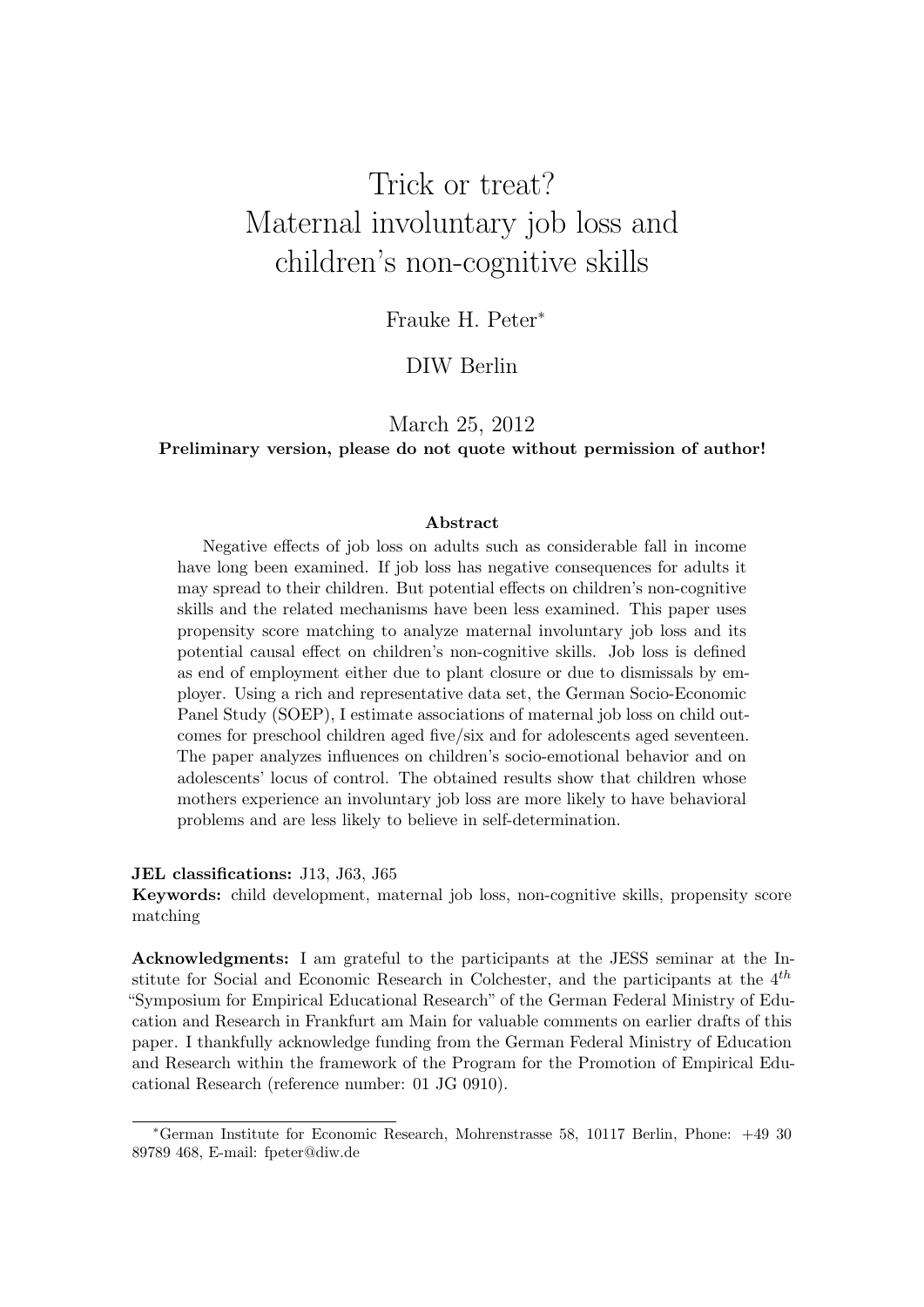### 1 Introduction

Negative effects of job loss on adults such as a considerable fall in income, persistence of unemployment, or even divorce have been discussed widely in the literature (for instance [Charles and Stephens; 2004\)](#page-27-0). If job loss has negative consequences for adults it may spread to their children. These potential effects on children have been mainly studied for their academic performance, likelihood of grade repetition, or for earnings [\(Huff-Stevens and Schaller; 2011;](#page-28-0) [Kalil and Ziol-Guest; 2008;](#page-29-0) [Oreopoulos](#page-29-1) [et al.; 2008;](#page-29-1) [Rege et al.; 2011\)](#page-29-2). But potential effects on children's non-cognitive skills and the related mechanisms have been less examined. Maternal involuntary job loss opposed to job loss of the main income earner has so far been examined only in addition to effects of fathers' job loss (for example [Kalil and Ziol-Guest; 2008;](#page-29-0) [Rege](#page-29-2) [et al.; 2011\)](#page-29-2). This paper investigates effects of maternal involuntary job loss on children's non-cognitive skills. Although mothers are in most cases second earners in households, they are still the main caregivers of children and therefore a shock experienced by mothers may be more closely related to children's (non-cognitive) skills than fathers' job loss.

This paper is interested in non-cognitive outcomes of preschoolers and adolescents. Research on human capital formation examines aside from cognitive outcomes also non-cognitive skills. Whereas cognitive skills have been widely studied non-cognitive skills have received less attention in the literature. Other than cognitive skills, non-cognitive skills are more malleable at later stages of a child's life<sup>1</sup>. Non-cognitive skills are traits enabling a person to communicate and interact with other people. They depict people's social ability. Motivation, socio-emotional regulation, or personality traits are examples of non-cognitive skills (see [Heckman;](#page-28-1) [2008\)](#page-28-1). But especially non-cognitive skills might affect children's success later in life, as studies show that these skills are good predictors for success on the labor market (see for instance the study by [Carneiro et al.; 2007\)](#page-27-1). This paper focuses on two non-cognitive outcome measures one assessed at age five/six and the other at age seventeen. For preschool children I analyze maternal job loss on socio-emotional behaviour using the SDQ measure developed by [Goodman](#page-28-2) [\(1997\)](#page-28-2), and for adolescents on locus of control based on the concept by [Rotter](#page-29-3) [\(1966\)](#page-29-3). Job loss is identified as end of employment due to plant closures or dismissals/layoffs by employer. Doing so, effects of maternal job loss on children's non-cognitive outcomes are estimated while accounting for mothers' selection to work based on the propensity score method.

<sup>&</sup>lt;sup>1</sup>[Cunha et al.](#page-27-2) [\(2010\)](#page-27-2) show that a successful way to remediate disadvantages in adolescence is to foster non-cognitive skills.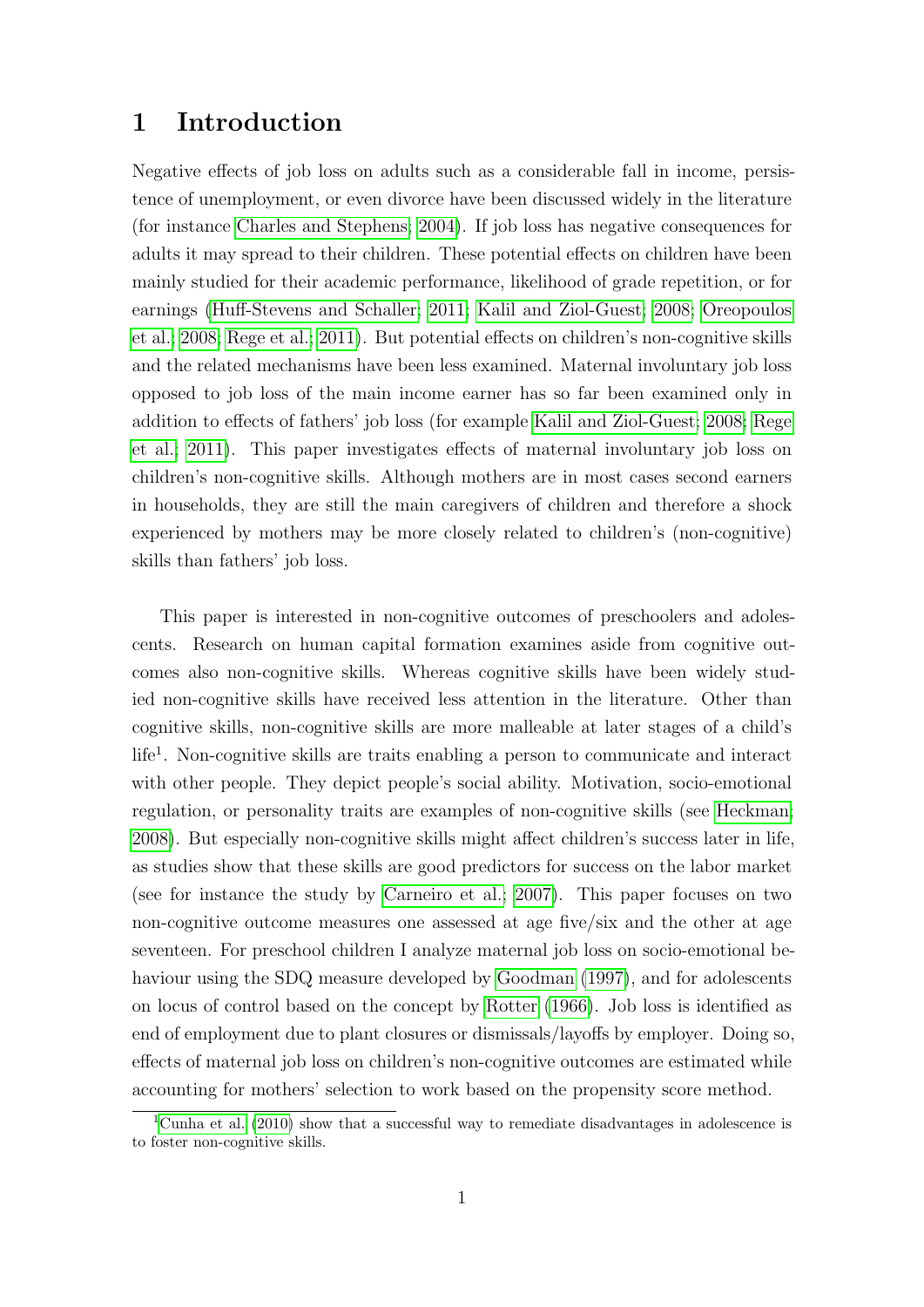Identifying effects of maternal job loss on children's non-cognitive skills depends on maternal employment decisions, as I observe maternal involuntary job loss only for working mothers. The effect of maternal job ends on child outcomes has been less examined, whereas maternal employment and its influence on child well-being has been widely discussed. Yet the direction of potential effects of maternal employment on child outcomes remains unclear. Some studies find a negative influence of mothers' employment on children's outcomes focusing mainly on cognitive outcomes (see for example [Hill et al.; 2005;](#page-28-3) [James-Burdumy; 2005;](#page-29-4) [Ruhm; 2004\)](#page-29-5), whereas other analyses find both negative and positive results [\(Waldfogel et al.; 2002\)](#page-30-0). These results indicate that the mere association of maternal employment and child well-being might be spurious, since childcare settings, maternal preferences, and maternal background determine a mother's decision to work. Consequently any paper interested in identifying an effect of maternal employment, or of end of employment for that matter, on child outcomes has to correct selection bias.

Different methods can be used to correct for selection bias: either using"selection on unobservables" applying a Heckman correction model or an instrumental variable approach, or using "selection on observables" by the propensity score method. Substantial evidence on mothers' "decision to work" exists, from which preferences, background characteristics and child-relevant factors leading to mothers (re)entering the labor market after childbirth can be determined (see for example among others [Baum; 2003;](#page-27-3) [Lucas-Thomson et al.; 2010;](#page-29-6) [Ruhm; 2004,](#page-29-5) [2008,](#page-30-1) [2009\)](#page-30-2). Hence relevant maternal characteristics driving mothers' selection in employment are most likely observable in survey data. Given that, this paper utilizes propensity score methods, since the heterogeneity of mothers who experience a job loss compared to those who keep their job can be observed. In addition a mother's self-selection in employment is not independent of her child's development. Thus although job loss is identified to be involuntary by uisng plant closure or dismissal by employer, the effect of job loss on non-cognitive skills of children can only be estimated if mothers do not differ in preferences and background characteristics.

Using the German Socio-Economic Panel Study (SOEP), which comprises information on characteristics of mothers and children, enables me to obtain biascorrected estimates of involuntary job loss on children's non-cognitive skills. Other methods to solve selectivity such as the Heckman correction model or an instrumental variable approach are not applied in this paper, since a valid instrument correlated with mothers' job loss but not with children's non-cognitive skills is hard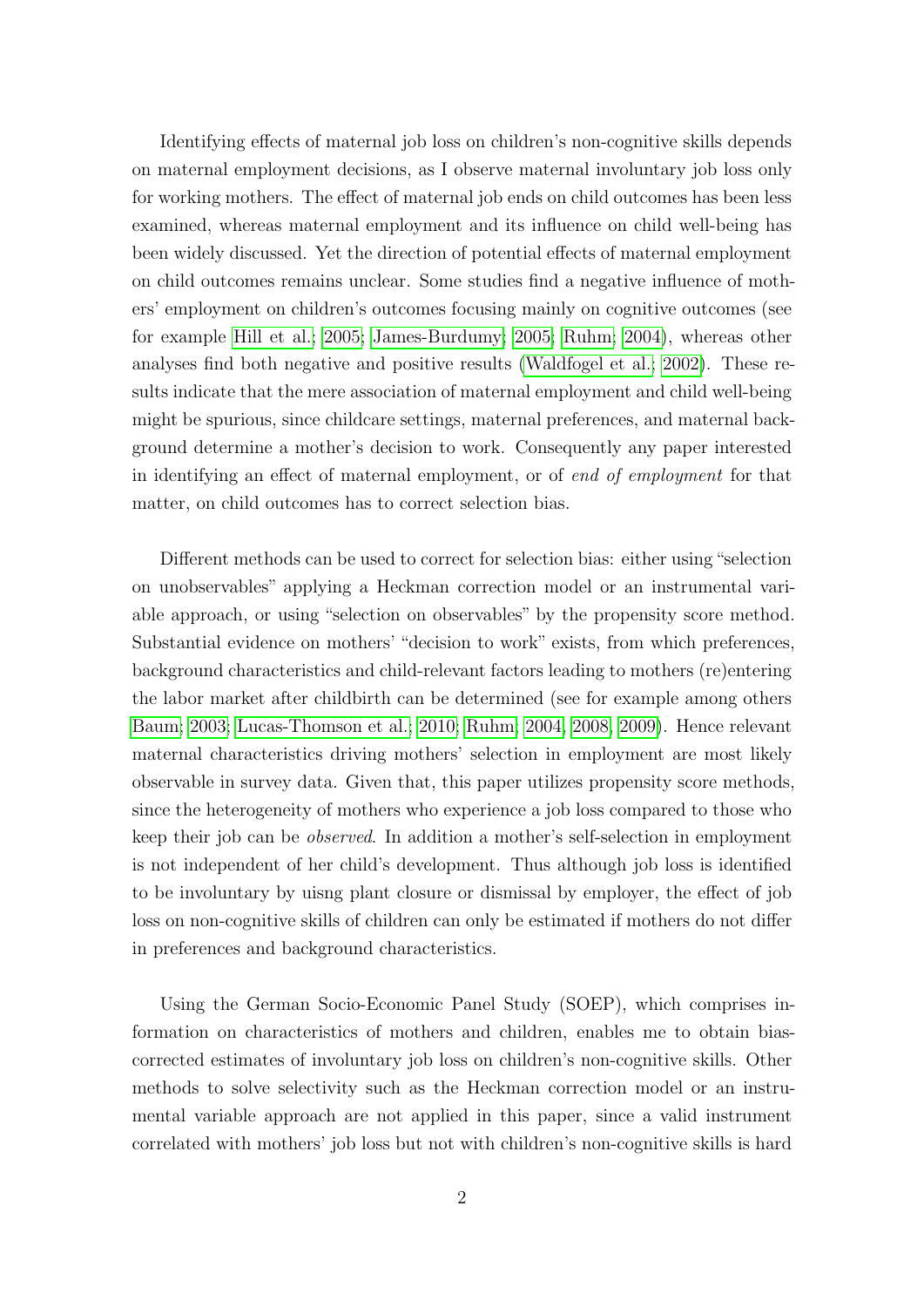to obtain. In addition Heckman's correction model is a sample selection model, i.e. the model analyzes outcome data observed only for the "treated". This paper focuses on children's outcomes which are observed for all children.

But in what way are maternal involuntary job loss and children's non-cognitive skills related? By asking trick or treat in the title, the paper implicitly suggests that mechanisms that mediate an effect may be twofold. Meaning maternal job loss could influence child outcomes negatively (as in trick) or positively (as in treat). One mechanism by which maternal job loss negatively affects outcomes of preschool children and adolescents is through a drop in income. An income loss may lead to a deterioration of a child's environment. As a result of a decrease in the household income parents might invest less in their children which may impede a child's progress (for example see [Eliason; 2011;](#page-28-4) [Kalil and Ziol-Guest; 2008\)](#page-29-0). [Eliason](#page-28-4) [\(2011\)](#page-28-4) finds that job loss of workers influences not only individual earnings negatively but also family income. And a decrease in family income in turn can lead to lower financial investments in children. However [Kalil and Ziol-Guest](#page-29-0) [\(2008\)](#page-29-0) argue that negative impacts of father's involuntary employment ends depend less on income loss and more on "family dynamics" (p. 500).

Following results of [Kalil and Ziol-Guest](#page-29-0) [\(2008\)](#page-29-0) and looking at the vast literature on life satisfaction and unemployment, a potential drop in parents' mood could be an important mediator by which maternal job loss influences children's non-cognitive skills. The SOEP data used in this paper provides information on maternal life satisfaction and household income before and after maternal job loss. This allows me to roughly assess whether maternal job loss affects children's socio-emotional behavior or adolescents' locus of control via an income loss, via a change in maternal life satisfaction (used as a crude measure of frustration/stress), or via both. A third possibility through which children's outcomes could be affected is a substitution effect, as mothers who lose their job might substitute their working hours by spending more time on caring. This effect might be positively associated with children's outcomes, as a mother spends more time with her child than before the job loss supporting her child's development. The quality of mother-child activities cannot be measured directly in the SOEP data. But the information comprised in the data allows to assess whether mother-child activities increase or decrease. Thus an indirect analysis of this substitution mechanism might be possible.

My paper complements the existing literature by analyzing how maternal involuntary job loss affects children's non-cognitive skills. The literature has so far provided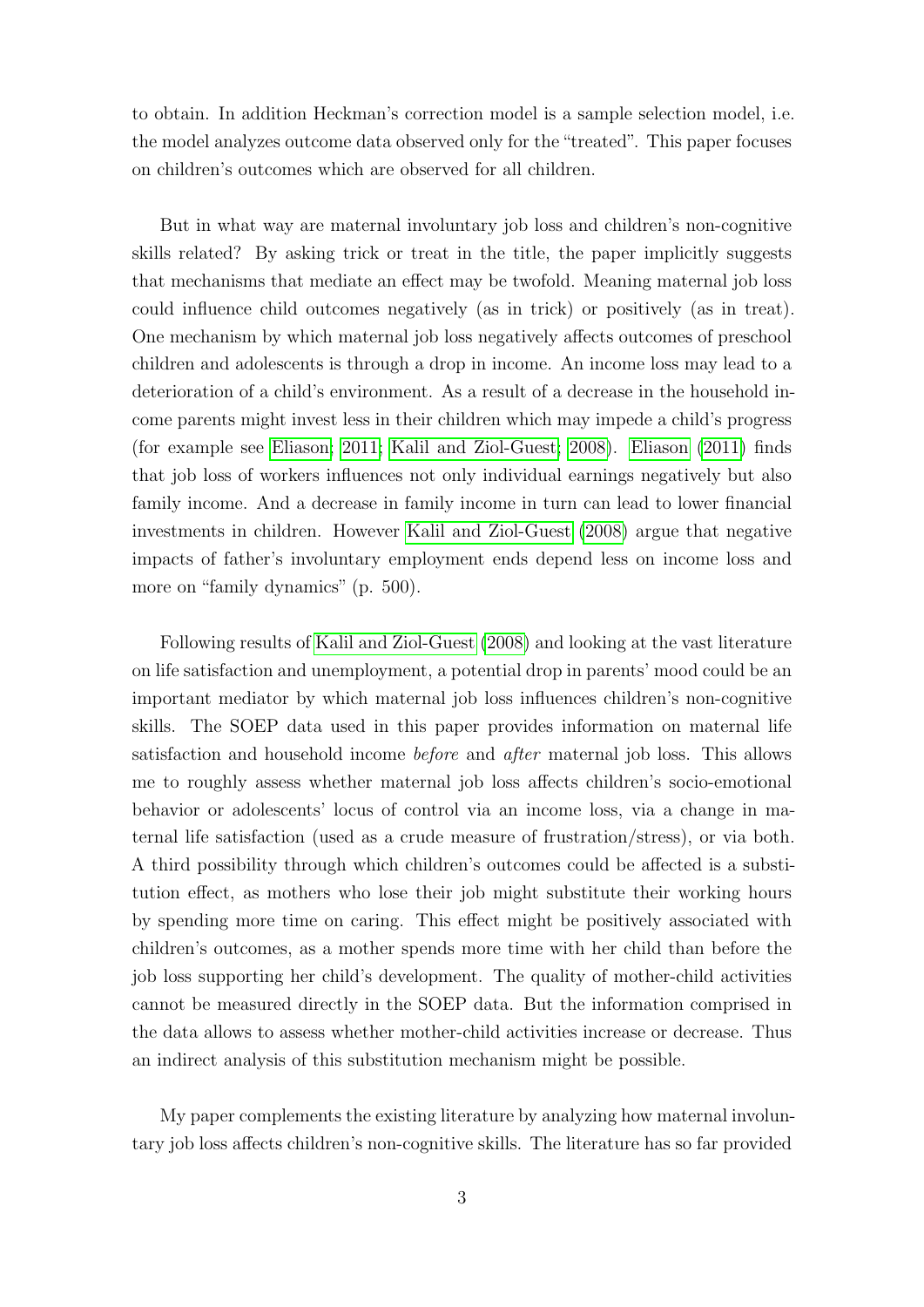scarce evidence on how job loss of parents is linked to children's non-cognitive outcomes. As mothers' job loss is identified based on survey data, the use of propensity score methods enables me to work in a quasi-experimental setting to provide robust estimates. Using maternal job loss due to plant closure or layoffs, this paper provides evidence on how end of employment, rather than maternal employment per se, is related to children's well-being and through which potential mediators. Furthermore, this paper adds to the scarce literature on children's non-cognitive skills and potential distortions influencing this outcome.

The remainder of the paper is structured as follows: Section 2 summarizes the related literature. In Section 3 the data set is described and Section 4 outlines the empirical strategy. In Section 5 the estimation results are discussed. Section 6 comprises several sensitivity analyses before Section 7 concludes.

### 2 Related literature

Besides parental employment affecting child outcomes, studies examine how ends of employment defined as exogenous income shocks influence child development (see [Oreopoulos et al.; 2008;](#page-29-1) [Rege et al.; 2011\)](#page-29-2). Yet so far these have analyzed either paternal job loss or child outcomes that are considered to be cognitive skills, e.g., academic achievement. The study by [Rege et al.](#page-29-2) [\(2011\)](#page-29-2) analyses the effect of parental job loss on teenager's academic performance using Norwegian register data. As natural experiment setup they assume that plant closures in Norway between 1999 and 2005 are determined by exogenous shocks and are independent of unobservable determinants of children's school performance. For maternal job loss the authors find that the grade point average of children aged  $16$  is marginally increased<sup>2</sup>. A study based on Canadian data finds that fathers' job loss from plant downsizing lowers annual earnings of their children compared to those children whose fathers were not laid off (Oreopoulos et al.;  $2008)^3$ .

Yet not all studies identify exogenous job loss based on a natural experiment approach, researchers also examine involuntary job loss using survey data. Still those few studies based on survey data do not explicitly analyze maternal job loss or noncognitive skills as child outcome for that matter. [Kalil and Ziol-Guest](#page-29-0) [\(2008\)](#page-29-0) esti-

 ${}^{2}$ [Rege et al.](#page-29-2) [\(2011\)](#page-29-2) find that fathers' exposure to plant closure imposes stress on a father. If future employment is discouraging this stress causes children to perform worse in school.

<sup>3</sup>Based on Norwegian employer-employee data, [Bratberg et al.](#page-27-4) [\(2008\)](#page-27-4) find no effect of fathers' displacement on earnings of children more than ten years after the employment shock.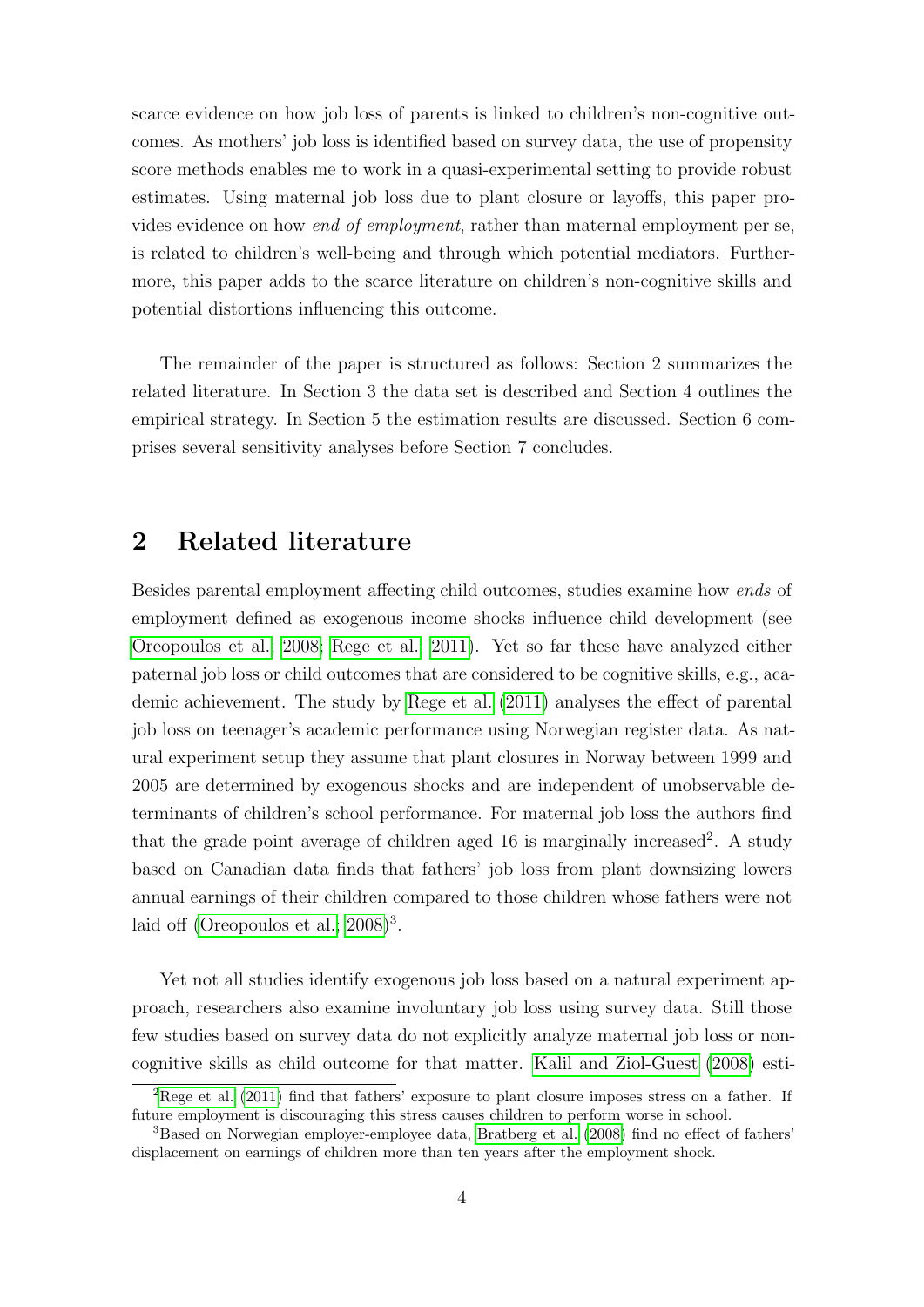mate children's academic performance as a function of parental employment patterns using US data from the Survey of Income and Program Participation. They determine involuntary job ends due to quitting, dismissal, or illness amongst others (p.506: [\(Kalil and Ziol-Guest; 2008\)](#page-29-0)). They find no significant correlation between mothers' employment experiences and children's grade repetition or exclusion/suspension. [Huff-Stevens and Schaller](#page-28-0) [\(2011\)](#page-28-0) analyze job loss and children's likelihood of grade repetition based on the same data as [Kalil and Ziol-Guest](#page-29-0) [\(2008\)](#page-29-0), yet they define involuntary job ends more narrow focusing only on dismissals or plant closure. Applying child fixed effects they show that exogenous displacements of parents are detrimental for children's academic performance in the short-run<sup>4</sup>.

Analyzing exogenous job loss of fathers circumvents the potential selection problem, namely the selection to work. Since this paper is interested in maternal involuntary job ends, which are defined to be exogenous, an involuntary job loss does not account for mothers' decision to work or mothers' selection into the labor market respectively. A prolific body of literature documents potential effects of maternal employment on child well-being showing at the same time that mothers have different preferences and face different obstacles for re-entry in employment after childbirth<sup>5</sup>. Papers analyzing maternal employment and its association with early child outcomes often assess the timing of mother's return to work (see for example [Berger et al.;](#page-27-5) [2005\)](#page-27-5). Yet, this type of research is confronted with selection, since mothers of young children who work differ in terms of their preferences and backgrounds from mothers who do not work. The studies by [Berger et al.](#page-27-5) [\(2005\)](#page-27-5) and [Hill et al.](#page-28-3) [\(2005\)](#page-28-3) have discussed matching methods as estimation technique to identify the causal impact of maternal employment on early child outcomes. Both papers apply the propensity score method beside ordinary least squares including a so-called "complete" set of covariates in their analyses. [Hill et al.](#page-28-3) [\(2005\)](#page-28-3) use US data from the National Longitudinal Study of Youth (NLSY) analyzing the effect of maternal employment during the first year after birth on children's cognitive and behavioral outcomes between ages three and eight. Based on propensity score matching they find that children's cognitive outcomes are less developed if mother return to work full-time within a year after childbirth. [Berger et al.](#page-27-5) [\(2005\)](#page-27-5) also examine data from the NLSY focusing on health and developmental outcomes of children. The authors investigate mothers return to work using variations in women's maternity leave taking and its effect on child outcomes, e.g., externalizing behavior problems or the Peabody Picture Vocabulary Test. Contrary to [Hill et al.](#page-28-3) [\(2005\)](#page-28-3) the paper finds that the

<sup>4</sup>Parental job loss significantly increases children's likelihood of grade repetition.

<sup>&</sup>lt;sup>5</sup>For example see the works by [Baum](#page-27-3)  $(2003)$ ; [Berger et al.](#page-27-5)  $(2005)$ ; [Hill et al.](#page-28-3)  $(2005)$ .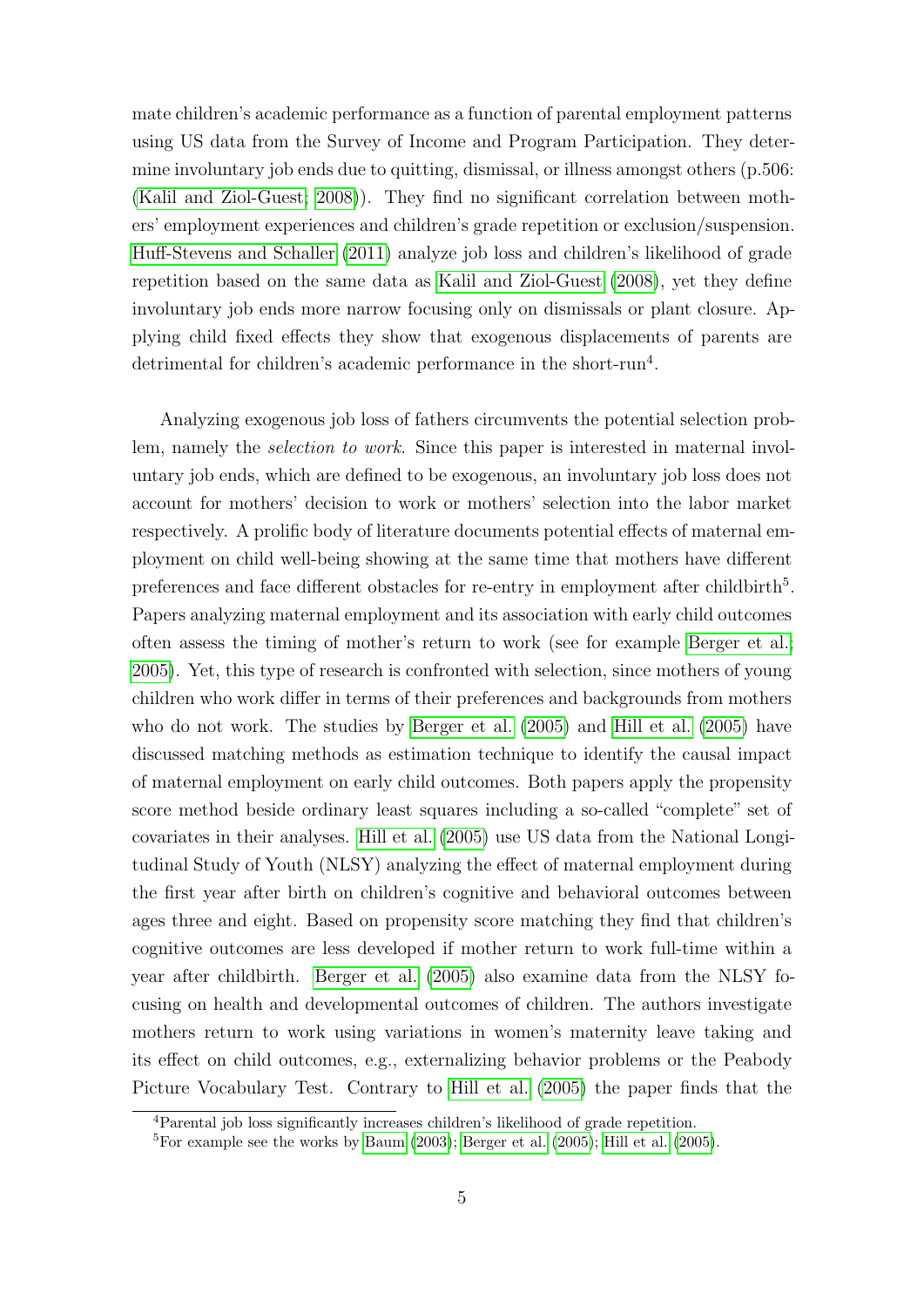obtained propensity score estimates are consistent with OLS results and are "generally stronger for mothers returning full-time within 12 weeks" [\(Berger et al.; 2005,](#page-27-5) p. F45).

### 2.1 Mechanisms: how maternal job loss might be linked with children's non-cognitive skills

Before describing the data more thoroughly, the related literature with respect to potential mediators through which maternal job loss is associated with children's non-cognitive skills is discussed. Maternal job loss is supposed to affect children's socio-emotional behavior negatively. Meaning that experiencing maternal involuntary job ends during early childhood increases children's socio-emotional problems. Hence children are more likely to have peer problems or emotional problems. Maternal job loss might decrease a mother's life satisfaction which in turn could deteriorate the emotional stability of her relationship with her child, since a mother might have re-entered the labour market after being dissatisfied with "solely" being a mother (see for example the study by [Berger and Spiess; 2011\)](#page-27-6). Maternal job loss might also cause instability or stress at home due to income loss. This tension between parents could spread to their children leading to an unstable temper of children affecting their relationship with their peers. Adolescence who experience instability in their family environment due to an *exogenous* shock might no longer believe that their own action determines success. On the contrary it is likely that maternal job loss, due to plant closure for example, is regarded as something that has *happened* to the family due to others. Adolescents could thus believe that fate or actions of others determines success in life. Hence these adolescents may become externalizers. Some studies show that having an external locus of control is associated with negative labor market outcomes [\(Caliendo et al.; 2010;](#page-27-7) [Heineck and Anger; 2010\)](#page-28-5).<sup>6</sup>

Hence, other than the previous findings discussed in Section 2, job loss of mothers may affect child outcomes most likely via a change in maternal mood and not via an income loss. In Germany mothers are often second earners and their job loss might be more closely related to their preferences, as mothers face a different decision process for (re-) entering the labor market. Mothers who lose their job may rather be frustrated and stressed which indirectly affects their bond with their children. Although mothers also face an income loss due to an involuntary job loss,

 ${}^6$ [Caliendo et al.](#page-27-7) [\(2010\)](#page-27-7) show that individuals who have an external locus of control are less likely to leave unemployment.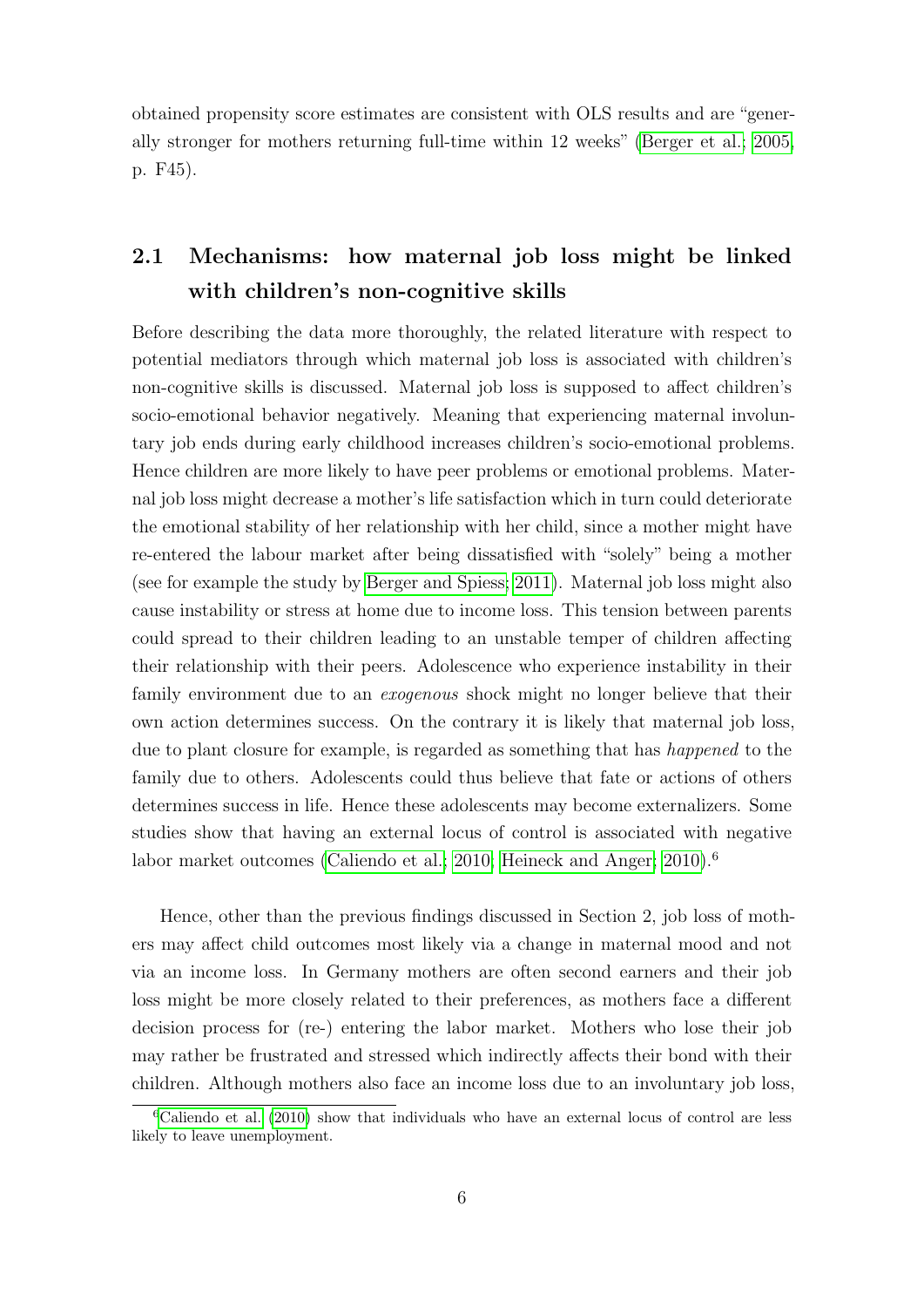a lot of mothers contribute in addition to their husband/partner to the household income. So an income loss could affect children's outcomes more strongly in a single parent household<sup>7</sup> . Other than a decrease in income, job loss might have an indirect effect due to changes in parental mood. Such a change is closely related to the literature on unemployment and life satisfaction (see for example the work by [Clark et al.; 2010;](#page-27-8) [Knabe et al.; 2010\)](#page-29-7). Parents may perceive their life less positive due to job loss. In the economic literature a negative effect of unemployment on life satisfaction is identified. [Clark et al.](#page-27-8) [\(2010\)](#page-27-8) show that regional unemployment for a given level of perceived job security has a negative effect on life satisfaction. Given that, the incidence of job loss which leads to unemployment could affect mothers overall life satisfaction. Mothers who work and thus may experience an involuntary job loss compared to non-working mothers might have selected themselves in employment, because they are dissatisfied with "solely being a mother" for that matter. The overall life satisfaction may therefore decrease after experiencing a job loss due to unemployment per se or frustration of being "at home". The effect of maternal life satisfaction on child outcomes has also been studied. [Berger and Spiess](#page-27-6) [\(2011\)](#page-27-6) show that higher maternal life satisfaction decreases children's socio-emotional problems. They argue that the positive effect of maternal life satisfaction stems from more responsiveness to the children, which affects the quality of mother-child interactions.

Apart from maternal life satisfaction being directly related to children's outcomes, it might also be closely related to maternal working decisions which depend on preferences. Meaning that mothers who are forced to stay at home after an involuntary job loss may be less willing to engage in mother-child interaction. If mothers regard their job as fulfilling and not as sole means to earn money, mothers could be disappointed to be "only" a mother after experiencing a dismissal or plant closure. A job loss thus may also affect the *quality* of time spent together.

Yet this substitution effect of mothers' time could also mediate a positive effect of mothers' displacement. If mothers spent more time with their children it could increase children's development. A Norwegian study by [Rege et al.](#page-29-2) [\(2011\)](#page-29-2) for example finds that mothers' displacement due to plant closure marginally increases children's grade point average at age sixteen. Thus mothers' supervision, while spending time with their children, who are for example doing homework, seems to have a small but positive effect. However stress or frustration are also associated with job loss

<sup>7</sup> In Germany 19 percent of families with children under 18 are single parent households (Statistisches Bundesamt, 2010). Although the share of single parent families increased since 1996  $/14$ percent), this paper argues that other mechanisms than income loss might mediate maternal involuntary job loss.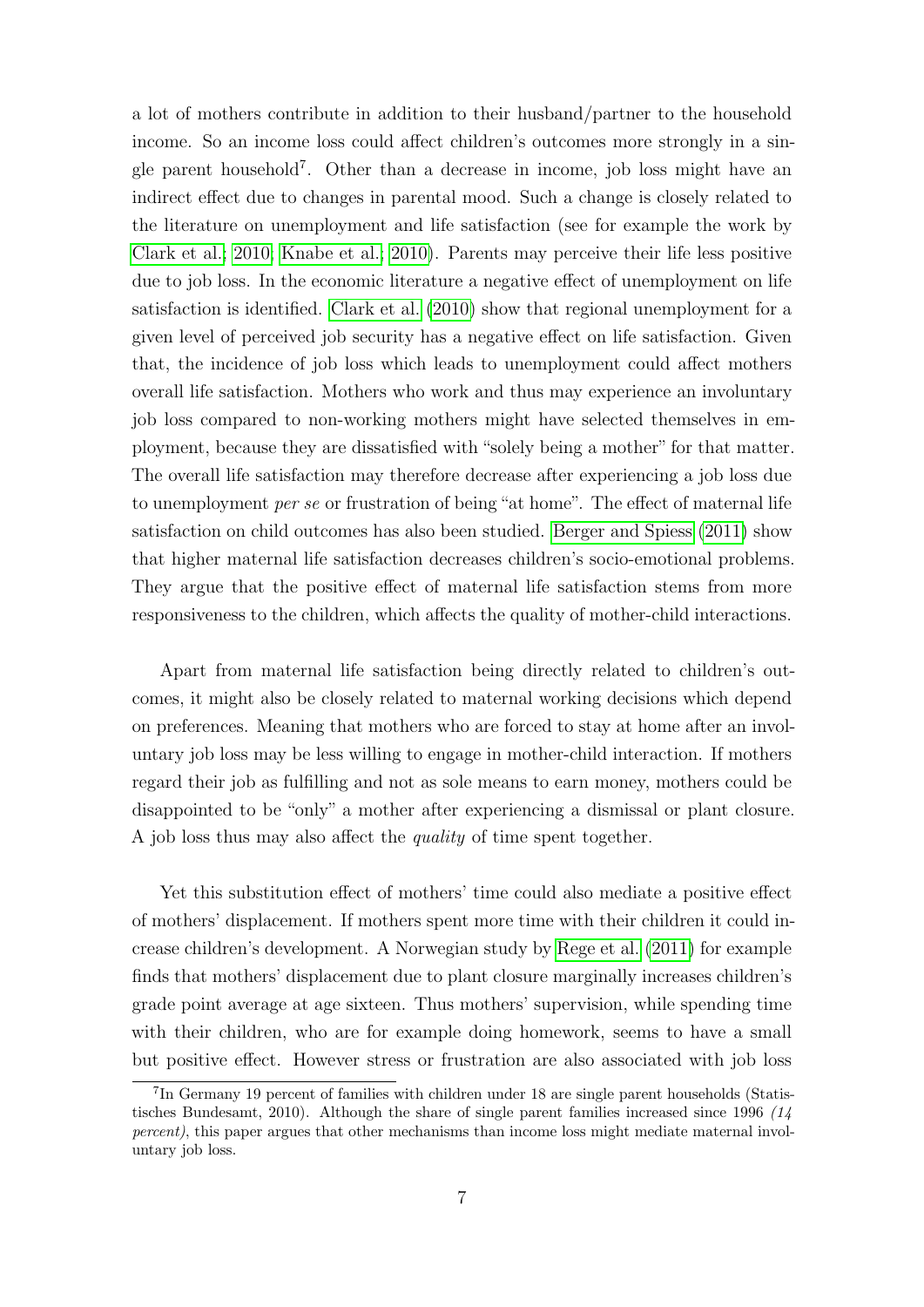and might indirectly aggravate the quality of time spent with children. Having to substitute working hours in time spent with children might be more difficult for mothers who decided to work instead of being a "housewife". Thus the quality of activities done with children might be mediocre, since mothers might show their discouragement after job loss while supervising their children. The SOEP data used comprise a crude measure of the quality of time spent with children. In the data activities done by mother and child, such as reading a book together or going to the playground, are observed. A change in, for instance, "reading together" after job loss could roughly assess a drop, no change, or even an increase in the quality of time. Thus at least in part I am able to assess whether a job loss and mothers' potential substitution of time has a positive or a negative effect.

### 3 Data

Using data from the German Socio-Economic Panel Study (SOEP), my analysis is based on a representative and rich data set. The SOEP started in 1984 and is an annual household panel<sup>8</sup> that comprises a series of mother-child questionnaires as well as a youth specific questionnaire. The child-specific modules of the SOEP contain detailed information on children, i.e. non-cognitive skills, birth weight, child care usage, school attendance, and grade repetition amongst others. In addition the SOEP has rich information on individual characteristics of children's mothers as well as on family characteristics. The SOEP accumulates information on current household compositions as well as on past formations. Based on this vast data set mothers' probability of involuntary job loss is estimated.

The sample of children aged five/six in the SOEP is restrict to children whose mothers answered the mother-child questionnaire, whose mothers were 20 years and older at childbirth, who have non-missing information on the measured non-cognitive skills, and whose mothers participated in the survey prior 2003, and therefore have non-missing information prior childbirth. These restrictions reduce the sample. For the implementation of propensity score matching, I determine a point in time at which mother's are observed to lose their jobs. Since mothers are entitled to three years of parental leave in Germany, I assess mothers' working status after a child's third birthday. In period  $t > 3$  when children are aged three and older, I observe

<sup>8</sup>A general overview of the SOEP is given by [\(Wagner et al.; 2007\)](#page-30-3), whereas [Schupp et al.](#page-30-4) [\(2008\)](#page-30-4) and [Siedler et al.](#page-30-5) [\(2009\)](#page-30-5) describe the mother-child questionnaires used in this paper. [Frick and](#page-28-6) [Lohmann](#page-28-6) [\(2010\)](#page-28-6) document the youth questionnaire.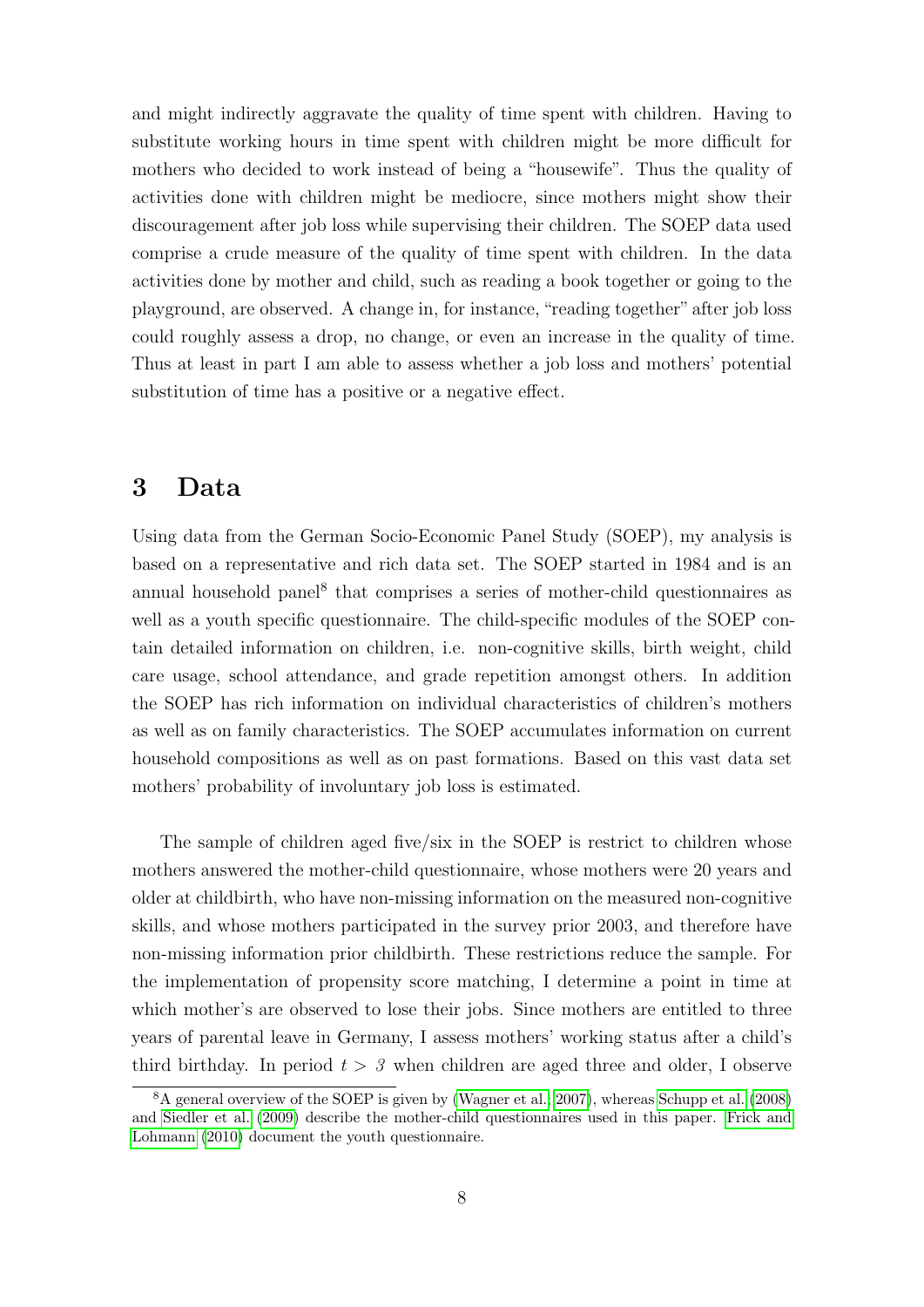whether mothers are working and thus may be prone to involuntary job loss. A detailed discussion of variables used for modeling the selection decision is given in the next section. Thus the sample used to examine effects of maternal job loss for children aged five/six includes 315 observations of mothers who are observed to be working after age three of the child.

In the youth sample of the SOEP children aged 17 and older are pooled. The sample reduces due to the following restrictions. Children who are no longer living with their parents are dropped. Those who are born between 1984 and 1993 and thus are 17 years old at the time of the survey are kept, have non-missing non-cognitive skill information, whose mothers were 20 years and older at childbirth, and whose mothers have reported their employment status during early childhood. Unlike in the preschool sample maternal employment patterns prior childbirth cannot be observed for all birth cohorts, as the household panel started in 1984 and because a lot of households of the adolescents are part of the SOEP since 2000. Meaning that for those children not much information prior to 2000 is included in the SOEP (N=1397 of 3679 adolescents (37.97 percent)). Thus I have to use another cut-off date to predict mothers' propensity scores. In addition, for some mothers earlier working information coincides with unification and its transition year 1990/1991. A second reason for diverting from the cut-off date used for preschool children is related to children's school careers in Germany. From age ten onwards children transit from primary to secondary school. Thus if I were to use an earlier cut-off date observing an even longer period of time where mothers of adolescents might experience an involuntary job loss, the results could be spurious due to other events. Besides mothers of these birth cohorts were more likely to return to work full-time while children were in secondary school<sup>9</sup>. Hence the period during which maternal job loss is observed ranges from age ten until age seventeen of the child. The final sample of adolescents comprises 742 *observations* of mothers who are observed to be working after age ten of their child. Similar to the preschool sample I predict maternal likelihood of job loss using a vast set of covariates (see next section for detailed discussion).

<sup>&</sup>lt;sup>9</sup>In 2008, for example, 59 percent of mothers with children below the age of six were employed compared to 70 percent of mothers with children age ten or older (Statistisches Bundesamt, 2010).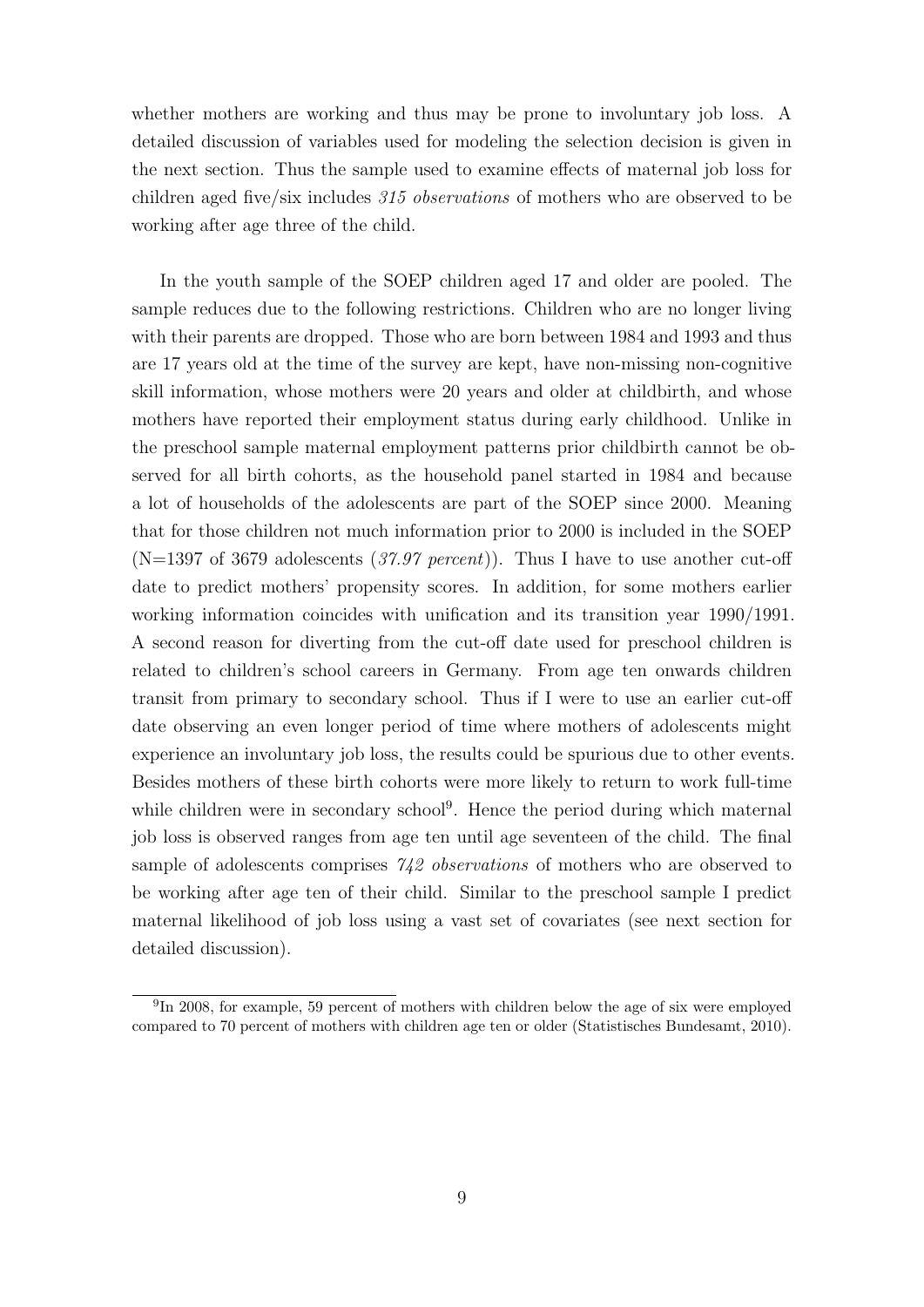### 3.1 Involuntary job loss

Involuntary job loss is first and foremost identified as job ending due to plant closure. In the SOEP this particular job loss is experienced by mothers within a survey year and is reported by stating that they "left a job after December  $31^{st}$  and how this job was terminated" since the last interview. Mothers can choose among eight categories for job ends, including resignation, retirement, or suspension. Another reason is dismissal by employer or end of temporary contract. Since plant closure occurs less frequent in the data used, I include both, plant closure and layoff experiences, in my analyses as involuntary job loss measure. By adding dismissals to mothers' involuntary job loss, I follow [Huff-Stevens and Schaller](#page-28-0) [\(2011\)](#page-28-0) who define job ends based on the following answer categories: "the person was fired or discharged, if the employer was sold or went bankrupt, or if the job loss was due to slack work or business conditions" (p. 291).

Thus, analogue to previous works<sup>10</sup>, this paper considers plant closure as a "truly" exogenous shock whereas layoffs might be partly endogenous. Compared to dismissal by employer a firm closure cannot be caused by maternal behavior. However, I argue that maternal behavior, such as lack of concentration or absence due to sickness of children, which may lead to a dismissal can be partly accounted for in the analyses. First by including child-related characteristics in the estimation of maternal propensity scores and second by including maternal personality traits in the analyses. Thus in both samples job loss is analyzed using a comprehensive measure including the relevant incidences of job loss. In the pooled sample of children aged five/six, 6 percent of working mothers lose their job in the observation period, whereas in the pooled sample of children aged seventeen 12 percent of mothers experience an involuntary job loss (see Table 1). Plant closures as job loss are experienced by 2 percent of mothers of children aged five/six and by 5 percent of mothers of adolescents. The different percentages can also be attributed to a variation in length of the observed time periods, since young children's mothers can loose a job in between two to three years, whereas adolescents' mothers face a seven year time frame and thus a higher chance of job loss.

### [Table 1 about here]

<sup>10</sup>See among others the studies by [Coelli](#page-27-9) [\(2011\)](#page-27-9); [Huff-Stevens and Schaller](#page-28-0) [\(2011\)](#page-28-0); [Kalil and](#page-29-0) [Ziol-Guest](#page-29-0) [\(2008\)](#page-29-0).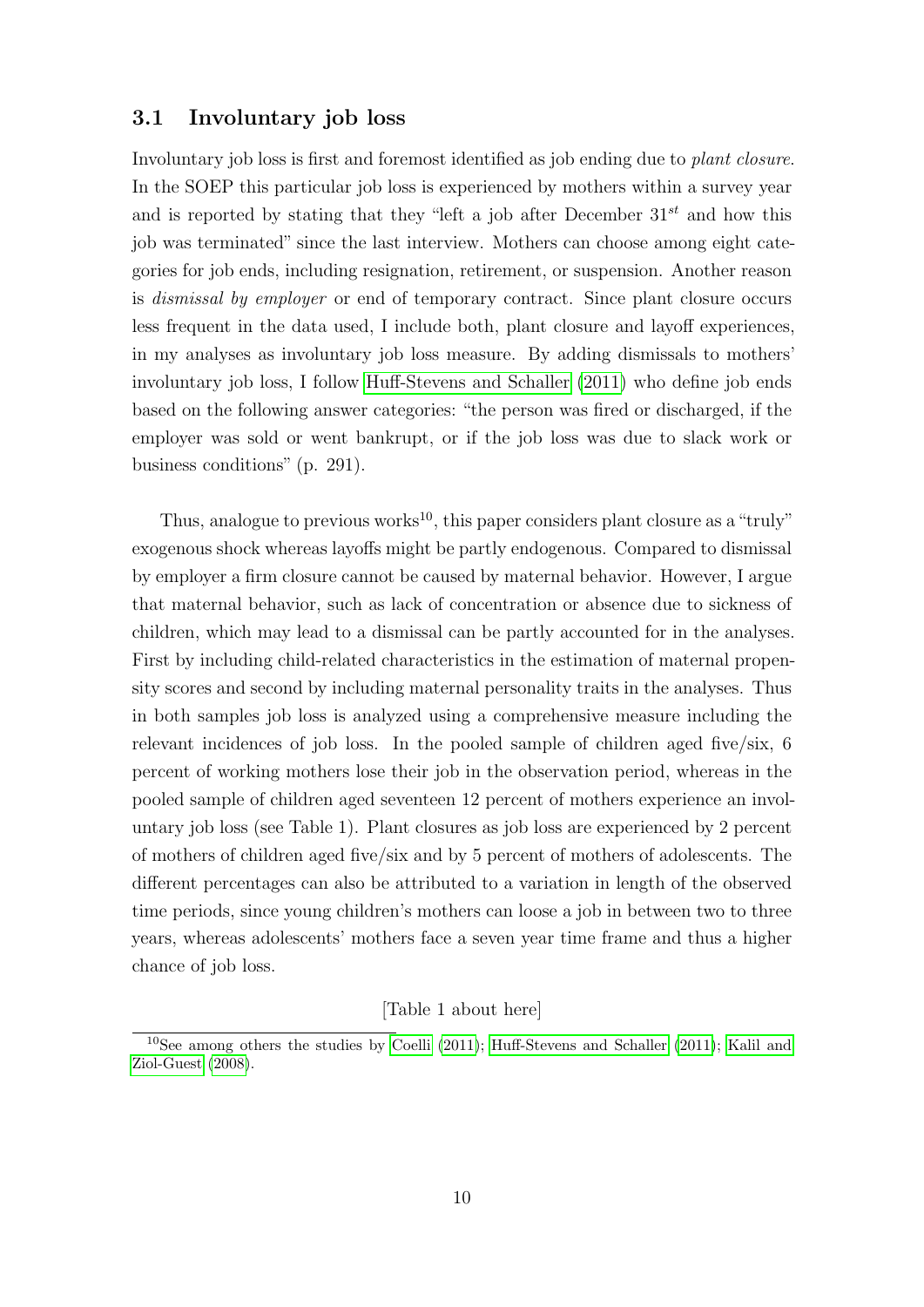### 3.2 Non-cognitive skills

In the SOEP non-cognitive skills are measured at different childhood stages using divergent scales. Non-cognitive outcomes often include behavioral, social and emotional skills. This is true fore the outcomes used in this paper as well. The socioemotional behavior measures non-cognitive skills of preschool children, whereas locus of control is used for adolescents' non-cognitive outcome.

Socio-emotional behavior (SEB) describes a child's behavior in terms of feelings or relationships with family and peers. [Goodman](#page-28-2) [\(1997\)](#page-28-2) developed the Strength and Difficulties Questionnaire (SDQ), which assesses children's socio-emotional regulation. The SOEP uses a modified version of the SDQ to collect information on preschool children aged five/six. The construction of children's overall SEB accounts for the fact that mothers answer the questionnaire related to children's emotional symptoms, peer problems or conduct problems and others $^{11}$ . The reliability of this total difficulties score has also been shown by other studies (see for example [Ermisch;](#page-28-7) [2008\)](#page-28-7). In the preschool sample children's SEB ranges from 0 to 30 with a higher score representing a negative outcome of the child, e.g., having peer problems. In addition children can be grouped in different behavioral categories: normal, borderline, and abnormal<sup>12</sup>.

**Locus of control** is the non-cognitive outcome in the adolescence sample based on the concept developed by [Rotter](#page-29-3) [\(1966\)](#page-29-3). The locus of control is part of the youth questionnaire since 2001 and adolescents report on a scale from 1 (completely disagree) to 7 (completely agree) regarding "what happens in life depends on me" or "what you achieve is a matter of luck". Factor analysis is used to extract two factors determining whether adolescents believe that their life depends on their own action (internal locus of control) or whether they believe that life is determined by others (external locus of control). In this paper the analyses focus on internal locus of control, since children's belief may be altered by experiencing maternal involuntary job loss. Adolescents may perceive an involuntary job end of their mother as unfair and imposed, which may change their idea of "everything is possible as long as you work hard".<sup>13</sup>

<sup>&</sup>lt;sup>11</sup>Information on the reliability and construction of the SEB, as well as the categorization into different behavioral groups can be found at http://www.sdqinfo.org

<sup>&</sup>lt;sup>12</sup>Within the preschool sample 73 percent are in the group "normal", 12 percent in "abnormal" and the remaining 15 percent in "borderline". The sample mean of the total difficulties score is 10.26.

<sup>&</sup>lt;sup>13</sup>Thus maternal job ends could decrease children's factor score, falling below the mean of zero indicating an external locus of control "loading".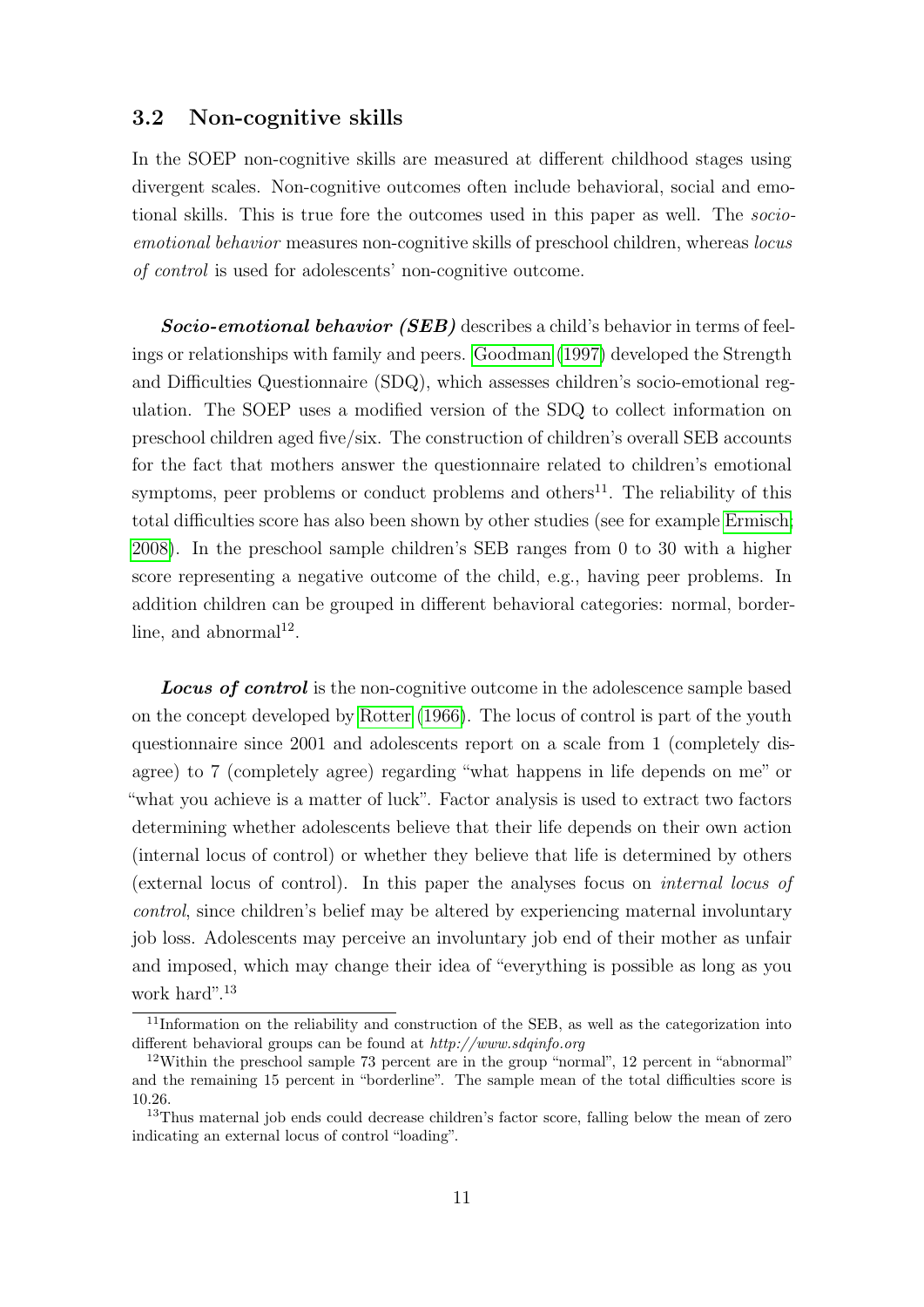A first descriptive comparison between mothers who lose their job and mothers who keep their job shows that the mean of preschoolers' total difficulties score differs by 3 score points between job losers and non-job losers (see Table 2). This difference is statistically significant and hinges towards a potential negative relationship between maternal involuntary job loss and children's socio-emotional behavior: the higher the total difficulties score the higher a child's socio-emotional problems. For adolescents' internal locus of control the difference between children who experience maternal job loss and those whose mothers keep their job is less statistically significant. Yet, the mean of internal locus of control of adolescents presented with maternal job loss is below zero indicating a likelihood to belief less in self-determination. Thus a first glance at the descriptives suggests that there might be negative effects on children's non-cognitive skills when a job loss occurs, although the difference between adolescents' internal locus of control is marginally statistically different from zero.

### [Table 2 about here]

A summary of covariates used in the analyses, after predicting maternal propensity scores, distinguishing between job losers and non-job losers can be found in the Appendix (see Table A1 and A2). Mothers of preschool children presented with involuntary job loss live more often in East Germany, are less often living with a partner and work more often full-time compared to mothers who keep their job. Adolescents' mothers who lost their job have more often a university degree, live more often in East Germany and work less often full-time than mothers not experiencing an involuntary job end.

### 4 Empirical strategy

The goal of this paper is to identify an impact of a given treatment on children's noncognitive skills. The association of maternal involuntary job loss and children's noncognitive skills can be summarized by the following reduced from equation, where  $S_{ij}$ comprises non-cognitive outcome of child i at age j,  $JOBL_{ij}$  is a variable capturing involuntary job loss,  $X_{ij}$  represents our measured covariates and  $v_{ij}$  is an error term.

$$
S_{ij} = \beta_{ij} J OBL_{ij} + \gamma_{ij} X_{ij} + v_{ij}
$$
\n<sup>(1)</sup>

The coefficient of interest is  $\beta_{ij}$  and it will render causal estimates if the following assumptions are satisfied. The estimates of  $\beta_{ij}$  are "true" if maternal job loss is uncor-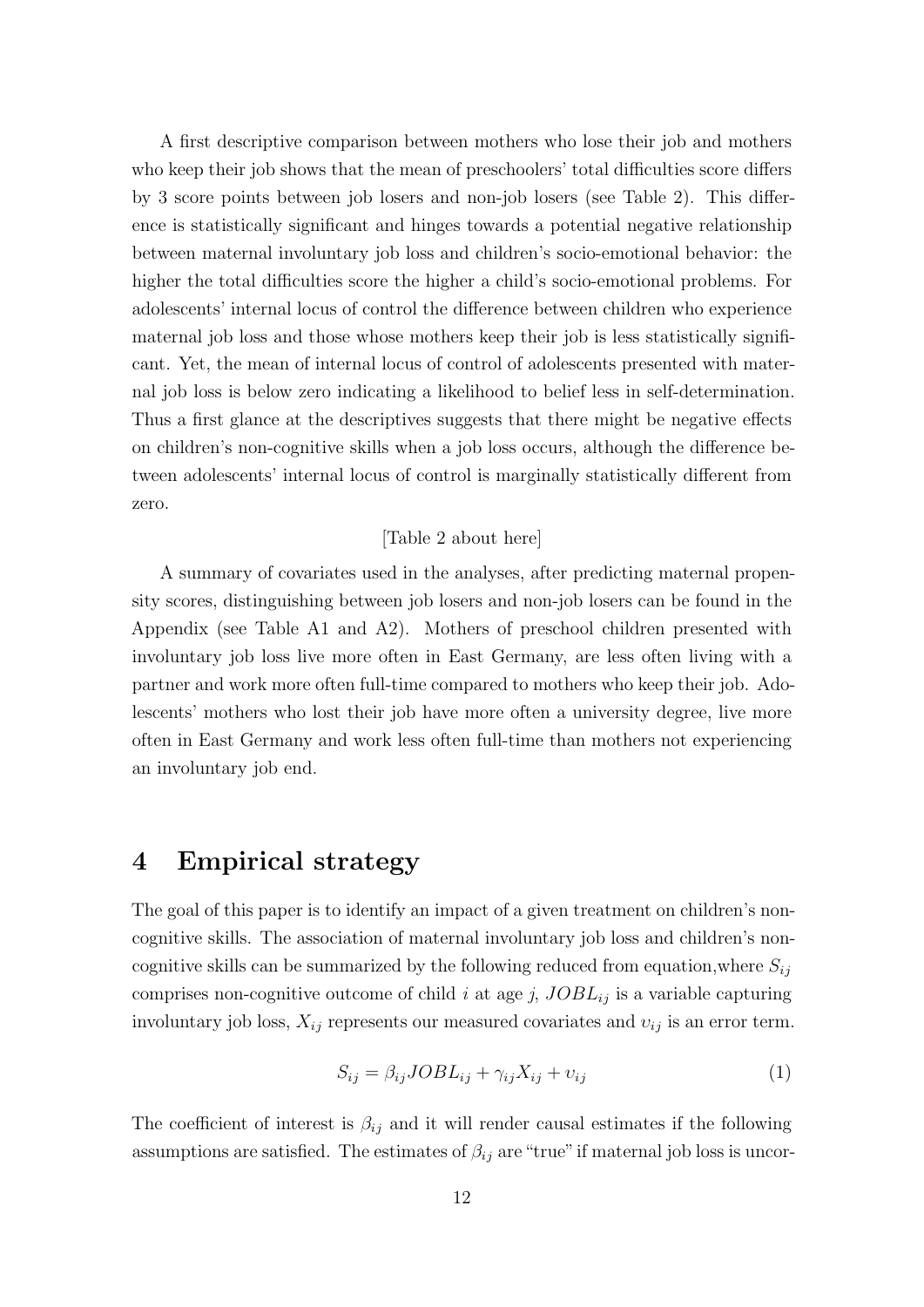related with children's non-cognitive outcomes, i.e.  $E(v | JOBL_{ij})=0$ . Estimating Equation 1 yields unbiased estimates in case there is no correlation of involuntary job loss with the error term  $v_{ij}$  and thus job loss is exogenous with respect to noncognitive skills. But since maternal involuntary job loss is only observed for working mothers, selectivity may bias the OLS estimates of  $\beta_{ij}$ .

An estimation of maternal job loss has to consider endogeneity due to omitted variables which may bias the results. Mothers' decision to work is correlated with  $JOBL_{ij}$ . But mother's participation on the labor market is not independent of her child's development, of her educational background, of her preferences, or of her own skills. If the "selection to work" is ignored in the analyses, selectivity captured in the error term  $v_{ij}$ , will therefore bias any OLS estimates of  $\beta_{ij}$ .

Propensity score matching has only recently been applied to estimate effects of maternal employment on child development [\(Ruhm; 2008,](#page-30-1) [2009\)](#page-30-2). [Ruhm](#page-30-2) [\(2009\)](#page-30-2) for instance discusses several methods to measure causal effects of parental employment amongst others family fixed effects, instrumental variables, and propensity score matching. Propensity score matching has an advantage compared to family fixed effects in this context, since it is not limited to children with siblings and allows to infer potential influences of maternal employment for all children. A similar advantage of the propensity score method applies when comparing it to an instrumental variable approach. Propensity score matching identifies an average treatment effect rather than a local average treatment effect. Meaning that a potential effect of involuntary job loss can be revealed for the population of all children comprised in the sample and not only for those where changes in the instrument are observed.

In a seminal paper [Rosenbaum and Rubin](#page-29-8) [\(1983\)](#page-29-8) show that the probability of receiving treatment (here involuntary job loss) is a vector of observed characteristics, called propensity score. And matching based on this propensity score can remove the bias. Predicting mothers' propensity score implements a "random sample", where mothers who work and lose a job do not differ from mothers who work and keep their job in terms of observables, e.g., education, income, or marital status amongst others. So far propensity score matching has been mainly applied for evaluating participation in job training programs (see the work by [Ashenfelter; 1978;](#page-27-10) [Dehejia](#page-27-11) [and Wahba; 2002;](#page-27-11) [Heckman et al.; 1997;](#page-28-8) [LaLonde; 1986\)](#page-29-9). Yet the empirical literature increasingly uses propensity score matching to account for various selection biases. For example [Jiang et al.](#page-29-10) [\(2010\)](#page-29-10) estimate the effect of breast feeding on child cognitive outcomes using propensity score matching, or [Eliason](#page-28-4) [\(2011\)](#page-28-4) analyzing job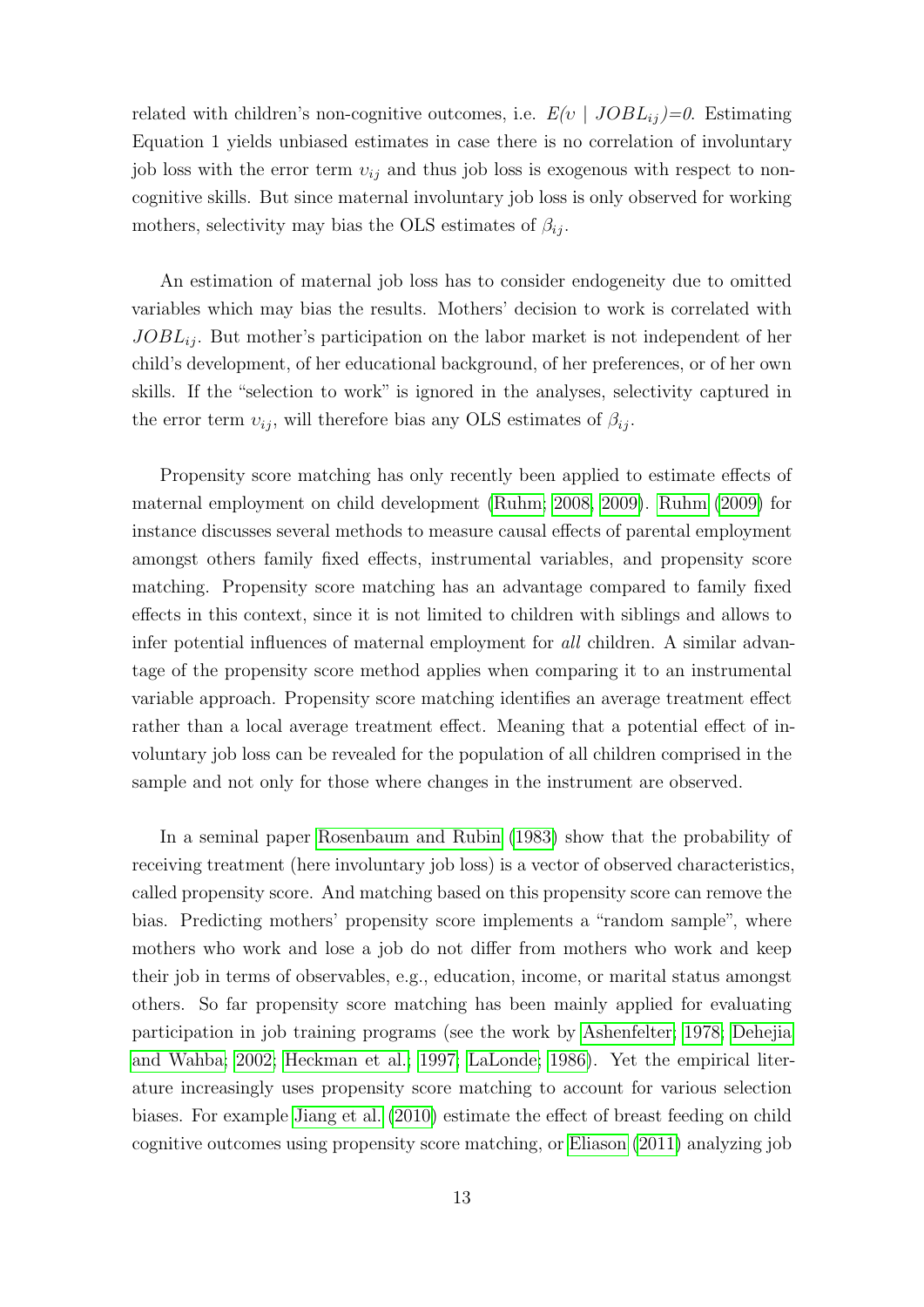loss effects on income, and [Gebel](#page-28-9) [\(2009\)](#page-28-9) uses propensity score matching to estimate the probability of fixed-term contracts at labor market entry using data from the German Socio-Economic Panel Study.

### 4.1 Propensity score methods

In order to predict maternal propensity scores, observables that predict mothers' decision to work have to be identified in the data. In the preschool sample maternal probability of job loss is observed after a child's third birthday. The data used in this paper consists only of those children whose mothers have the "most complete" information on preferences, background characteristics and employment behavior. Thus, only those mothers who can be observed prior child birth are utilized in the early childhood analyses. For the adolescence sample also only children with mothers providing longitudinal information on observables are included in the analyses, and thus mothers' probability of job loss is predicted after age ten of the child, as it is discussed in the previous section.

#### 4.1.1 Description of observables

Following the previous literature on maternal employment decisions the following "observables" are used in the preschool sample to predict maternal propensity scores: employment status two years prior childbirth, employment status in the birth-year of the child, partner present at childbirth, years of education around birth, number of children < 16 present in the household in the birth-year of observed child, logarithmic household income around birth, whether the mother is satisfied with "only being a mother", living in East Germany around childbirth, living in an urban area around childbirth, care settings at childbirth, and age of mother at child birth using age group dummies. Table A3 of the appendix provides a summary of the distribution of observables used to predict maternal propensity scores in the preschool sample.

In the adolescence sample I utilize information available from age six onwards, since the sampling design of the SOEP reduces the number of observations even more when focusing on earlier childhood information<sup>14</sup>. Thus the following infor-

 $14$ The original data file comprising all children aged 17 consists mainly of children sampled since 2000, so that for those children any previous information is not included in the SOEP (N=1397 of 3679 adolescents (37.97 percent))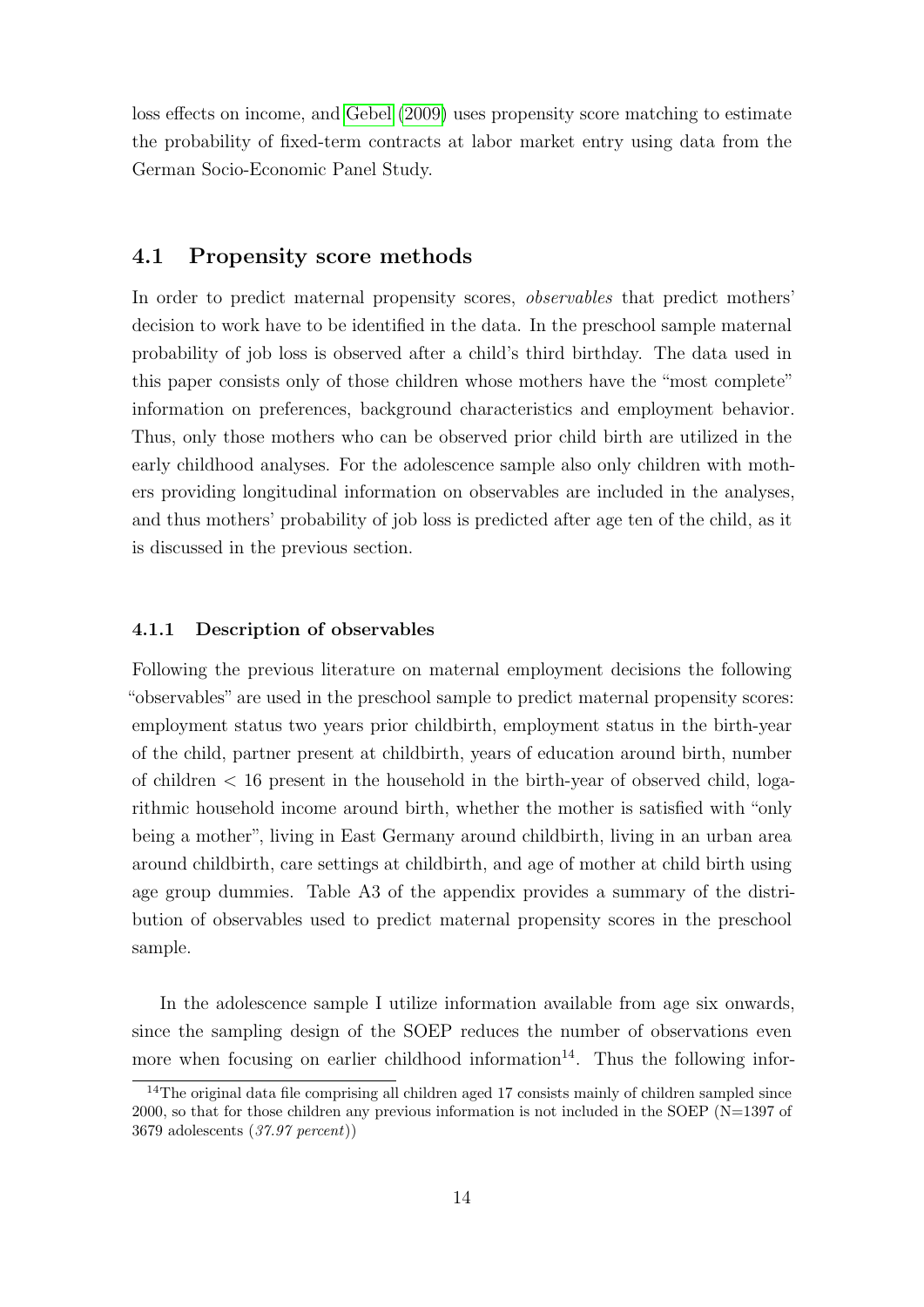mation is used to predict maternal propensity scores for adolescents: employment status as well as working hours at age six of child, partner present at age six, years of education around age six, number of children < 16 present in the household at age six of the observed child as well as logarithmic household income at that time, living in East Germany in 1989, overall life satisfaction when the child is six years old, tenure and size of firm, living in an urban area, and age of mother at childbirth using age group dummies. Table A4 of the appendix provides a summary of the distribution of the observables utilized.

#### 4.1.2 Propensity score matching

Propensity score matching [\(Rosenbaum and Rubin; 1983,](#page-29-8) [1984\)](#page-29-11) is a well-established method to correct selection bias. It is a quasi-experimental approach, comparing outcomes of those who are "treated" to those who are "untreated", simulating a random sample design. Similar to ordinary least squares, propensity score matching relies on the assumption that selection is based on observable characteristics. By using a rich set of variables predicting mothers' likelihood of job loss after age three or age ten respectively, this paper assumes that all relevant information related to maternal selection to work can be observed (for an overview of application of matching see [Caliendo and Kopeinig; 2008\)](#page-27-12). The assumption that selection only exists on observables is known as *conditional independence assumption (CIA)*. Under the conditional independence assumption, the outcome variable - children's non-cognitive skills - and maternal job loss, i. e. exposure to treatment, are independent given characteristics X. Given the data quality at hand, I argue that the analyses in this paper are able to meet this requirement and that relevant observable characteristics that affect mothers' decision to work are accounted for.

$$
Y_1, Y_0 \perp T | X \tag{2}
$$

Following [Rosenbaum and Rubin](#page-29-8) [\(1983\)](#page-29-8) mothers' probability of job loss is predicted based on the relevant  $X_s$  obtaining a comprehensive measure of all covariates for each person, i.e. the propensity score:  $P(D = 1|X) = P(X)$ , where X represents the set of observed maternal characteristics as well as relevant child and household characteristics,  $D=1$  is the "treatment condition", here maternal involuntary job loss after age three or age ten of the child respectively, and  $P(X)$  is the estimated propensity score.

A second requirement is the common support condition, which implements that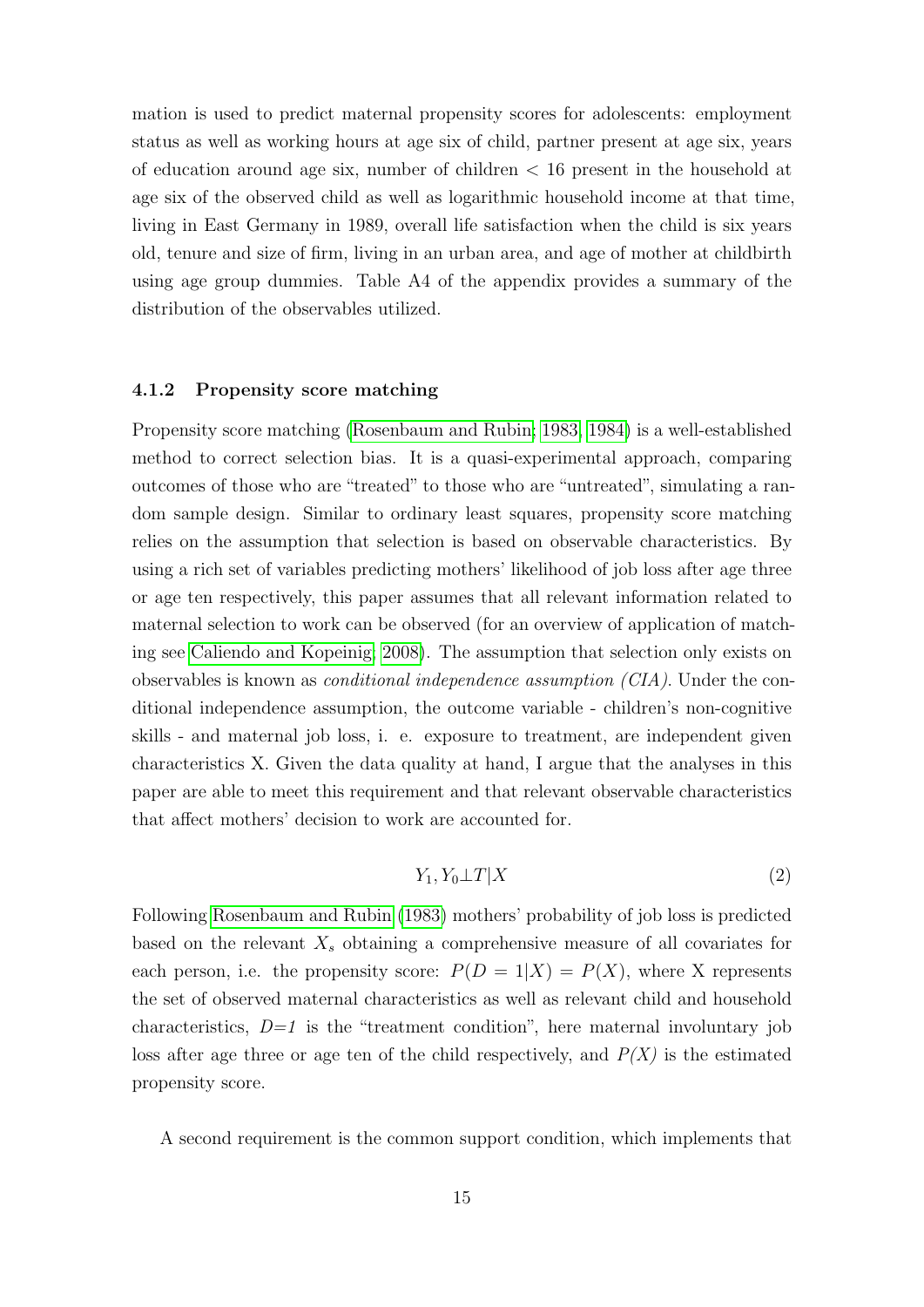a match between mothers of the treatment group and those of the control group is obtained. By applying this restriction those children whose mothers do not overlap with regards to the relevant observables are discarded from the analysis.

$$
0 < P(X) < 1, \forall X \tag{3}
$$

Expression 3 simply states that the sample does not consist of only working mothers who kept their job  $(P(X)=0$  or of only working mothers who experienced an involuntary job loss  $P(X)=1$ .

After predicting mothers' propensity score, the observations are matched based on the obtained  $P(X)$ . All observations who do not comply with the overlap condition are discarded from the sample. Hence the sample used for examining maternal involuntary job loss consists only of those working mothers who have a balanced match based on the same characteristics set  $X$ . Two different matching techniques are used: nearest neighbor and kernel matching<sup>15</sup>: Each method assigns different weights to the mothers that are "eligible matches" for working mothers who experienced an involuntary job loss, i.e. for the "treated". By using different weights the matching algorithms face trade-offs in terms of bias and variance (see [Caliendo and](#page-27-12) [Kopeinig; 2008\)](#page-27-12).

Nearest neighbor (NN) matching simply chooses the mother of the comparison group who is identical to the mother of the "treatment" group based on their estimated propensity score. Different techniques can be applied: "with replacement", "without replacement", or using more than one neighbor called "oversampling" [\(Caliendo and Kopeinig; 2008\)](#page-27-12). For instance the option "with replacement" uses those mothers of the comparison group with a high propensity score more than once matching them with "treated" mothers who have a high propensity score as well. By applying "oversampling" in the nearest neighbor algorithm one decides how many "untreated" mothers are used for each "treated". The nearest neighbor technique renders bad matches if the "best" fit in the control group is far away. In order to prevent bad matches a tolerance level can be imposed. This tolerance level defines a maximum propensity score distance referred to as caliper. Applying caliper matching may improve the "quality" of the match, but only if the correct tolerance level is chosen beforehand. A choice which is very difficult to make [\(Smith and](#page-30-6) [Todd; 2005\)](#page-30-6). Other than nearest neighbor and caliper matching, the kernel match-

<sup>&</sup>lt;sup>15</sup>Matching is implemented in Stata11 using the program  $psmatch2$  provided by [Leuven and](#page-29-12) [Sianesi](#page-29-12) [\(2003\)](#page-29-12).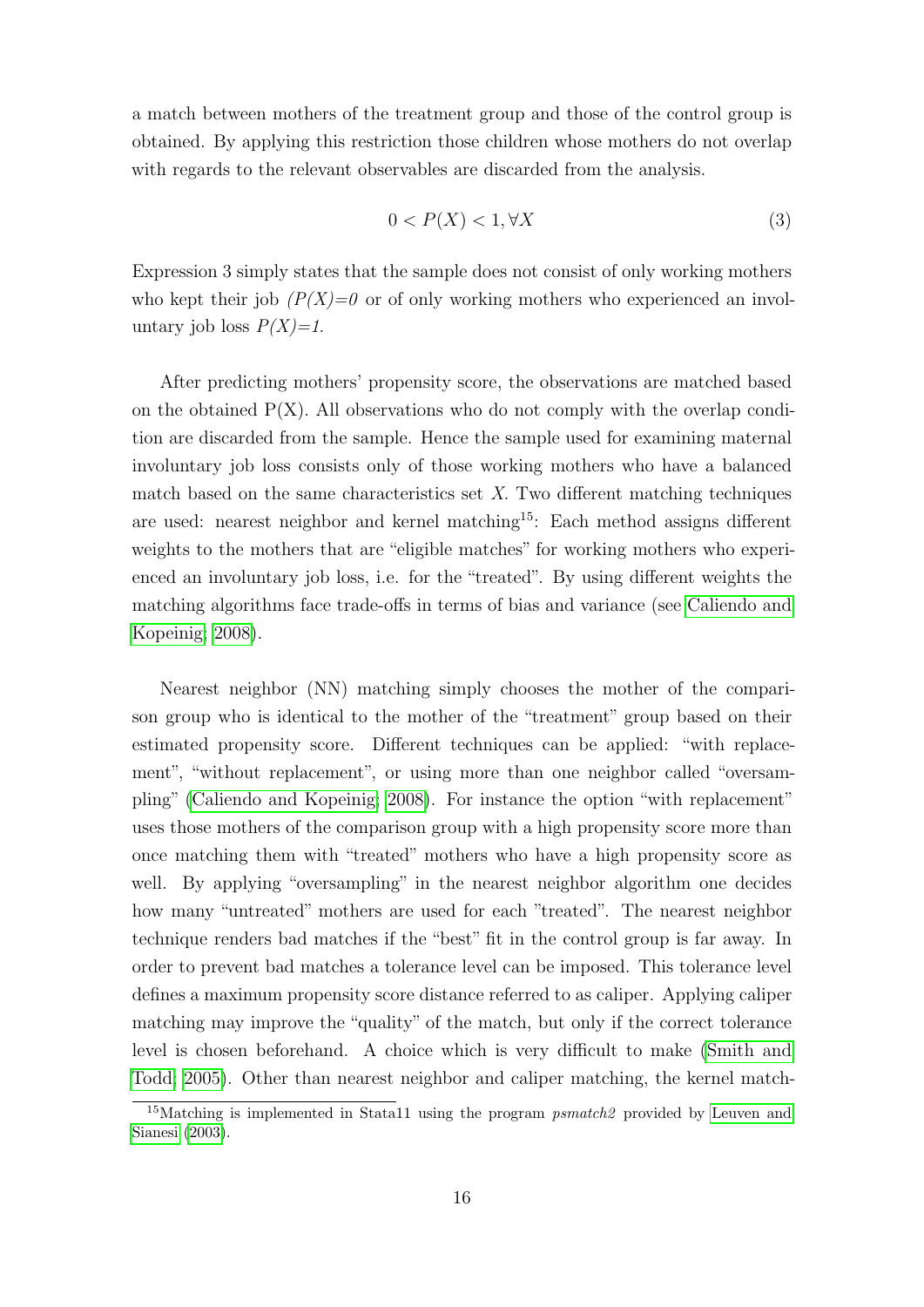ing method uses weighted averages of those mothers in the control group depending on the choice of the kernel function (see for an in depth discussion [Imbens; 2000;](#page-28-10) [Stuart; 2010\)](#page-30-7). Whilst the usage of nearly "all" untreated mothers is an advantage, it may cause bad matches. Thus applying the common support restriction is important when utilizing kernel matching<sup>16</sup>. In this paper mothers who lose their job are matched with "similar" mothers who keep their job based on nearest neighbor matching with caliper in order to obtain a *balanced* sample. In the Appendix a summary table depicts the balance of the used  $X_s$  between treatment and control group before and after matching (see Table A5 and A6).

#### 4.1.3 Propensity score weighting

After matching mothers on their propensity score the average treatment effect of the treated (ATT) can be estimated. The ATT renders estimates of the difference in child outcomes after experiencing an involuntary job loss.

$$
ATT = E(Y_1|D = 1, P(X)) - E(Y_0|D = 1, P(X))
$$
\n(4)

Beside matching on the propensity score, the average treatment effect of the treated can also be identified by propensity score weighted regressions (see [Hirano and Im](#page-28-11)[bens; 2001\)](#page-28-11). Propensity score weighting weighs the outcomes of untreated mothers with the inverse of the estimated propensity score  $(P(X))$ . A critical aspect of using the estimated propensity score as weight is its sensitivity to large estimated propensity scores, since these large values receive a larger weight. This problem decreases with sample size as each observation is less relevant for estimating the coefficient of interest. However, the overall sample size of the samples used in this paper are relatively small. Nonetheless I argue that I have a relative large number of untreated mothers compared to the treatment group. And by restricting the post estimations to the common support area, the problem of "large propensity score values" should have only a minor impact. To estimate the ATT the regression of non-cognitive skills on involuntary job loss is weighted by assigning  $w = 1$  to mothers who lost their job  $(D = 1)$ , and  $w = 1/(1 - P(X))$  to mothers of the control group  $(D = 0)$ . By weighting the estimated OLS regression, omitted variable bias can be corrected<sup>17</sup>. I apply propensity score weighting in addition to matching, as

<sup>16</sup>Kernel matching requires a decision on the kernel function and on a bandwidth parameter. The former requirement is less important compared to the latter [\(Caliendo and Kopeinig; 2008\)](#page-27-12).

 $17$ [Berger et al.](#page-27-5) [\(2005\)](#page-27-5) argue that using the propensity score as weight depends, similar to the conditional independence assumption (CIA), on the specification of observables used to correct selection bias.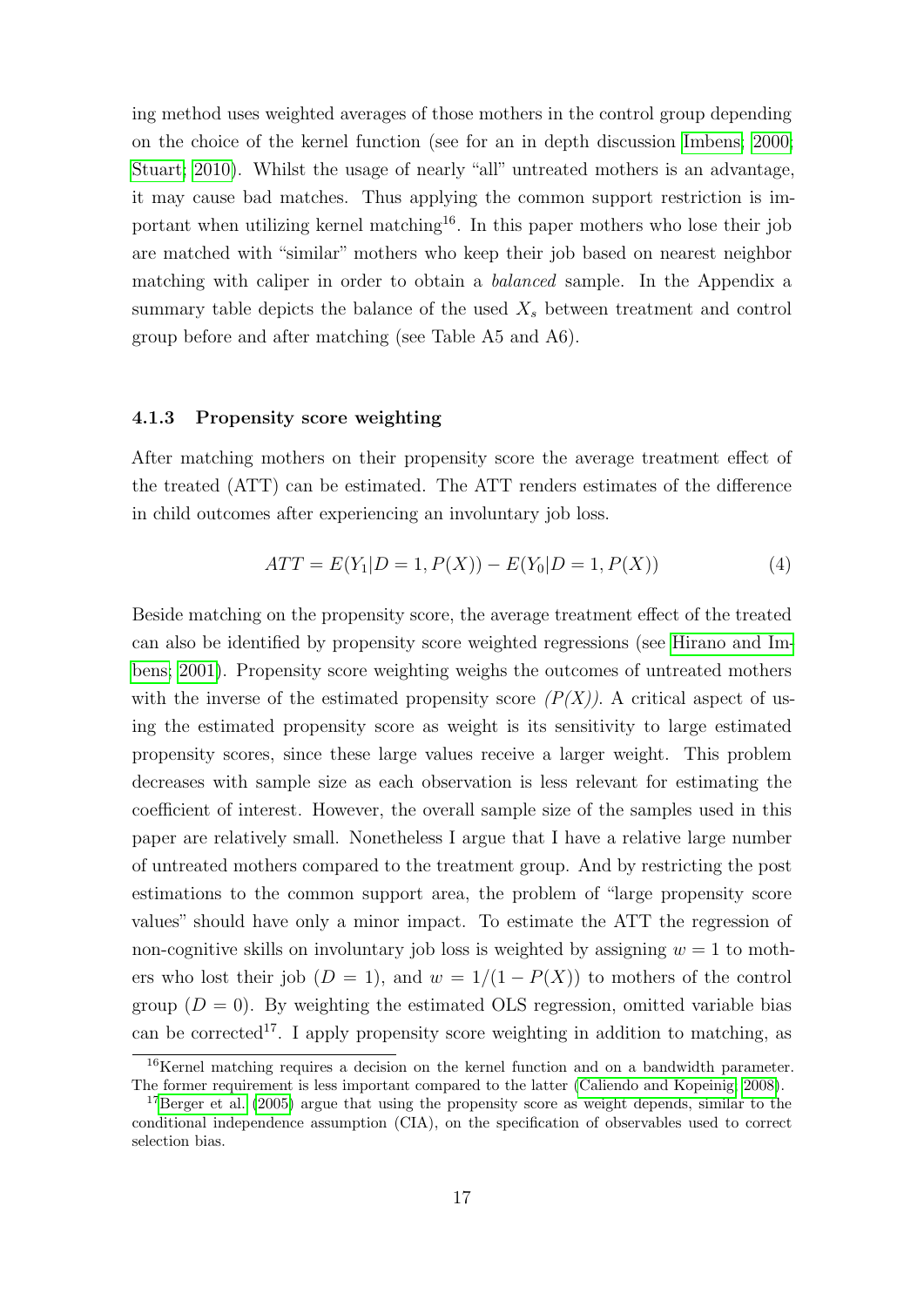both samples - preschoolers and adolescents - are rather homogeneous in terms of treated and untreated mothers.

### 5 Results

First the results are presented in three steps: the OLS estimates without correcting for maternal employment decisions, i.e. regressing maternal job loss on children's non-cognitive skills, and then the results obtained from propensity score matching<sup>18</sup> are shown. For example in Table 3 in column 2 the estimates of the average treatment effect on the treated (ATT) after matching are reported and in column 3 those of the ATT using propensity score weighted regression. In a second specification, e.g., in Table 4 in column 2, the estimates obtained from OLS "complete" comparing them to estimates obtained by propensity score weighting are presented. The model depicting OLS "complete" simply compares whether the propensity score method compared to an ordinary least squares analysis which includes *prior job loss* information of mothers is more efficient. Since the sample of preschoolers comprises 223 observations OLS "complete" may be less efficient, e.g., including prior treatment covariates could lead to larger standard errors, when accounting for selection than estimates based on the propensity score methods. In all tables only the main coefficient is depicted: involuntary job loss.

In addition as crude measure of maternal unemployment duration, I control in all regression analyses for regional unemployment rates which capture the rigidity of the local labor market of mothers. Analyzing maternal job loss in its potential influence on child outcomes requires to asses for how long mothers stay unemployed in the subsequent periods. The duration of unemployment is strongly linked to life satisfaction and overall well-being of mothers through which job loss might affect child outcomes [Clark et al.](#page-27-8) [\(2010\)](#page-27-8); [Knabe et al.](#page-29-7) [\(2010\)](#page-29-7).

### 5.1 Involuntary job loss and non-cognitive skills of preschoolers

In Table 3 the results of involuntary job loss affecting children's socio-emotional behavior are presented. Maternal involuntary job loss is significantly correlated with children's socio-emotional behavior. Using the matched sample renders the estimates

<sup>&</sup>lt;sup>18</sup>The estimates in the matched sample are obtained after applying *nearest neighbor matching* with caliper.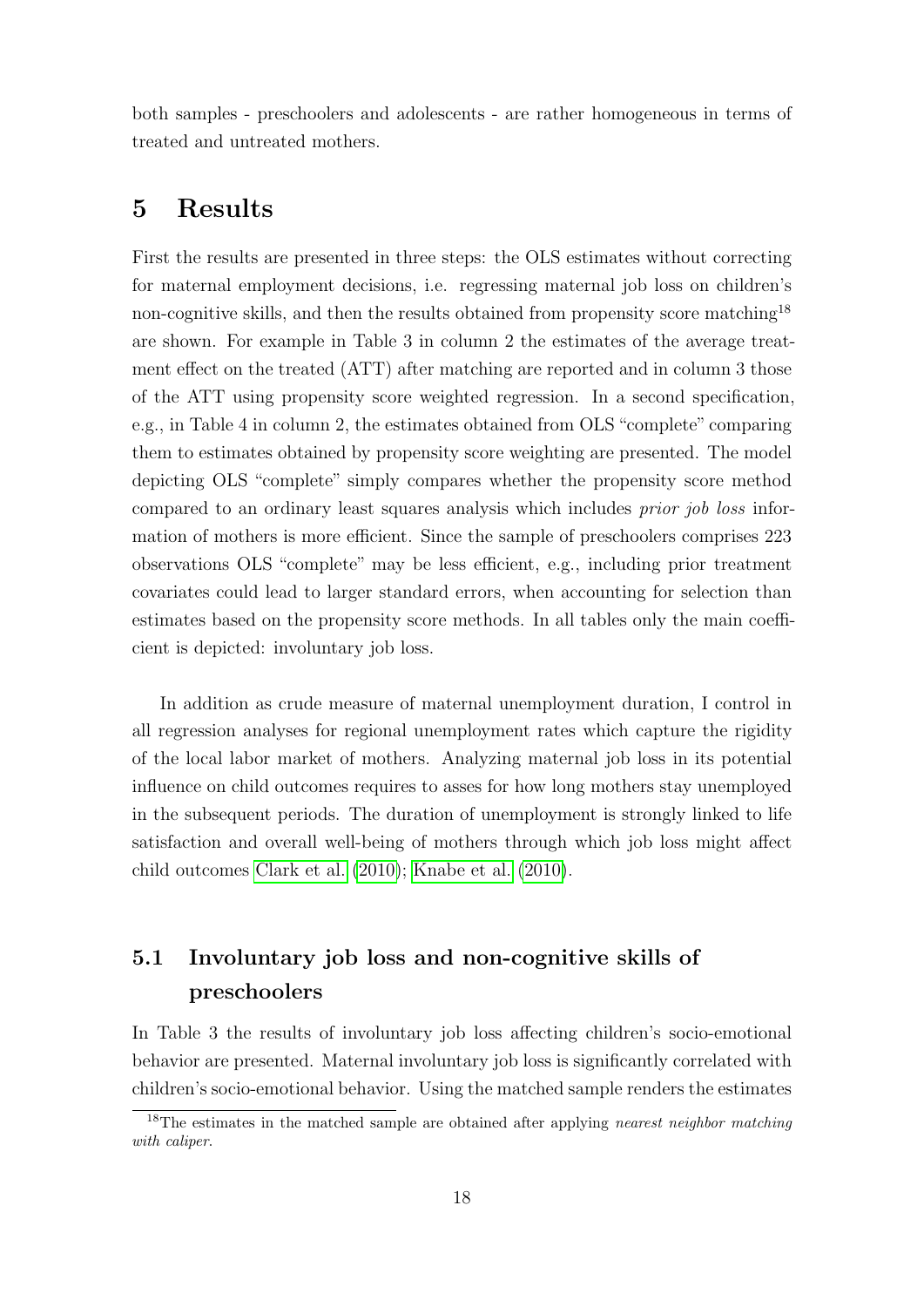displayed in column 2. Including the same controls as in the OLS estimation the negative effect on children's total difficulties score remains statistically significant accounting for selection bias. This effect is negative since an increase in the score implies an increase in a child's likelihood of having behavioral problems. Accounting for selection bias yields a significant positive effect of maternal involuntary job loss: A child's total difficulties score increases by 3.4 score points, which "lifts" the mean child closer to "abnormal" behavior. The findings in column 3 compared to column 2 suggest that estimating the average treatment effect of the treated using propensity score weighted regression is slightly more moderate in terms of effect size. But the overall negative effect of involuntary job loss on non-cognitive skills remains marginally significant.

### [Table 3 about here]

Another possibility to account for omitted variable bias would be to include employment behavior of mothers prior childbirth as well as other relevant pre-treatment characteristics that correlate job loss with the error term<sup>19</sup>. Therefore I also estimate an OLS model with "complete information" to compare a more detailed OLS examination to the propensity score method, as OLS might be more efficient if the analyses are not biased. Maternal involuntary job loss increases children's socioemotional behavior by 2.9 score points using OLS complete (see column 2 of Table 4). An effect which is similar to the effect obtained by propensity score weighted regressions. Compared to propensity score weighted regressions, "complete" OLS estimates are less efficient, as the standard errors are nearly the same as using the propensity score method. Findings shown in Table 4 suggest that selection biases the OLS analysis of involuntary job loss and its influence on children's non-cognitive skills, if there is no prior treatment information included. But it also shows that the obtained OLS results are close, yet slightly less efficient than to those from the propensity score method.

#### [Table 4 about here]

However propensity score matching assumes that selection is only based on observables and does not account for unobserved heterogeneity. Children's non-cognitive skills may be correlated with maternal non-cognitive skills which in turn may be affected by an involuntary job loss. Thus in another specification I control for potential unobserved heterogeneity between the matched mothers by including maternal personality traits in my analysis. Controlling for mothers' personality traits slightly

<sup>&</sup>lt;sup>19</sup>An overview of pre-treatment characteristics is given in the previous section. In addition all covariates included in the OLS complete regression are listed in Table 4.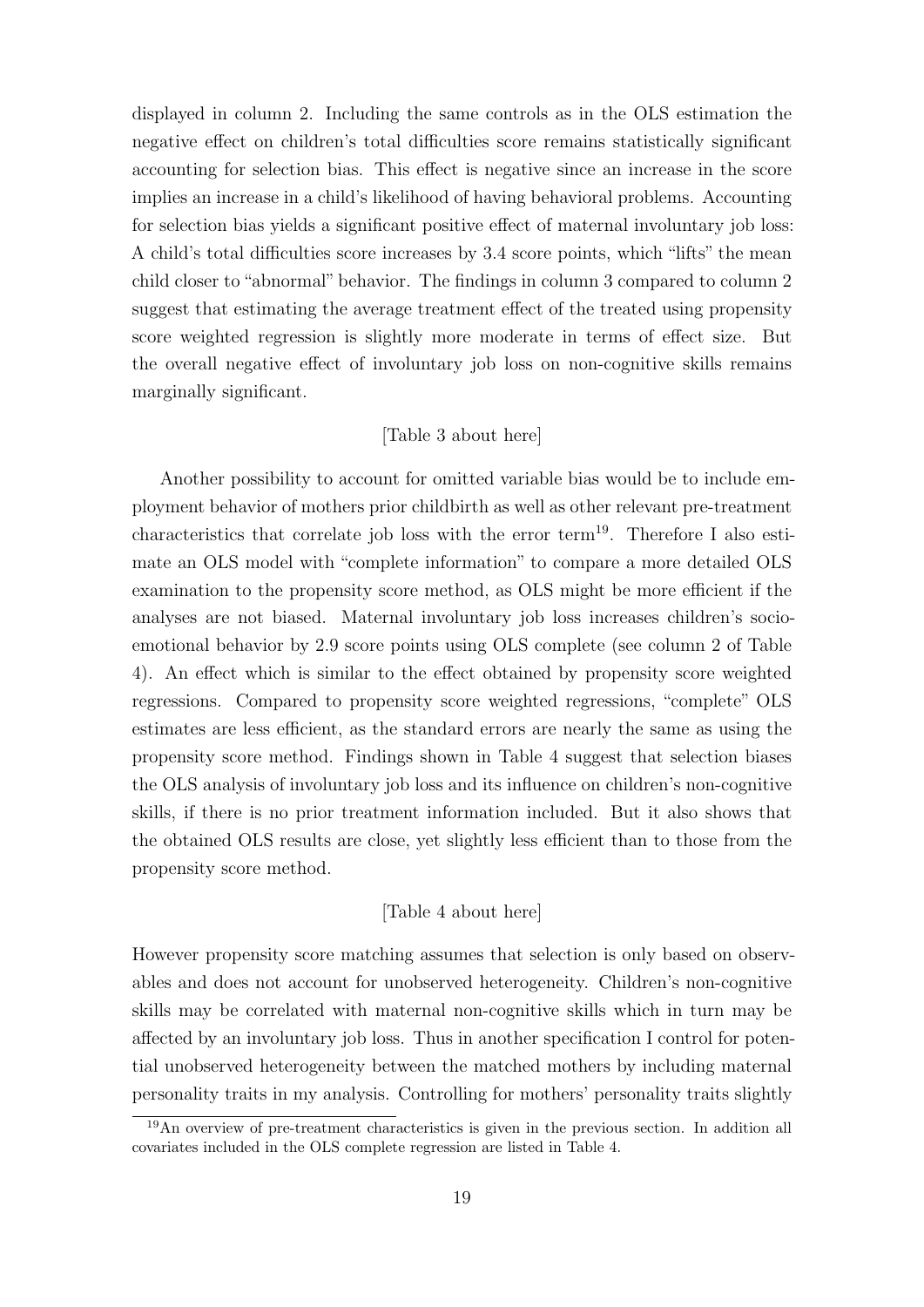reduces the sample size and the significant effect of maternal involuntary job loss on children's socio-emotional behavior remains marginally significant using propensity score matching and weighting regression (see Table 5).

[Table 5 about here]

### 5.2 Involuntary job loss and non-cognitive skills of adolescents

Table 6 summarizes the relationship of adolescents' internal locus of control and maternal job loss. Using OLS without prior information as it is depicted in column 1 indicates that maternal job loss decreases the likelihood of believing in selfdetermination. The results based on propensity score matching show also a marginal significant average treatment effect of the treated. Meaning that adolescents whose mothers experience plant closure or dismissal by employer are less likely to believe that working hard or striving for ones own success helps to achieve ones goals. An involuntary job loss decreases adolescents belief in self-determination by  $1/4^{th}$  of a standard deviation also controlling for covariates such as household income, household composition and maternal education. This effect remains stable and only decreases slightly in size when using propensity score weighted regressions (see column 3).

### [Table 6 about here]

In Table 7 findings comparing complete ordinary least squares to propensity score weighted regressions are presented. The effect of maternal job loss on adolescents internal locus of control is similar to the effect obtained by propensity score matching. Although the estimate shown in column 2 suggests that the propensity score method corrects the selection problem, the standard errors are nearly the same, which can also be due to the homogeneous groups of treated and untreated mothers. The estimation technique does not show significantly different results comparing OLS "complete" and propensity score weighted regressions or matching for that matter. Analyses of maternal job loss on children's non-cognitive skills indicates that adolescents' likelihood to believe in one's own actions decreases by  $1/4^{th}$  of a standard deviation independent of the estimation method. This might be due to relying on observables only to account for selection bias and unobserved heterogeneity might still bias the results.

[Table 7 about here]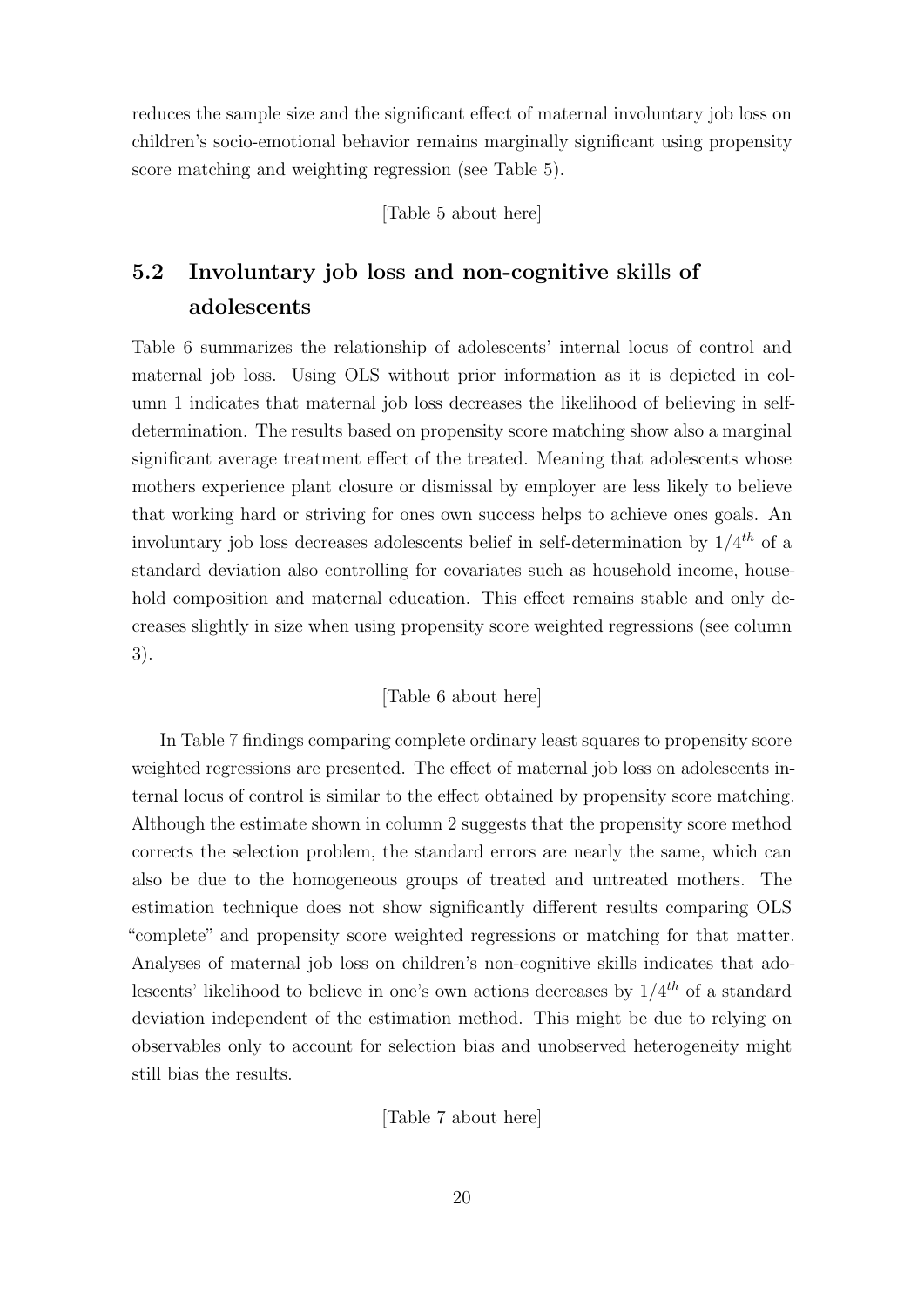Similar to the preschool sample, maternal personality traits are included in a third specification to control for unobserved heterogeneity. The significance of the effect of an experienced job loss on internal locus of control and the size of the effect remain stable. Both, including maternal personality traits and running a "complete" ordinary least squares analysis, indicate that the findings obtained by the propensity score method are robust and suggest that the results could hint towards a causal relationship between maternal involuntary job loss and children's non-cognitive skills.

[Table 8 about here]

### 6 Sensitivity analysis

### 6.1 Plant closure

Compared to studies using a natural experiment approach the incidence of observing job loss due to plant closure is relatively small, which makes it impossible to match on plant closure incidences only. However, plant closure is perceived to be exogenous meaning that maternal behavior has not lead to firm downsizing. In Table 11 the results of post matching estimations of the relationship between internal locus of control and involuntary job loss distinguishing between plant closure and dismissal by employer are shown. Meaning that the relationship of children's non-cognitive skills and job loss is inferred by using job loss due to plant closure and due to dismissals as separate dummy variables instead of including the overall measure involuntary job loss in the analyses. The direction of the effect remains negative, yet the coefficient of plant closure is not statistically significant. The results indicate that job ends due to layoffs by employer have a significant effect on adolescents' internal locus of control compared to maternal job loss due to plant closure. This could suggest that dismissals might be more closely related to mothers' mood which is assumed to be a potential mediator affecting children's outcomes.

[Table 9 about here]

### 6.2 Estimations of non-cognitive skills considering possible mechanisms mediating involuntary job loss

At the beginning of this paper potential mediators through which an involuntary job loss could affect children's non-cognitive skills are discussed. In order to test these complied hypotheses I compare changes in life satisfaction, changes in income, and changes in mother-child activities. By contrasting the observed means before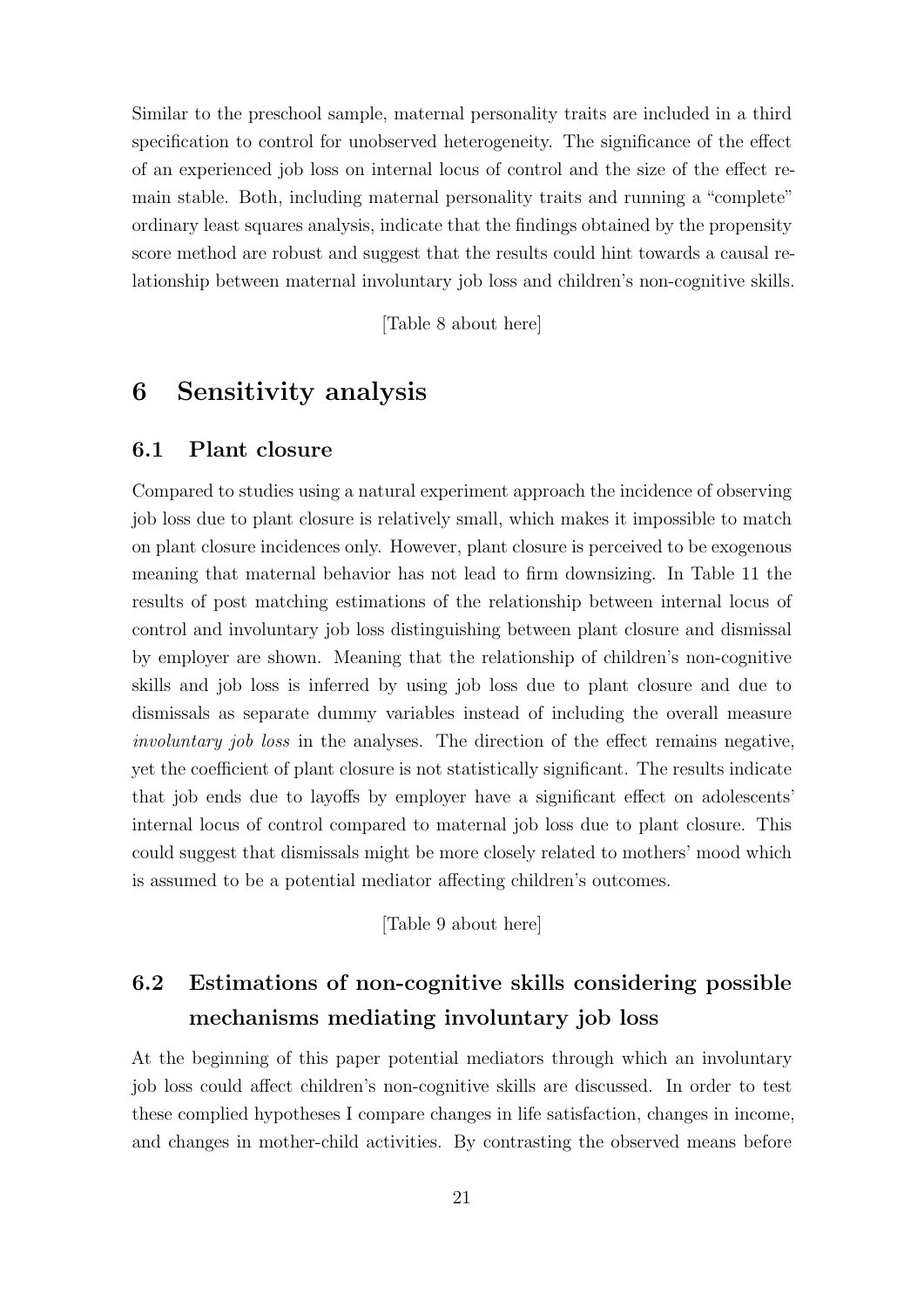and after the incidence of maternal involuntary job loss I assess potential directions through which mothers' experiences are linked with child outcomes. In Table 10 a first descriptive examination shows the t-ratios of the mean comparison before and after treatment. In column 1 the differences in life satisfaction, household income, or in mother-child activities of all mothers in the matched preschool sample are shown. Column 2 depicts the results for treated mothers only. Maternal life satisfaction significantly decreased for mothers who experience a job loss. Whereas the difference in household income is not significant for mothers who are exposed to a job end. Indicating that household income is not significantly different after job loss. This could stem from husbands/partners that are still working and contributing to the overall household earnings. In column 4 the changes in life satisfaction or in household income for displaced mothers in the matched adolescents sample are shown. Only the mean difference of household income is found to be significantly different before and after treatment<sup>20</sup>.

### [Table 10 about here]

This first descriptive glance at mothers' outcomes shows that mothers who are displaced report a significantly lower overall life satisfaction. They also read less often stories with their young children, yet this difference is not statistically significant. Interestingly for mothers of children aged seventeen the overall life satisfaction is not significantly different before and after displacement. This could suggest that mothers of young children are more stressed or frustrated about their job loss than mothers of older children. Yet mothers' own perception of life could be affected by involuntary job loss which might influence their children's beliefs. However in the SOEP the questions on adults' locus of control are only surveyed in 2005 and 2010, so that a mean comparison before and after job loss cannot be applied. Instead I include mothers internal locus of control in the regression analysis beside maternal personality traits in order to account for this potential channel of discouragement.

In Table 11 the differences of potential mediators are included in the propensity score weighted regressions. Using the differences as covariates shows that the difference in household income and in life satisfaction are not statistically significant. However, in the preschool sample both mediators increase the overall sample fit indicating that they are explaining part of the variance of socio-emotional behavior. In addition including differences in mother-child interactions increases the overall sample fit even more. Yet the sample size decreases, as not all children can be observed

 $20$ The t-ratio is negative suggesting that mothers' job loss does not affect children's non-cognitive skills via an income loss.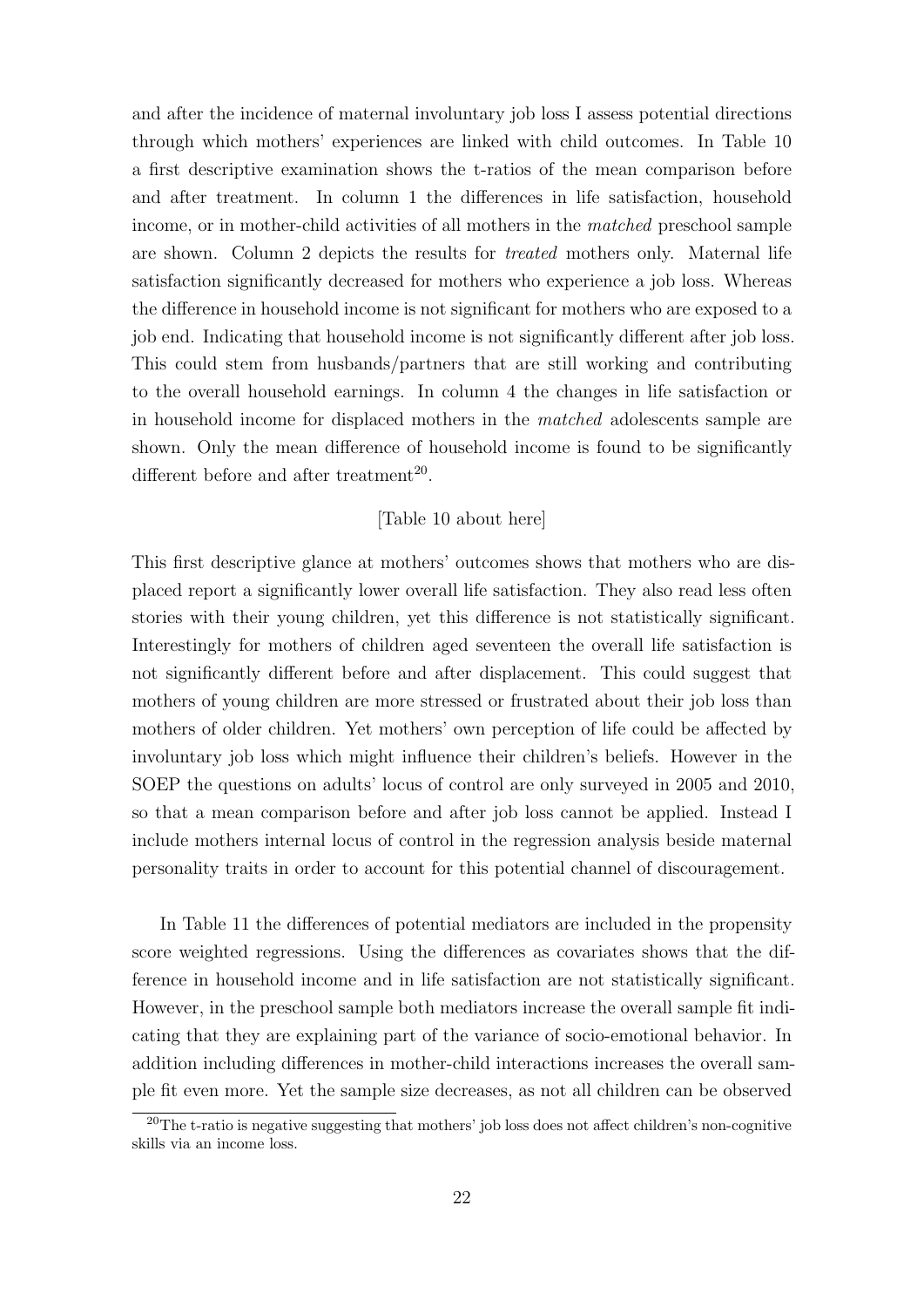at age three and at age six. When controlling for changes in mother-child activities the coefficient on involuntary job loss becomes statistically insignificant. Nonetheless the relationship found in the descriptives suggests that mothers' are stressed or frustrated, as for instance maternal life satisfaction is 1 scale point lower after involuntary job loss in the preschool sample. Descriptive evidence is not sufficient to support the stress hypothesis, however it suggests that mothers are not satisfied after having lost their job.

#### [Table 11 about here]

In the adolescents sample the crude measures used to address underlying mechanisms do not sufficiently disentangle potential mediator effects. In Table 12 it is shown that none of the differences included in the regression analyses are significantly explaining parts of the variance of adolescents' internal locus of control. Other than in the preschool sample there is no difference in maternal life satisfaction due to experiencing a job loss. The hypothesis of a stressed or frustrated mother may already be captured by maternal non-cognitive skills which are controlled for as well. Mothers' internal locus of control is significantly correlated with adolescents' beliefs in self-determination. In addition the effect of involuntary job loss on children's outcome increases when maternal internal locus of control is included in the regression (see Model  $4^{21}$ . Maternal locus of control and involuntary job loss are both closely related to their children's non-cognitive outcomes, suggesting a potential mechanism.

#### [Table 12 about here]

### 7 Conclusion

This paper is interested in the potential effect of maternal involuntary job loss on children's non-cognitive skills. Although mothers are often second earners in German households, they are on the other hand the main caregivers of children. Thus an exogenous shock does not affect the household's financial situation in a substantial way, yet it may effect the emotional stability of mothers causing stress and discouragement at home. Maternal satisfaction might decrease after job loss and thus might be closely related to children's development and in particular to the development of non-cognitive skills, such as motivation or socio-emotional regulation.

 $21$ In Model 5, which also includes changes in income and life satisfaction in the regression, the difference in household income is now significantly associated with a drop in adolescents' internal locus of control.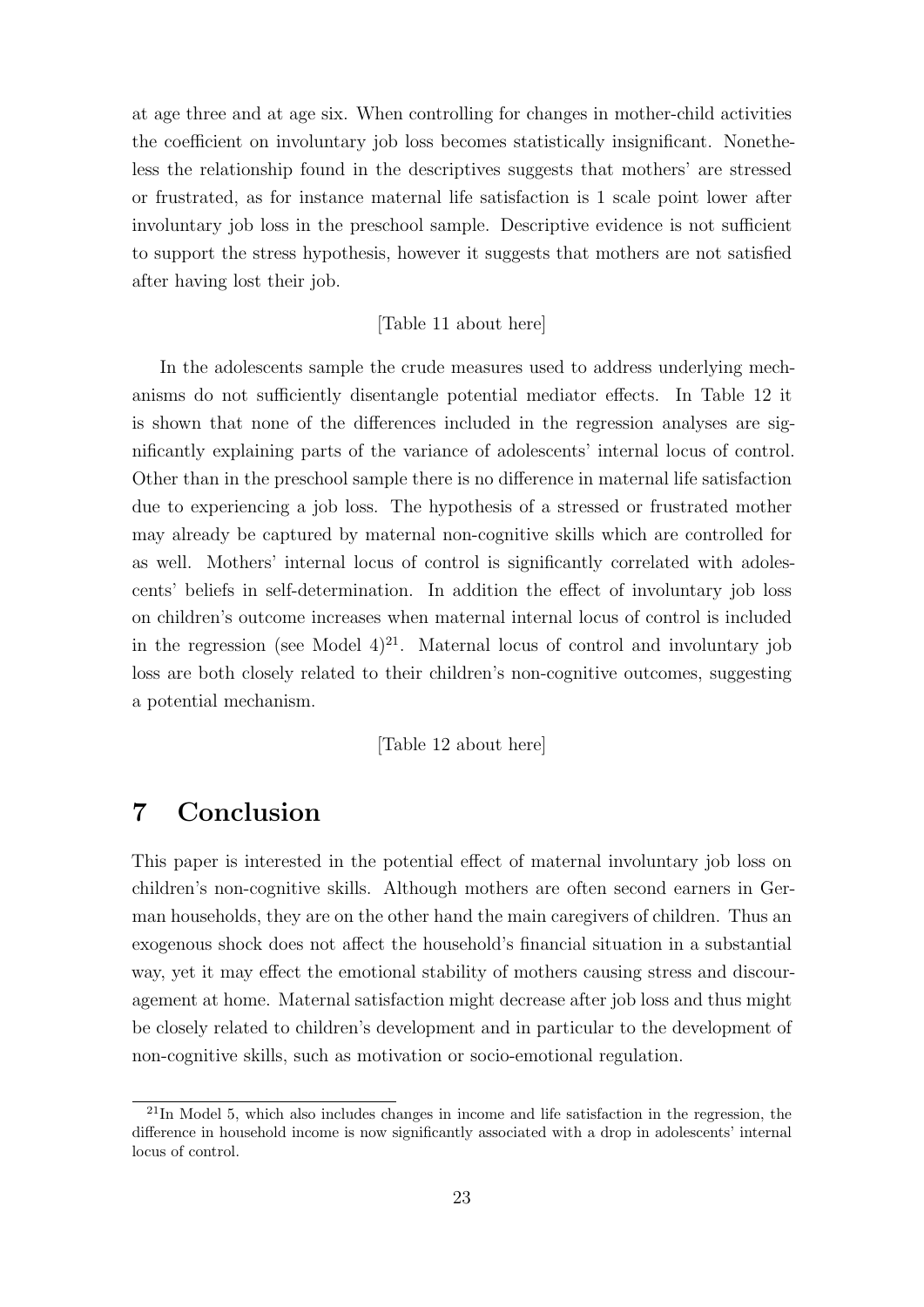A potential problem for the analysis of maternal involuntary job loss on child outcomes is selection. Maternal employment depends on maternal preferences, maternal background, available child care or on children's development which biases any results obtained from OLS. Meaning that mothers whose children are more independent and socio-emotional "stable" are more likely to work. Thus mothers' decision to work is not independent of children's skills. This paper therefore estimates the relationship between job loss and child outcomes whilst accounting for selection bias by using propensity score methods. Propensity score method assumes that selection is based on observables which are used to match "similar mothers", i.e. in terms of observed characteristics, who do not experience a job loss with those who are exposed to plant closure or dismissal by employers.

When comparing OLS estimates with those obtained in the matched samples, the effects of maternal job loss on non-cognitive outcomes are similar, and they only vary marginally in size of their standard errors.. I find a negative association between maternal job loss and children's non-cognitive skills. Experiencing maternal involuntary job ends during early childhood increases children's socio-emotional problems. Children are more likely to have peer problems or emotional problems. The hypothesis that mothers substitute lost working time with more time for caring does not result in "better" quality of time due to stress or discouragement. Analogue to the stress theory, which indicates that emotional bonds may be weakened by maternal stress exposure, I find descriptive evidence that mothers are less satisfied after experiencing a job loss and that they spend less time reading stories or going to the playground. Children's total difficulties score increases by 3 score points, which lifts the mean child closer to "abnormal" behavior.

For adolescents' outcome the same negative effect of maternal job loss can be found. Children are less likely to believe in self-determination if their mother experienced an involuntary job loss due to plant closure or dismissal. The effect of maternal job loss is substantial, since adolescents internal locus of control decreases by  $1/4^{th}$  of a standard deviation using the propensity score method and correcting selection bias. Including maternal personality traits in the analysis to account for unobserved heterogeneity confirms this negative result. The results become even more statistically significant indicating that an involuntary job loss "causes" adolescents to believe less in self-determination, i. e. to be less motivated or striving for success. The results for both age groups indicate that mothers' job loss due to dismissal by employer is strongly correlated with children's non-cognitive outcomes. The findings from distinguishing between plant closure and layoffs should nonethe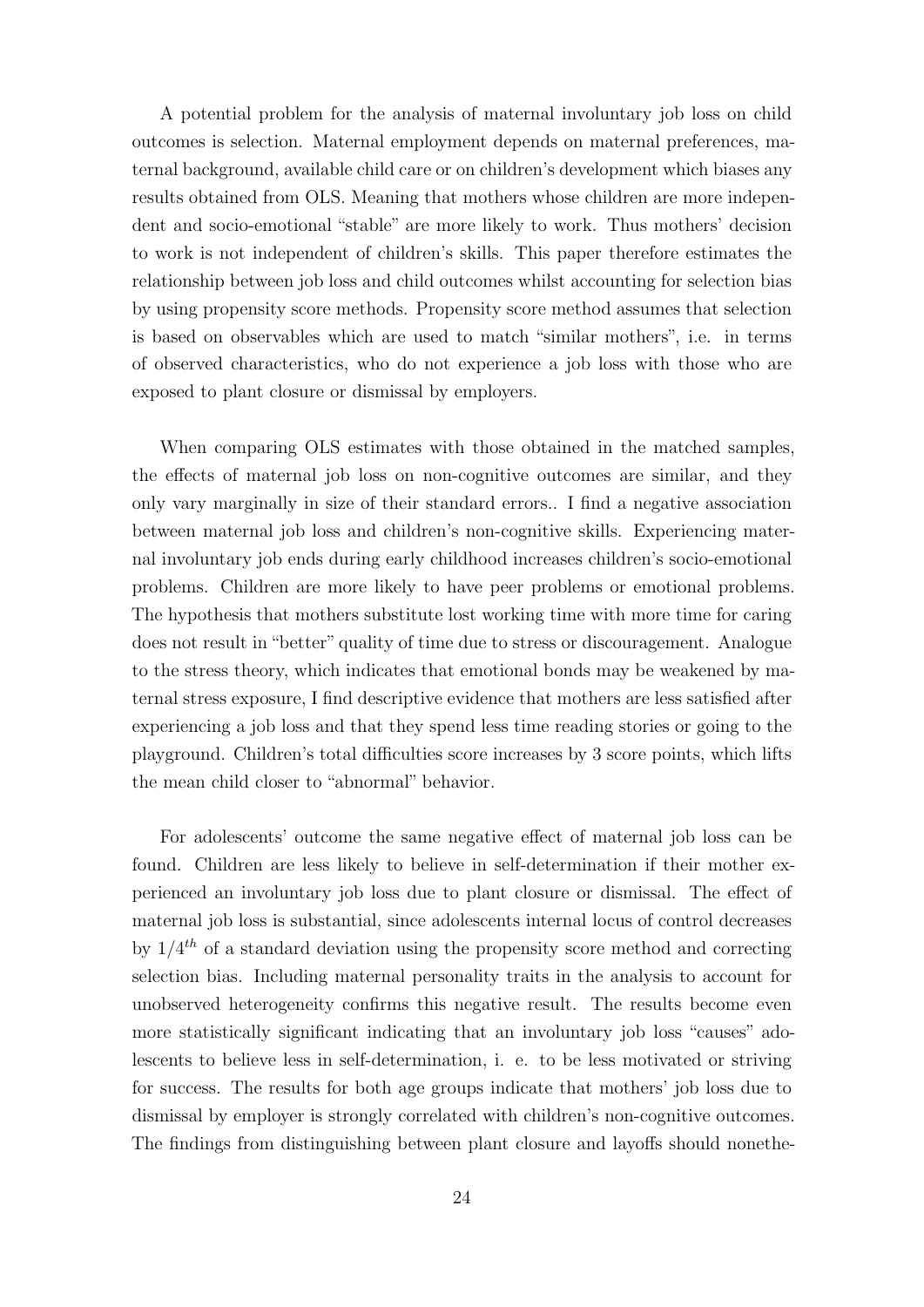less be interpreted carefully, as plant closures are less frequently observed in the data.

The theory of stress is strongly linked with the non-cognitive skill formation of children. The difference of maternal life satisfaction suggests that maternal frustration could be affecting the mother-child relationship. In addition the negative association of maternal job loss and children's outcomes could be due to "meager" quality of time spent with children. The descriptive support for these potential mediators sheds some light on underlying mechanisms. Changes in income and life satisfaction that are included in the analyses cannot completely explain the relationship between maternal job loss and children's non-cognitive skills, as the coefficient remains marginally significant. Other than in the preschool sample for adolescents' mothers life satisfaction remains unchanged due to job loss. Their own belief in selfdetermination is closely related to their children's outcome, yet this paper cannot test whether maternal locus of control changed due to experiencing a displacement. This paper therefore infers potential mediators only in a limited way suggesting that future research should further analyze mechanisms linking parental job loss with children's outcomes.

The propensity score method suggests a potential causal relationship between children's non-cognitive skills and maternal involuntary job loss, since the estimates are consistent with the OLS results. Although the propensity score method reduces potential biases resulting from mothers' selection to work, it does not account for unobserved heterogeneity. But the findings remain robust even after including maternal personality traits in order to assess unobserved heterogeneity. Given the literature on negative effects of maternal employment on child well-being, this paper argues that maternal job loss and thus additional time for caring might be beneficial for cognitive outcomes, i.e. test scores [\(Rege et al.; 2011\)](#page-29-2), but not for non-cognitive skills. As the negative effects of maternal involuntary job loss on non-cognitive skills may impede children's progress in school or on the labor market. Thus, further analyses regarding non-cognitive development and potential influences should be carried out.

With regards to policy implications, this paper shows that further research is necessary in order to disentangle potential influences of maternal job loss on children's non-cognitive skills. The evidence found in this paper indicates that financial support should not be the only means to help mothers who experience a displacement. For example job centers could provide additional help during job search for mothers, as their overall life satisfaction decreases affecting the mother-child rela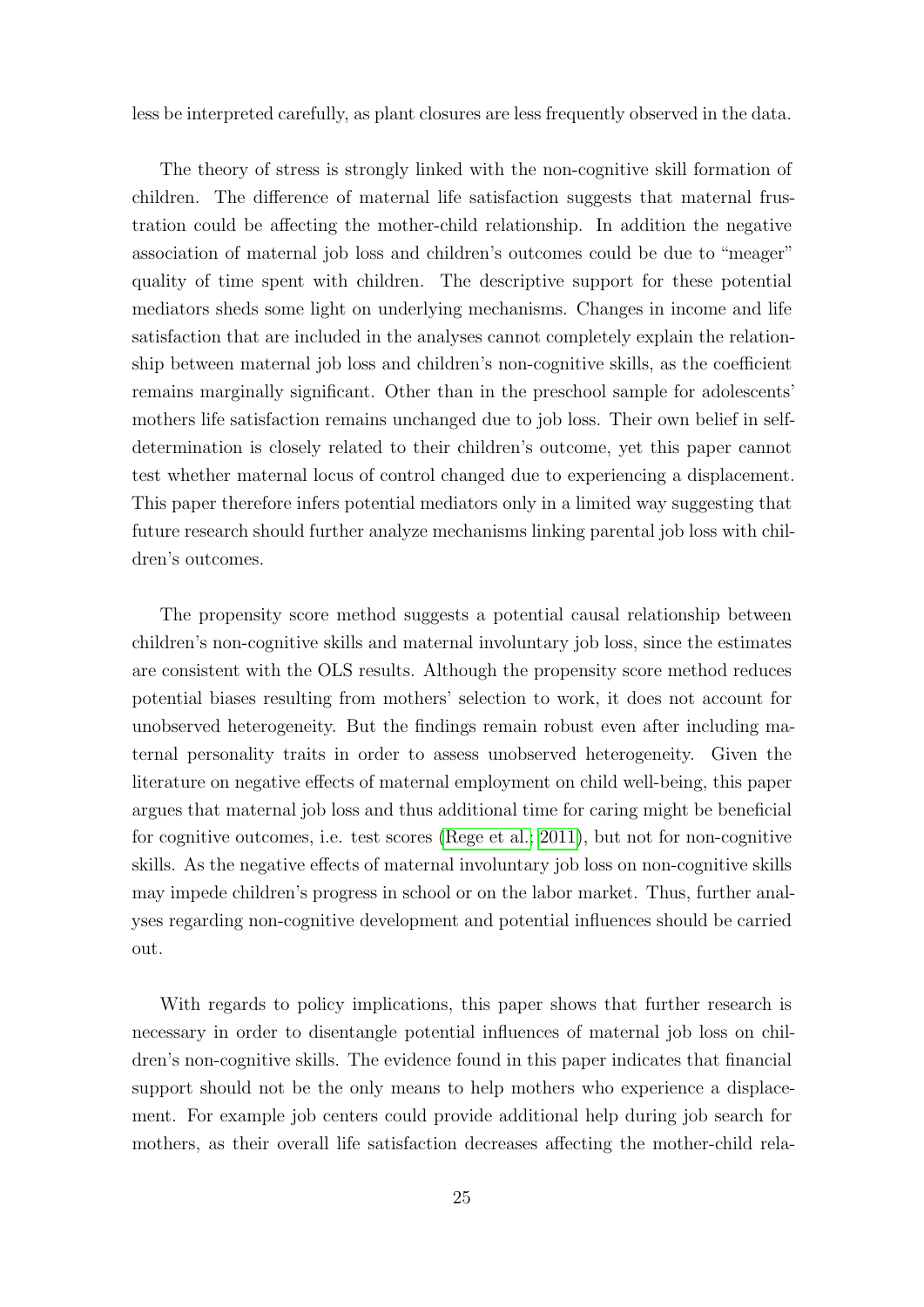tionship. Supporting mothers to be less stressed or discouraged with unemployment could be beneficial for their children.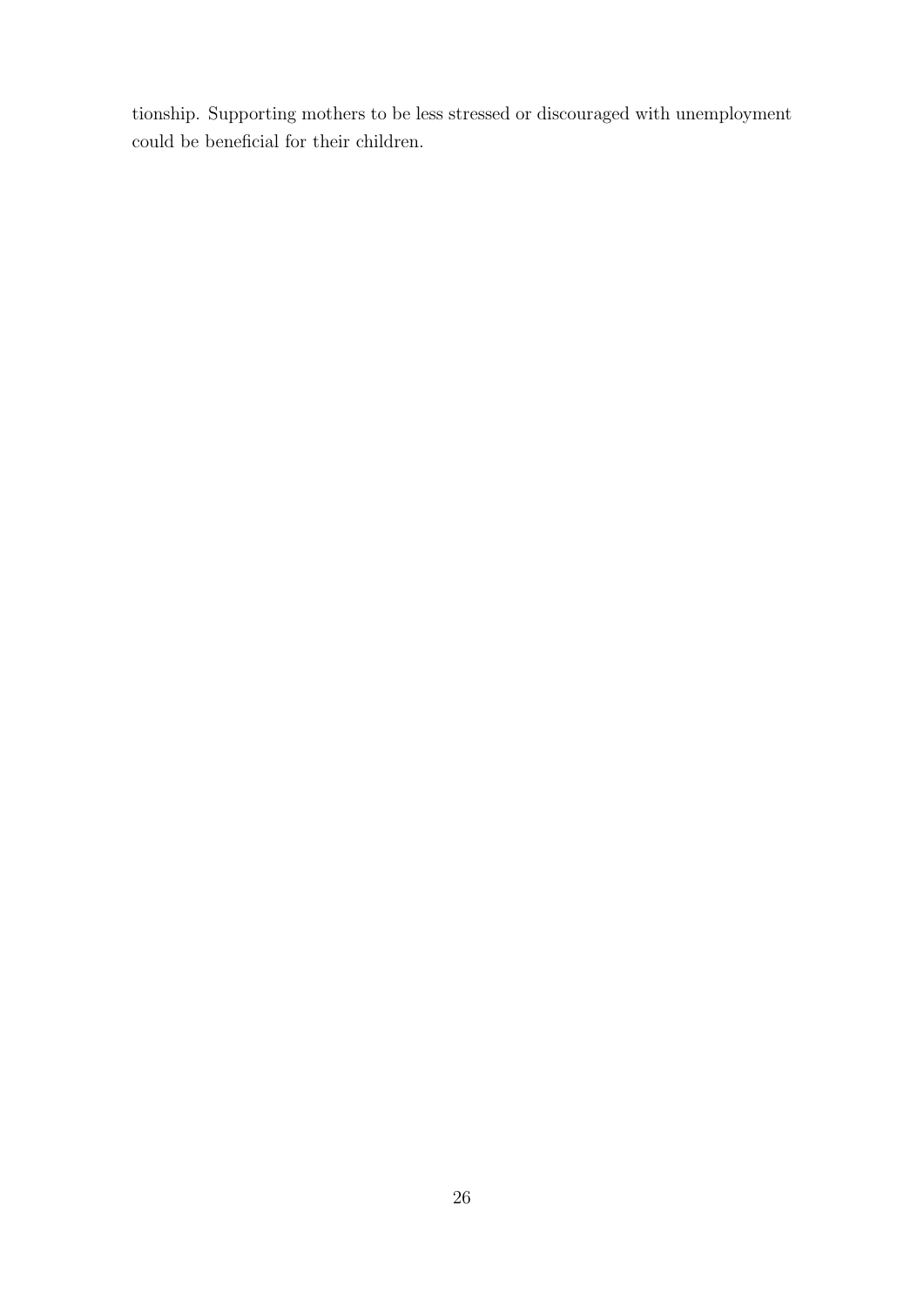### References

- <span id="page-27-10"></span>Ashenfelter, O. (1978). Estimating the effect of training programs on earnings, Review of Economics and Statistics 60: 47–57.
- <span id="page-27-3"></span>Baum, C. L. (2003). Does early maternal employment harm child development? an analysis of the potential benefits of leave taking, Journal of Labor Economics 21: 409–448.
- <span id="page-27-6"></span>Berger, E. M. and Spiess, C. K. (2011). Maternal life satisfaction and child outcomes: Are they related?, *Journal of Economic Psychology* **32(1)**: 142–158.
- <span id="page-27-5"></span>Berger, L. M., Hill, J. and Waldfolgel, J. (2005). Maternity leave, Early Maternal Employment and Child Health and Development in the US, The Economic Journal 115(501): F29–F47.
- <span id="page-27-4"></span>Bratberg, E., Nilsen, O. A. and Vaage, K. (2008). Job losses and child outcomes, Labour Economics 15(4): 591–603.
- <span id="page-27-7"></span>Caliendo, M., Cobb-Clark, D. and Uhlendorff, A. (2010). Locus of control and job search strategies, Technical report, IZA Discussion Paper 4750.
- <span id="page-27-12"></span>Caliendo, M. and Kopeinig, S. (2008). Some practical guidance for the implementation of propensity score matching, *Journal of Economic Surveys*  $22(1)$ : 31–72.
- <span id="page-27-1"></span>Carneiro, P., Crawford, C. and Goodman, A. (2007). The impact of early cognitive and non-cognitive skills on later outcomes, Center for the Economics of Education Discussion Paper 92 .
- <span id="page-27-0"></span>Charles, K. K. and Stephens, Jr, M. (2004). Job displacement, disability, and divorce, Journal of Labour Economics  $22(2)$ : 489–522.
- <span id="page-27-8"></span>Clark, A., Knabe, A. and Raetzel, S. (2010). Boon or bane? Other's unemployment, well-being and job insecurity, *Labour Economics*  $17(1)$ : 52–61.
- <span id="page-27-9"></span>Coelli, M. B. (2011). Parental job loss and the education enrollment of youth, Labour Economics 18(1): 25–35.
- <span id="page-27-2"></span>Cunha, F., Heckman, J. J. and Schennach, S. M. (2010). Estimating the technology of cognitive and noncognitive skill formation, Econometrica 78(3): 883–931.
- <span id="page-27-11"></span>Dehejia, R. and Wahba, S. (2002). Propensity score matching methods for nonexperimental causal studies, Review of Economics and Statistics 84(1): 151–161.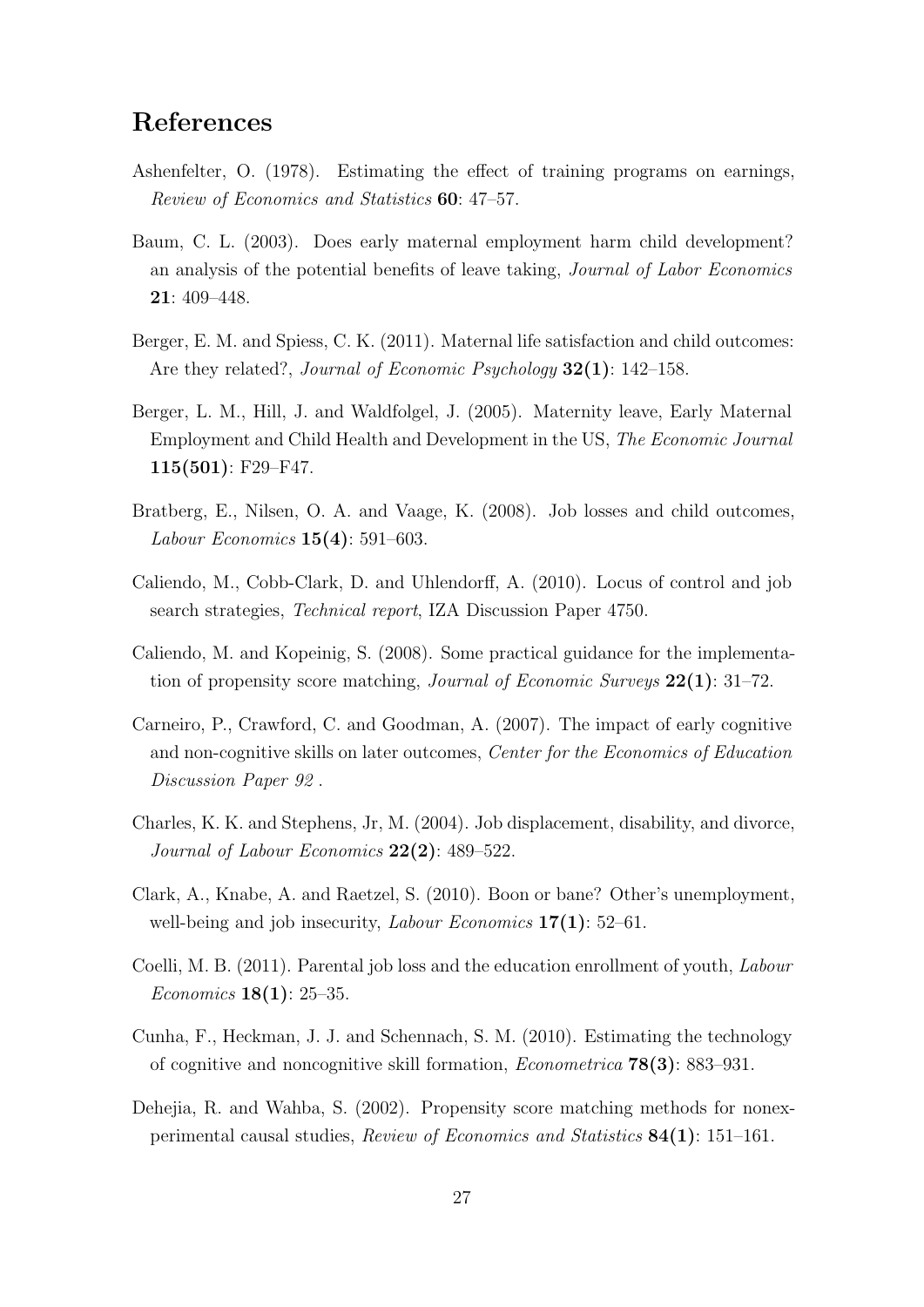- <span id="page-28-4"></span>Eliason, M. (2011). Income after job loss: the role of the family and the welfare state, *Applied Economics*  $43(5)$ : 603–618. First published on: 03 June 2009 (iFirst).
- <span id="page-28-7"></span>Ermisch, J. (2008). Origins in Social Immobility and Inequality: Parenting and Early Child Development, National Institute Economic Review 205(1): 62–71.
- <span id="page-28-6"></span>Frick, J. R. and Lohmann, H. (2010). Biography and life history data in the German Socio-Economic Panel (SOEP, v26, 1984-2009), Technical report, DIW Data Documentation 52.
- <span id="page-28-9"></span>Gebel, M. (2009). Fixed-term contracts at labour market entry in West Germany: Implications for job search and first job quality, *European Sociological Review*  $25(6): 661-675.$
- <span id="page-28-2"></span>Goodman, R. (1997). The strengths and difficulties questionnaire: A research note, Journal of Child Psychology and Psychiatry 38(5): 581–586.
- <span id="page-28-1"></span>Heckman, J. J. (2008). Schools, skills and synapses, Technical report, NBER Working Paper 14064.
- <span id="page-28-8"></span>Heckman, J. J., Ichimura, H. and Todd, P. (1997). Matching as an econometric evaluation estimator: Evidence from evaluating a job training programme, Review of Economic Studies  $64(4)$ : 605–654.
- <span id="page-28-5"></span>Heineck, G. and Anger, S. (2010). The returns to cognitive abilities and personality traits in Germany, Labour Economics 17(3): 535–546.
- <span id="page-28-3"></span>Hill, J. L., Waldfogel, J., Brooks-Gun, J. and Han, W. J. (2005). Maternal employment and child development: A fresh look using newer methods, Developmental Psychology 41(6): 833–850.
- Hill, M. S., Yeung, W.-J. J. and Duncan, G. J. (2001). Childhood family structure and adult behaviors, Journal of Population Economics 14(2): 271–299.
- <span id="page-28-11"></span>Hirano, K. and Imbens, G. (2001). Estimation of causal effects using propensity score weighting: An application to data on right heart catheterization, Health Services and Outcomes Research Methodology 2(3-4): 259–298.
- <span id="page-28-0"></span>Huff-Stevens, A. and Schaller, J. (2011). Short-run effects of parental job loss on children's academic achievement, Economics of Education Review 30(2): 289–299.
- <span id="page-28-10"></span>Imbens, G. (2000). The role of the propensity score in estimating dose-response functions, Biometrika 86(1): 706–710.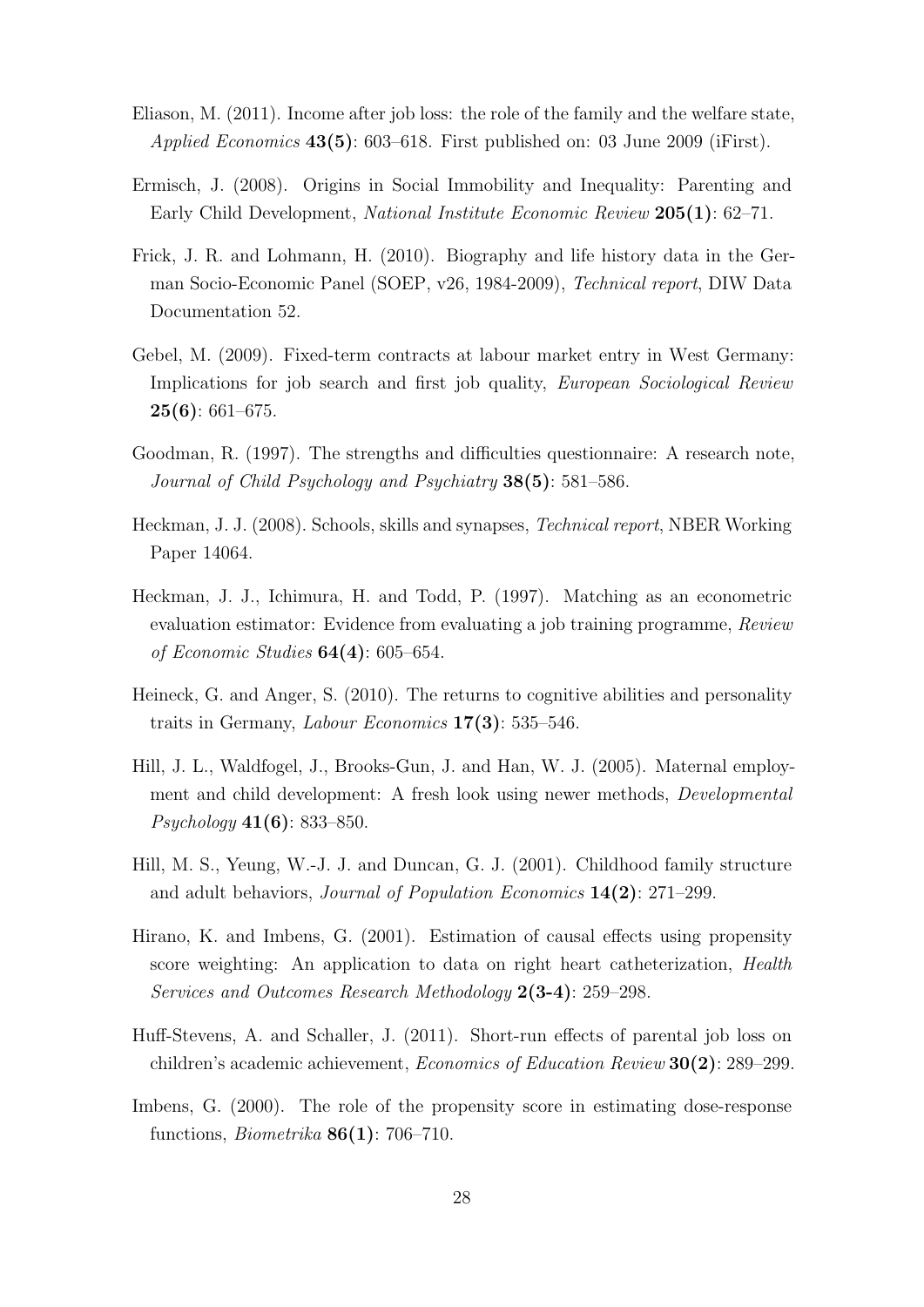- <span id="page-29-4"></span>James-Burdumy, S. M. (2005). The effect of maternal labor force participation on child development, Journal of Labour Economics 23: 177–211.
- <span id="page-29-10"></span>Jiang, M., Foster, E. M. and Gibson-Davis, C. (2010). Breastfeeding and child cognitive outcomes: A propensity score matching approach, Maternal and Child Health Journal 5(8): 1296–1307.
- <span id="page-29-0"></span>Kalil, A. and Ziol-Guest, K. M. (2008). Parental employment circumstances and children's academic progress, *Social Science Research*  $37(2)$ : 500–515.
- <span id="page-29-7"></span>Knabe, A., Raetzel, S., Schoeb, R. and Weimann, J. (2010). Dissatisfied with life but having a good day: Time-use and well-being of the unemployed, Economic  $Journal$   $120(547): 867-889.$
- <span id="page-29-9"></span>LaLonde, R. (1986). Evaluating the econometric evaluation of training programs with experimental data, American Economic Review 76(4): 604–620.
- <span id="page-29-12"></span>Leuven, E. and Sianesi, B. (2003). PSMATCH2: Stata module to perform full mahalanobis and propensity score matching, common support graphing, and covariate imbalance testing, http://ideas.repec.org/c/boc/bocode/s432001.html. This version 4.0.4 10nov2010.
- <span id="page-29-6"></span>Lucas-Thomson, R. G., Goldberg, W. A. and Prause, J. (2010). Maternal work early in the lives of children and its distal associations with achievement and behavior problems: A meta-analysis, Psychological Bulletin 136: 915–942.
- <span id="page-29-1"></span>Oreopoulos, P., Page, M. and Huff Stevens, A. (2008). The intergenerational effect of worker displacement, Journal of Labor Economics 26(3): 455–483.
- <span id="page-29-2"></span>Rege, M., Telle, K. and Votruba, M. (2011). Parental job loss and children's school performance, The Review of Economic Studies 78(3): 1–28.
- <span id="page-29-8"></span>Rosenbaum, P. and Rubin, D. (1983). The central role of the propensity score in observational studies for causal effects, *Biometrika*  $70(1)$ : 41–55.
- <span id="page-29-11"></span>Rosenbaum, P. and Rubin, D. (1984). Reducing bias in observational studies: using subclassifications on the propensity score, Journal of American Statistical Association 79(387): 516–524.
- <span id="page-29-3"></span>Rotter, J. B. (1966). Generalized expectancies for internal versus external control of reinforcement, Psychological Monographs: General and Applied 80(1): 1–28.
- <span id="page-29-5"></span>Ruhm, C. J. (2004). Parental employment and child cognitive development, Journal of Human Resources 39(1): 155–192.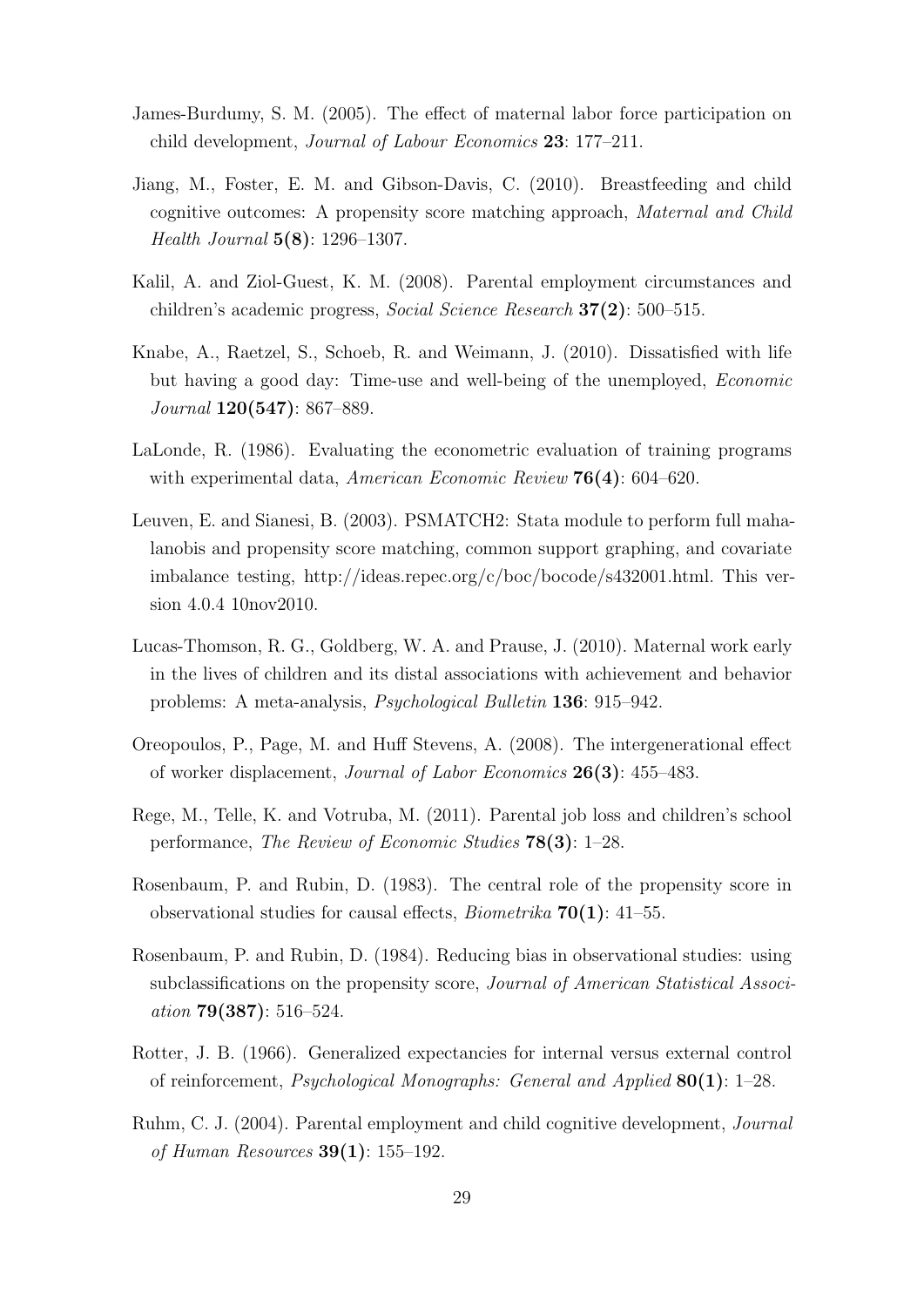- <span id="page-30-1"></span>Ruhm, C. J. (2008). Maternal employment and adolescent development, Labour Economics 15(5): 958–983.
- <span id="page-30-2"></span>Ruhm, C. J. (2009). Maternal employment and child development, in D. R. Crane and E. J. Hill (eds), *Handbook of Families and Work*, University Press of America, pp. 331–408.
- <span id="page-30-4"></span>Schupp, J., Spiess, C. K. and Wagner, G. (2008). Die verhaltenswissenschaftliche Weiterentwicklung des Erhebungsprogramms des SOEP, Vierteljahreshefte zur Wirtschaftsforschung 77(3): 63–76.
- <span id="page-30-5"></span>Siedler, T., Schupp, J. and Spiess, C. K. (2009). The German Socio-Economic Panel (SOEP) as Reference Data Set, Schmollers Jahrbuch 129(2): 367–374.
- <span id="page-30-6"></span>Smith, J. A. and Todd, P. E. (2005). Does matching overcome lalonde's critique of nonexperimental estimators?, Journal of Econometrics 125: 305–353.
- <span id="page-30-7"></span>Stuart, E. (2010). Matching methods for causal inference: A review and a look forward, Statistical Science 25(1): 1–21.
- <span id="page-30-3"></span>Wagner, G. G., Frick, J. R. and Schupp, J. (2007). The German Socio-Economic Panel Study (SOEP) - Scope, evolution, and enhancements, Schmollers Jahrbuch  $127(1): 139-169.$
- <span id="page-30-0"></span>Waldfogel, J., Han, W.-J. and Brooks-Gun, J. (2002). The effects of early maternal employment on child cognitive development, *Demography* **39(2)**: 369–392.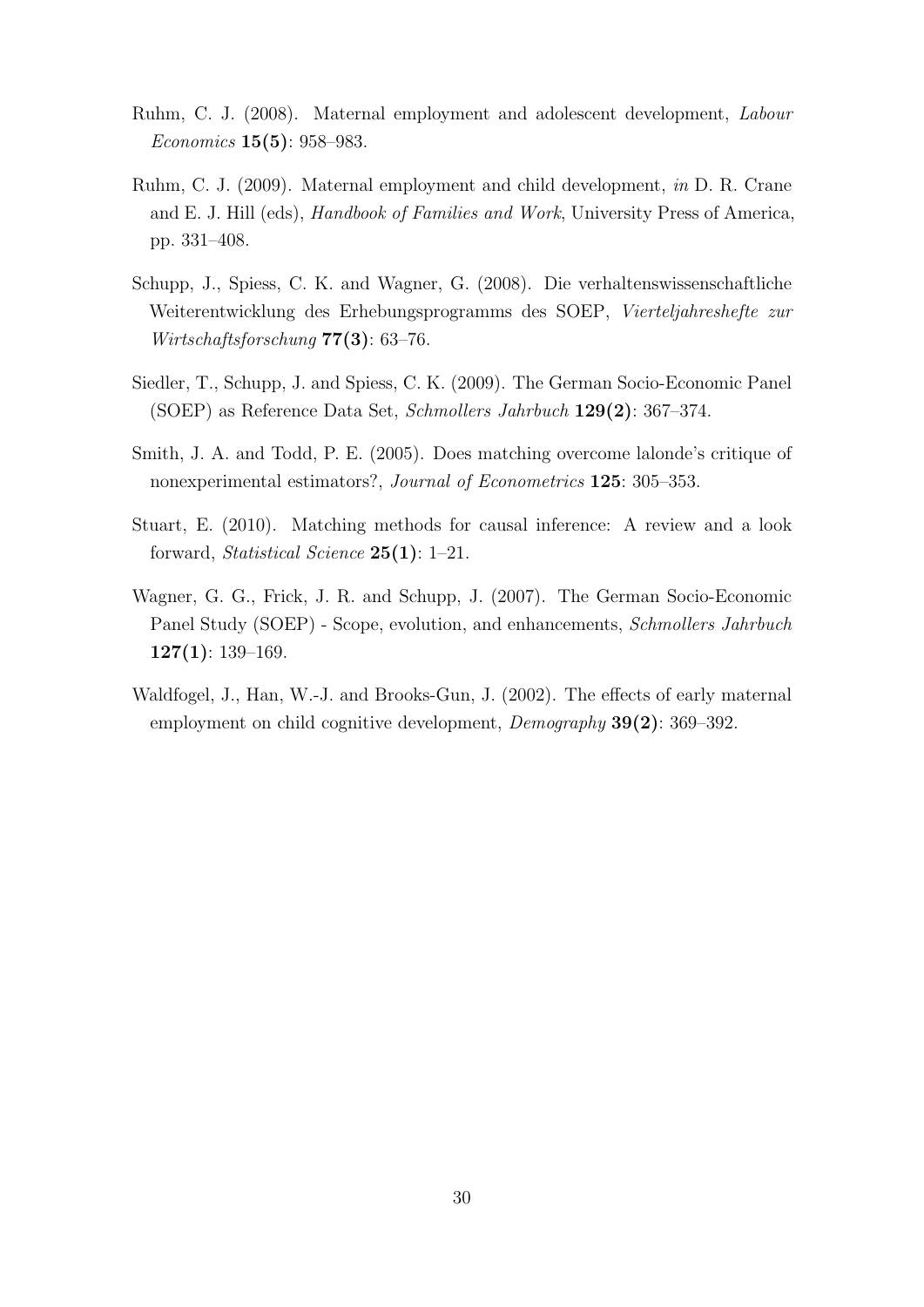## Tables

|                       |                    | Mean               |
|-----------------------|--------------------|--------------------|
|                       | Preschool sample   | Adolescence sample |
| Involuntary job loss  | 0.0644<br>[0.2459] | 0.1239<br>[0.3297] |
| Plant closure         | 0.0203<br>[0.1414] | 0.0512<br>[0.2206] |
| Dismissal by employer | 0.0441<br>[0.2056] | 0.0727<br>[0.2599] |
| N                     | 295                | 742                |

Table 1: Distribution of maternal involuntary job loss

Note: Standard deviation in parentheses. SOEP v27 (2001-2010). Author's calculations. Samples only include working mothers.

|                           |          |            | Mean           |           |
|---------------------------|----------|------------|----------------|-----------|
|                           | All      | Job losers | Non-job losers | t-ratio   |
|                           |          |            |                |           |
| Preschool sample          |          |            |                |           |
| Total difficulties score  | 9.85     | 12.60      | 9.66           | $-2.03**$ |
| Normal                    | 0.78     | 0.60       | 0.79           | $-1.72**$ |
| <i>Borderline</i>         | 0.12     | 0.20       | 0.12           | $-0.96$   |
| <i>Abnormal</i>           | 0.10     | 0.20       | 0.09           | $-1.33*$  |
|                           |          |            |                |           |
| N                         | 230      | 15         | 215            |           |
|                           |          |            |                |           |
| Adolescence sample        |          |            |                |           |
| Internal locus of control | $-0.003$ | $-0.169$   | 0.019          | $1.43*$   |
| External locus of control | $-0.063$ | 0.079      | $-0.083$       | 1.14      |
| N                         | 561      | 65         | 496            |           |

Table 2: Distribution of maternal involuntary job loss and children's non-cognitive skills

Note: SOEP v27 (2001-2010). \*  $p < 0.10$ , \*\*  $p < 0.05$ , \*\*\*  $p < 0.01$ . Author's calculations. Samples only include working mothers applying common support restriction.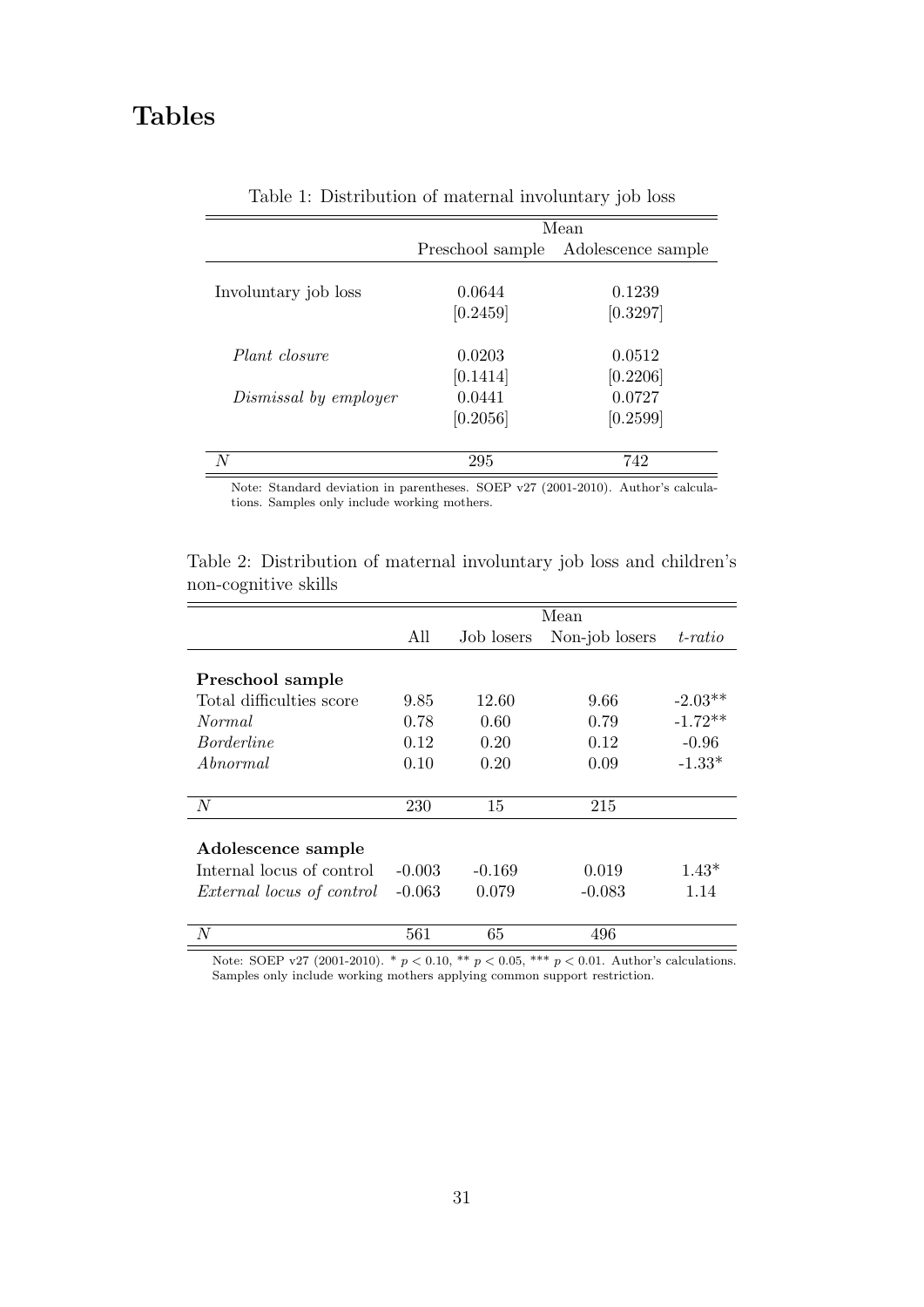|                      | <b>OLS</b>           |                      | PS matching PS weighting |
|----------------------|----------------------|----------------------|--------------------------|
| Involuntary job loss | $3.04**$<br>[1.5004] | $3.37**$<br>[1.5314] | $3.06**$<br>[1.5399]     |
| N                    | 223                  | 221                  | 223                      |
| $R^2$                | 0.134                | 0.140                | 0.135                    |

Table 3: Estimation of socio-emotional behavior and maternal involuntary job loss (preschool sample)

Standard errors in second row, \*  $p$  < 0.10, \*\*  $p$  < 0.05, \*\*\*  $p$  < 0.01. PS=propensity score. Note that all models include as additional covariates age of child, gender(female=1), migration background, region(East Germany=1), logarithmic household income, partner present(yes=1), number of children <16, maternal employment status (ref. category: not employed/full time, part time, minor employed, maternal education (ref. category: vocational degree/university degree, no degree), child care setting, regional unemployment rate, and time dummies. Author's calculations, SOEP v27 (2008-2010).

Table 4: Comparing propensity score weighting to OLS complete estimation (preschool sample)

|                                                          | Socio-emotional behavior |                           |
|----------------------------------------------------------|--------------------------|---------------------------|
|                                                          |                          | PS weighting OLS complete |
|                                                          |                          |                           |
| Involuntary job loss                                     | $3.06**$                 | $2.86*$                   |
|                                                          | $[1.5399]$               | [1.5388]                  |
| Including prior treatment variables                      |                          |                           |
| Employment prior birth                                   |                          | Yes                       |
| Employment status around birth                           |                          | Yes                       |
| Partner present at birth                                 |                          | Yes                       |
| Years of education around birth                          |                          | Yes                       |
| Number of children $\langle 16 \text{ at birth} \rangle$ |                          | Yes                       |
| Logarithmic household income around birth                |                          | Yes                       |
| Maternal satisfaction around birth                       |                          | Yes                       |
| Living in East Germany around birth                      |                          | Yes                       |
| Living in an urban area around birth                     |                          | Yes                       |
| Grandparent care around birth                            |                          | Yes                       |
| Maternal age at birth                                    |                          | Yes                       |
| $\overline{N}$                                           | 223                      | 223                       |
| $\,R^2$                                                  | 0.135                    | 0.227                     |

Standard errors in second row, \*  $p < 0.10$ , \*\*  $p < 0.05$ , \*\*\*  $p < 0.01$ . PS=propensity score. Note that all models include as additional covariates age of child, gender(female=1), migration background, region(East Germany=1), logarithmic household income, partner present(yes=1), number of children <16, maternal employment status (ref. category: not employed/full time, part time, minor employed, maternal education (ref. category: vocational degree/university degree, no degree), child care setting, regional unemployment rate, and time dummies. Author's calculations, SOEP v27 (2008-2010).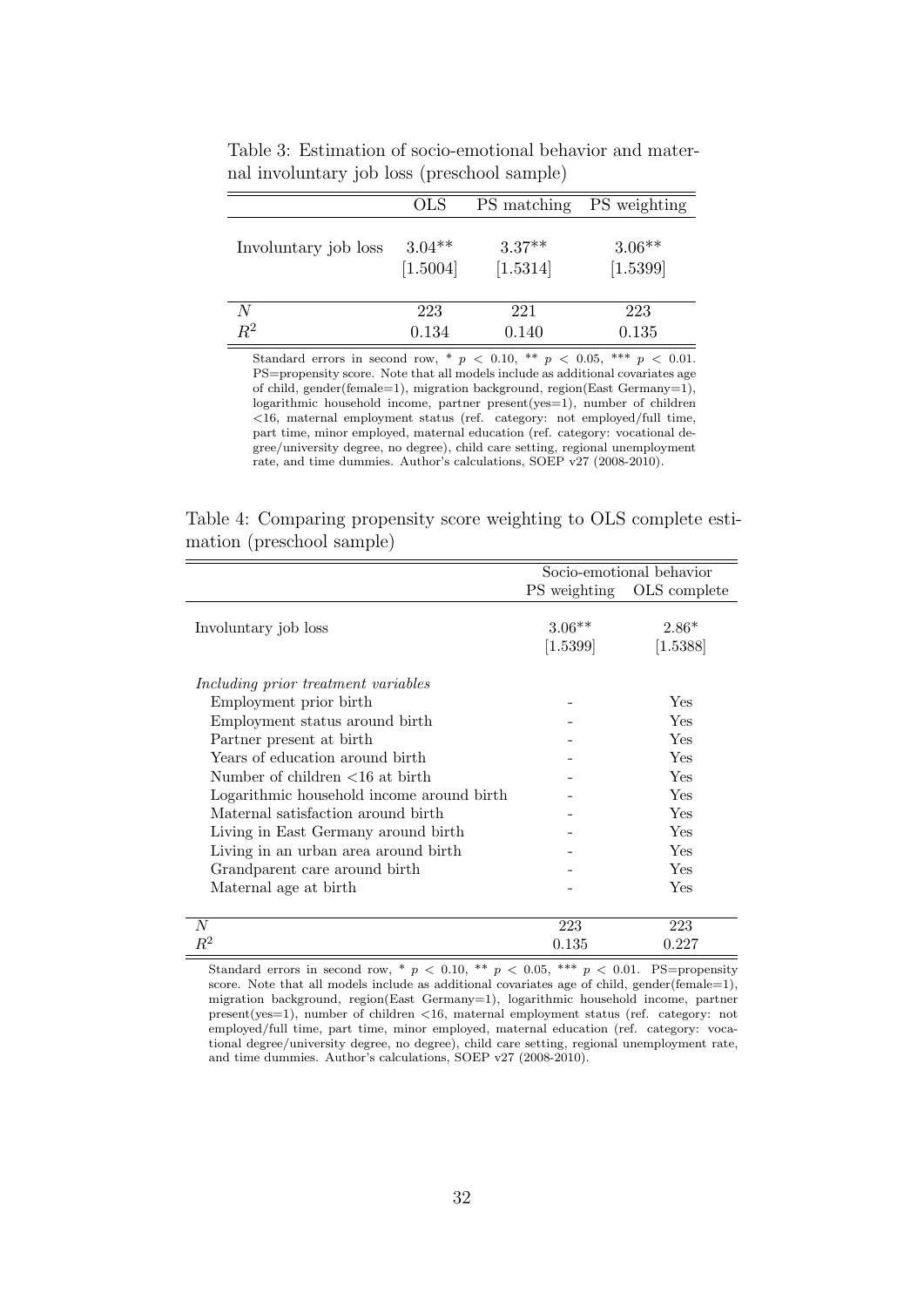|                             | Socio-emotional behavior |          |  |
|-----------------------------|--------------------------|----------|--|
|                             | PS matching PS weighting |          |  |
|                             |                          |          |  |
| Involuntary job loss        | $2.91*$                  | $2.79*$  |  |
|                             | [1.5117]                 | [1.5144] |  |
| Maternal personality traits |                          |          |  |
|                             |                          |          |  |
| N                           | 220                      | 222      |  |
| $\rm R^2$                   | በ 177                    | 0.172    |  |

Table 5: Estimations of socio-emotional behavior under inclusion of maternal personality traits (preschool sample)

Standard errors in second row, \*  $p < 0.10$ , \*\*  $p < 0.05$ , \*\*\*  $p < 0.01$ . PS=propensity score. Note that all models include as additional covariates age of child, gender(female=1), migration background, region(East Germany=1), logarithmic household income, partner present(yes=1), number of children <16, maternal employment status (ref. category: not employed/full time, part time, minor employed, maternal education (ref. category: vocational degree/university degree, no degree), child care setting, regional unemployment rate, and time dummies. Maternal personality traits comprise five dimensions: Openness, Conscientiousness, Extraversion, Agreeableness, Neuroticism. Due to sample size restrictions only the factor Neuroticism is included as maternal personality trait, which correlates the most with children's non-cognitive outcomes. Author's calculations, SOEP v27 (2008-2010).

Table 6: Estimation of internal locus of control and maternal involuntary job loss (adolescence sample)

|                      | <b>OLS</b> | PS matching | PS weighting |
|----------------------|------------|-------------|--------------|
| Involuntary job loss | $-0.24*$   | $-0.25*$    | $-0.23*$     |
|                      | [0.1279]   | [0.1329]    | [0.1335]     |
| N                    | 536        | 533         | 536          |
| $R^2$                | 0.133      | 0.134       | 0.131        |

Standard errors in second row, \*  $p$  < 0.10, \*\*  $p$  < 0.05, \*\*\*  $p$  < 0.01. PS=propensity score. Note that all models include as additional covariates attended school track(ref. category: lower school track/middle school track, upper school track, comprehensive school track, vocational school track), gender(female=1), migration background, region(East Germany=1), logarithmic household income, partner present(yes=1), number of children <16, maternal working hours, maternal education (ref. category: vocational degree/university degree, no degree), regional unemployment rate, and time dummies. Author's calculations, SOEP v27 (2001-2010).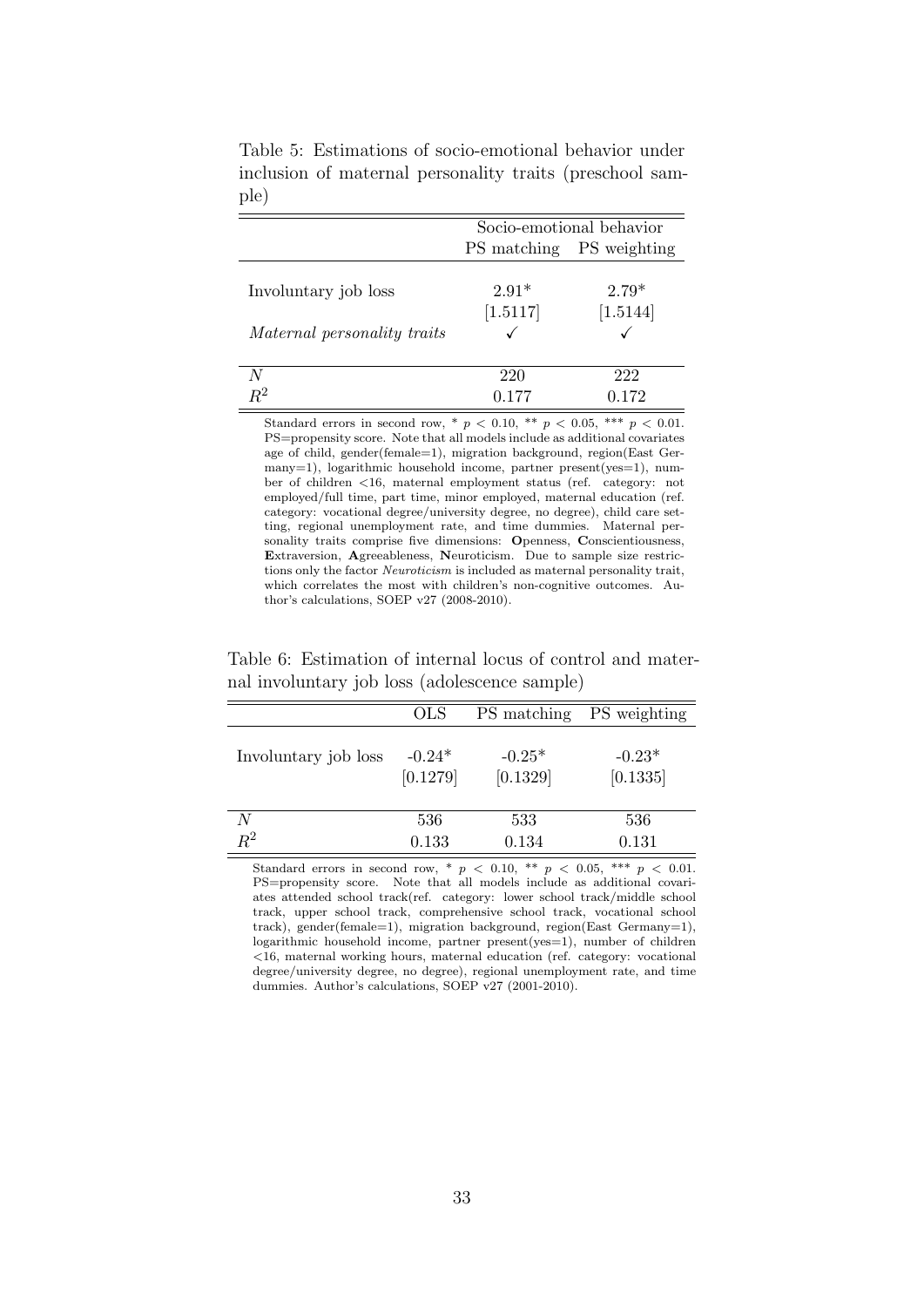|                                                                     | Internal locus of control |              |
|---------------------------------------------------------------------|---------------------------|--------------|
|                                                                     | PS weighting              | OLS complete |
|                                                                     |                           |              |
| Involuntary job loss                                                | $-0.23*$                  | $-0.23*$     |
|                                                                     | [0.1335]                  | [0.1316]     |
|                                                                     |                           |              |
| <i>Prior treatment covariates</i>                                   |                           |              |
| Employment status at age six of child                               |                           | Yes          |
| Working hours at age six of child                                   |                           | Yes          |
| Partner present at age six of child                                 |                           | <b>Yes</b>   |
| Years of education around age six of child                          |                           | Yes          |
| Number of children $\langle 16 \text{ at age six of child} \rangle$ |                           | Yes          |
| Logarithmic household income at age six of child                    |                           | Yes          |
| Living in East Germany in 1989                                      |                           | Yes          |
| Maternal life satisfaction at age six of child                      |                           | <b>Yes</b>   |
| Tenure at firm around age six of child                              |                           | Yes          |
| Size of firm around age six of child                                |                           | Yes          |
| Living in an urban area at age six of child                         |                           | Yes          |
| Maternal age at birth                                               |                           | Yes          |
|                                                                     |                           |              |
| $\boldsymbol{N}$                                                    | 536                       | 536          |
| $\,R^2$                                                             | 0.131                     | 0.169        |

Table 7: Comparing propensity score weighting to OLS complete estimation

Standard errors in second row, \*  $p < 0.10$ , \*\*  $p < 0.05$ , \*\*\*  $p < 0.01$ . PS=propensity score. Note that all models include as additional covariates attended school track(ref. category: lower school track/middle school track, upper school track, comprehensive school track, vocational school track), gender(female=1), migration background, region(East Germany=1), logarithmic household income, partner present(yes=1), number of children <16, maternal working hours, maternal education (ref. category: vocational degree/university degree, no degree), regional unemployment rate, and time dummies. Author's calculations, SOEP v27 (2001-2010).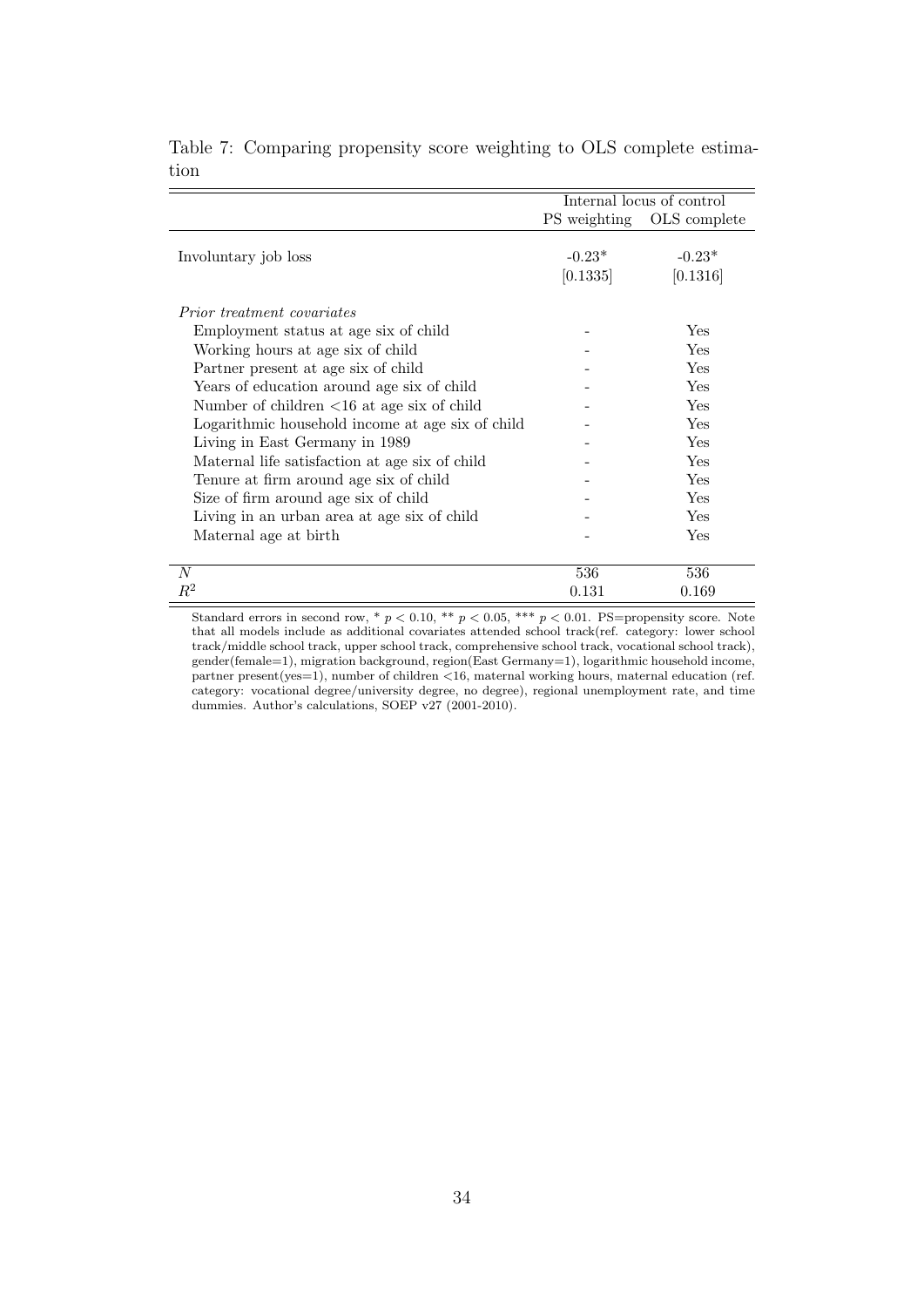|                             | Internal locus of control |                      |  |
|-----------------------------|---------------------------|----------------------|--|
|                             | PS matching               | PS weighting         |  |
| Involuntary job loss        | $-0.29**$<br>[0.1373]     | $-0.27*$<br>[0.1372] |  |
| Maternal personality traits |                           |                      |  |
| N                           | 513                       | 516                  |  |
| $R^2$                       | 0.135                     | $\rm 0.133$          |  |

Table 8: Estimations of internal locus of control under inclusion of maternal personality traits (adolescence sample)

Standard errors in second row, \*  $p$  < 0.10, \*\*  $p$  < 0.05, \*\*\*  $p$  < 0.01. PS=propensity score. Note that all models include as additional covariates attended school track(ref. category: lower school track/middle school track, upper school track, comprehensive school track, vocational school track), gender(female=1), migration background, region(East Germany=1), logarithmic household income, partner present(yes=1), number of children <16, maternal working hours, maternal education (ref. category: vocational degree/university degree, no degree), regional unemployment rate, and time dummies. Maternal personality traits comprise five dimensions: Openness, Conscientiousness, Extraversion, Agreeableness, Neuroticism. Again only the factor Neuroticism is included as maternal personality trait, which correlates the most with adolescents' non-cognitive outcome. Author's calculations, SOEP v27 (2001-2010).

Table 9: Estimation of internal locus of control distinguishing on plant closure and dismissal by employer (PS weighting)

|                               | Adolescence sample        |
|-------------------------------|---------------------------|
|                               | Internal locus of control |
|                               |                           |
| Job loss due to plant closure | $-0.05$                   |
|                               | $[0.2177]$ -0.34**        |
| Job loss due to dismissals    |                           |
|                               | [0.1637]                  |
|                               |                           |
|                               | 536                       |
|                               | 0.133                     |

Standard errors in second row, \*  $p \le 0.10$ , \*\*  $p \le 0.05$ , \*\*\*  $p \leq 0.01$ . PS=propensity score. Note that the model includes as additional covariates attended school track(ref. category: lower school track/middle school track, upper school track, comprehensive school track, vocational school track), gender(female=1), migration background, region(East Germany=1), logarithmic household income, partner present(yes=1), number of children  $\langle 16,$  maternal working hours, maternal education (ref. category: vocational degree/university degree, no degree), regional unemployment rate and time dummies. Author's calculations, SOEP v27 (2001-2010).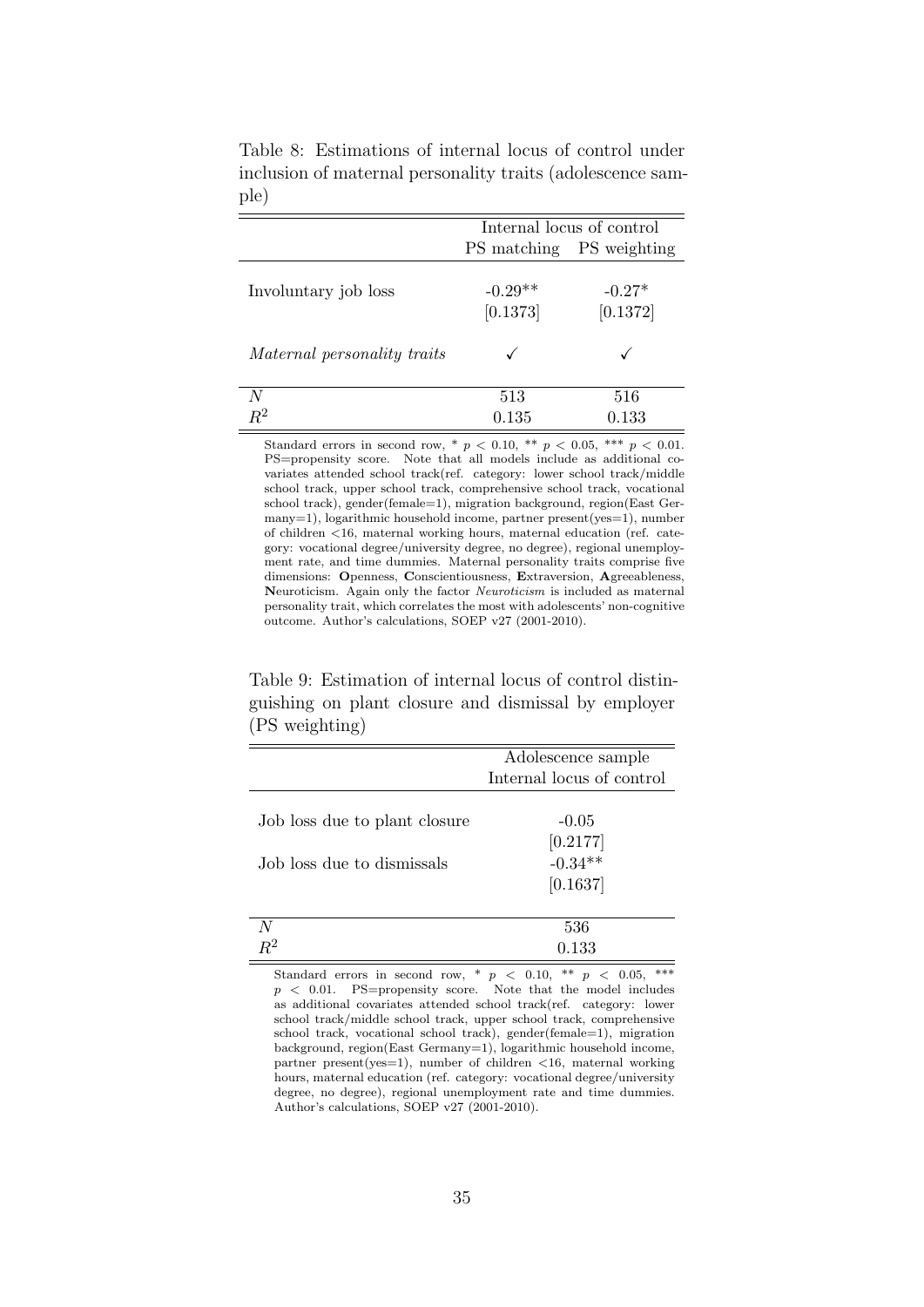|                                                                       | Preschool sample<br>$t$ -ratio |                    | Adolescence sample<br>$t$ -ratio |            |
|-----------------------------------------------------------------------|--------------------------------|--------------------|----------------------------------|------------|
|                                                                       |                                |                    |                                  |            |
|                                                                       | All                            | Job losers         | All                              | Job losers |
| Life satisfaction                                                     | $4.15***$                      | $2.55**$           | $3.05***$                        | 0.27       |
| Household income                                                      | $-3.36***$                     | $-0.68$            | $-10.14***$                      | $-3.88***$ |
| Mother-child activities<br>Going to the playground<br>Reading stories | $-3.87***$<br>$-0.94$          | $-0.92$<br>$-0.44$ |                                  |            |
| N                                                                     | 230                            | 15                 | 566                              | 66         |

Table 10: Underlying mechanisms: Comparing potential drivers before and after treatment  $(\text{mean}(x_{before})=mean(x_{after}))$ 

Note: SOEP v27 (2001-2010). \*  $p < 0.10$ , \*\*  $p < 0.05$ , \*\*\*  $p < 0.01$ . Author's calculations. Samples only include working mothers applying common support restriction.

Table 11: Estimation of socio-emotional behavior including differences in life satisfaction, household income and mother-child activities (using PS weighting) (preschool sample)

|                                  | Socio-emotional behavior |          |          |          |
|----------------------------------|--------------------------|----------|----------|----------|
|                                  | Model 1                  | Model 2  | Model 3  | Model 4  |
|                                  |                          |          |          |          |
| Involuntary job loss             | $3.01**$                 | $2.76*$  | $2.99*$  | 2.27     |
|                                  | [1.5135]                 | [1.5314] | [1.5319] | [1.7371] |
| Potential mechanisms:            |                          |          |          |          |
| $\Delta$ Life satisfaction       |                          | $-0.05$  | $-0.03$  |          |
|                                  |                          | [0.2329] | [0.2327] |          |
| $\Delta$ Household income        | $-1.82*$                 |          | $-1.82$  | $-1.71$  |
|                                  | [1.1001]                 |          | [1.1108] | [1.3442] |
| $\Delta$ Reading stories         |                          |          |          | $-0.10$  |
|                                  |                          |          |          | [0.6664] |
| $\Delta$ Going to the playground |                          |          |          | 0.15     |
|                                  |                          |          |          | [0.4074] |
| Maternal personality traits      |                          | ✓        | ✓        | ✓        |
|                                  |                          |          |          |          |
| N                                | 222                      | 221      | 221      | 145      |
| $\,R^2$                          | 0.184                    | 0.172    | 0.183    | 0.335    |

Note: \*  $p < 0.10$ , \*\*  $p < 0.05$ , \*\*\*  $p < 0.01$ . Samples only include working mothers. PS=propensity score. Note that all models include as additional covariates age of child, gender(female=1), migration background, region(East Germany=1), logarithmic household income, partner present(yes=1), number of children <16, maternal employment status (ref. category: not employed/full time, part time, minor employed, maternal education (ref. category: vocational degree/university degree, no degree), child care setting, regional unemployment rate, and time dummies. Author's calculations. SOEP v27 (2001-2010). Please note that in column 4 the sample size is smaller than in column 1-3, as not all children have valid information on mother-child activities at age three.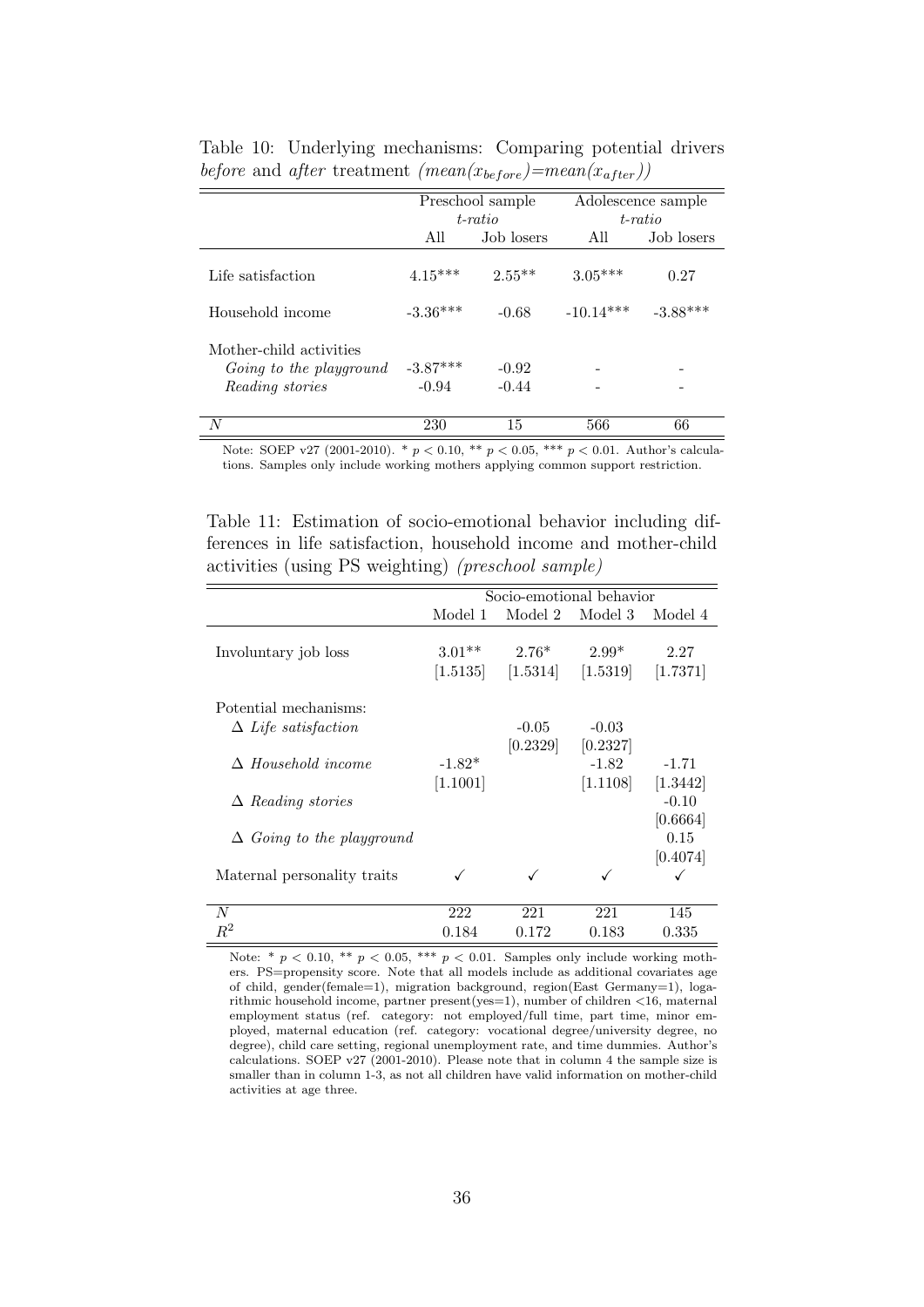|                                    | Internal locus of control |          |          |           |           |
|------------------------------------|---------------------------|----------|----------|-----------|-----------|
|                                    | Model 1                   | Model 2  | Model 3  | Model 4   | Model 5   |
|                                    |                           |          |          |           |           |
| Involuntary job loss               | $-0.25*$                  | $-0.26*$ | $-0.25*$ | $-0.29**$ | $-0.27*$  |
|                                    | [0.1385]                  | [0.1374] | [0.1388] | [0.1375]  | [0.1390]  |
| Potential mechanisms:              |                           |          |          |           |           |
| $\Delta$ Life satisfaction         |                           | $-0.01$  | $-0.01$  |           | $-0.01$   |
|                                    |                           | [0.0251] | [0.0252] |           | [0.0252]  |
| $\Delta$ Household income          | $-0.06$                   |          | $-0.06$  |           | $-0.06*$  |
|                                    | [0.0350]                  |          | [0.0351] |           | [0.0351]  |
| Maternal internal locus of control |                           |          |          | $0.15***$ | $0.15***$ |
|                                    |                           |          |          | [0.0444]  | [0.0445]  |
| Maternal personality traits        | ✓                         | ✓        | ✓        |           | ✓         |
| N                                  | 515                       | 516      | 515      | 510       | 509       |
| $\mathbb{R}^2$                     | 0.136                     | 0.133    | 0.136    | 0.153     | 0.157     |

Table 12: Estimation of internal locus of control including differences in life satisfaction, household income and maternal locus of control (using PS weighting) (adolescence sample)

Note: \*  $p < 0.10$ , \*\*  $p < 0.05$ , \*\*\*  $p < 0.01$ . Samples only include working mothers. PS=propensity score. Note that all models of include as additional covariates attended school track(ref. category: lower school track/middle school track, upper school track, comprehensive school track, vocational school track), gender(female=1), migration background, region(East Germany=1), logarithmic household income, partner present(yes=1), number of children <16, maternal working hours, maternal education (ref. category: vocational degree/university degree, no degree), regional unemployment rate, and time dummies. Author's calculations. SOEP v27 (2001-2010).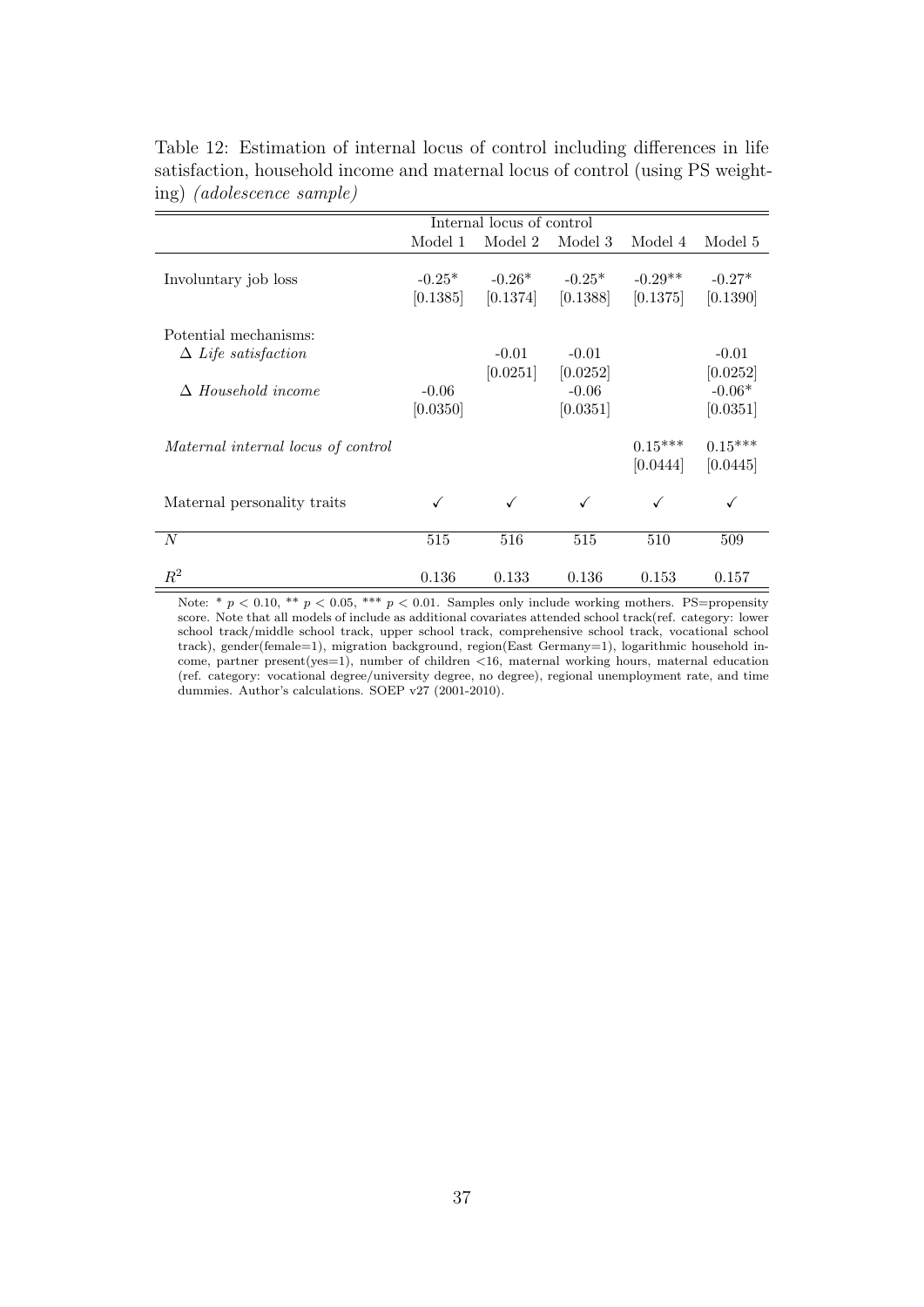# Appendix

|                           | Mean  |            |                |  |  |
|---------------------------|-------|------------|----------------|--|--|
|                           | All   | Job losers | Non job losers |  |  |
| Total difficulties score  | 9.85  | 12.60      | 9.66           |  |  |
| Age of child in months    | 69.16 | 69.40      | 69.15          |  |  |
| $Gender (Female=1)$       | 0.49  | 0.47       | 0.50           |  |  |
| Migration background      | 0.14  | 0.27       | 0.13           |  |  |
| Child care                | 0.75  | 0.86       | 0.75           |  |  |
| Grandparent care          | 0.62  | 0.79       | 0.61           |  |  |
| Logarithmic HH income     | 8.07  | 7.91       | 8.08           |  |  |
| Region (East Germany)     | 0.32  | 0.47       | 0.31           |  |  |
| Number of children $< 16$ | 1.91  | 1.79       | 1.92           |  |  |
| Partnered                 | 0.88  | 0.80       | 0.89           |  |  |
| Years of education        | 13.13 | 12.33      | 13.18          |  |  |
| Ref. Vocational degree    |       |            |                |  |  |
| No degree                 | 0.06  | 0.06       | 0.05           |  |  |
| University degree         | 0.25  | 0.13       | 0.26           |  |  |
| Ref. Not employed         |       |            |                |  |  |
| Full time                 | 0.26  | 0.40       | 0.25           |  |  |
| Part time                 | 0.51  | 0.33       | 0.53           |  |  |
| Minor employed            | 0.11  | 0.13       | 0.11           |  |  |
|                           |       |            |                |  |  |
| N                         | 230   | 15         | 215            |  |  |

Table A1: Summary of covariates used in analyses in preschool sample (after matching)

Note: SOEP v27 (2001-2010). Author's calculations. Samples only include working mothers.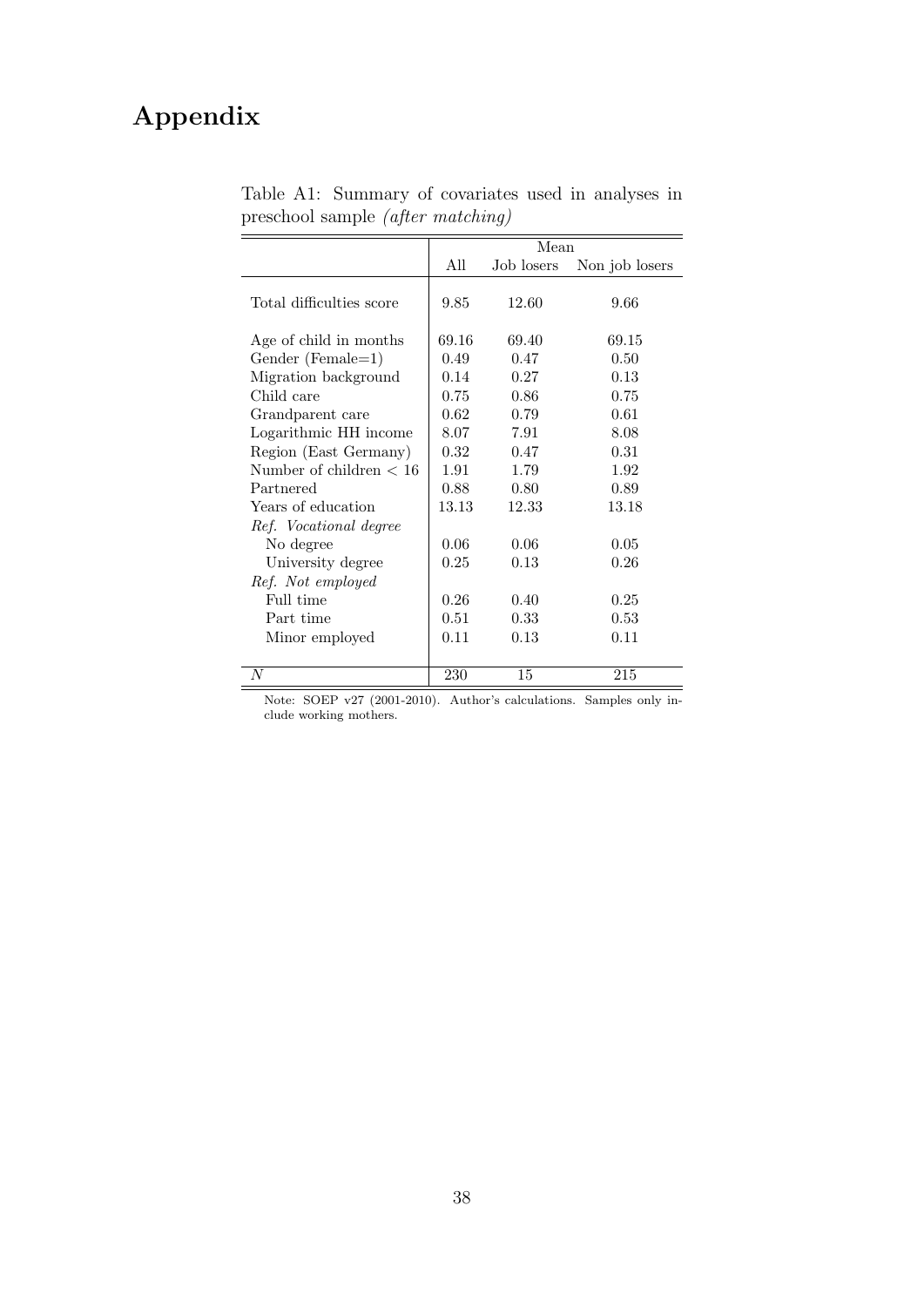|                                      |           | Mean       |                |
|--------------------------------------|-----------|------------|----------------|
|                                      | All       | Job losers | Non job losers |
| Internal locus of control            | $-0.0059$ | $-0.1688$  | 0.0153         |
| Gender (Female=1)                    | 0.47      | 0.54       | 0.46           |
| Migration background                 | 0.16      | 0.15       | 0.16           |
| Ref. Lower school track <sup>a</sup> |           |            |                |
| Middle school track                  | 0.28      | 0.33       | 0.28           |
| Upper school track                   | 0.37      | 0.32       | 0.38           |
| Comprehensive school                 | 0.06      | 0.02       | 0.06           |
| Vocational school                    | 0.21      | 0.24       | 0.21           |
| Logarithmic HH income $^b$           | 8.08      | 7.91       | 8.09           |
| Region (East Germany)                | 0.36      | 0.46       | 0.35           |
| Number of children $< 16c$           | 1.47      | 1.35       | 1.48           |
| Partnered <sup>c</sup>               | 0.88      | 0.85       | 0.89           |
| Years of education <sup>d</sup>      | 12.21     | 12.51      | 12.18          |
| Ref. Vocational degree <sup>e</sup>  |           |            |                |
| No degree                            | 0.15      | 0.14       | 0.16           |
| University degree                    | 0.24      | 0.28       | 0.23           |
| $Ref.$ Not employed <sup>c</sup>     |           |            |                |
| Full time                            | 0.38      | 0.37       | 0.38           |
| Part time                            | 0.44      | 0.38       | 0.44           |
| Minor employed                       | 0.08      | 0.08       | 0.08           |
|                                      |           |            |                |
| N                                    | 561       | 65         | 496            |

Table A2: Summary of covariates used in analyses in adolescence sample (after matching)

Note: SOEP v27 (2001-2010). Author's calculations. Samples only include working mothers.  $a$ : Here N=551 for all / N=63 for job losers / N=488 for non job losers. <sup>b</sup>: Here N=558 for all / N=64 for job losers / N=494 for non job losers. <sup>c</sup>: Here N=559 for all / N=494 for non job losers. <sup>d</sup>: Here N=553 for all / N=488 for non job losers.  $e$ : Here N=552 for all / N=487 for non job losers.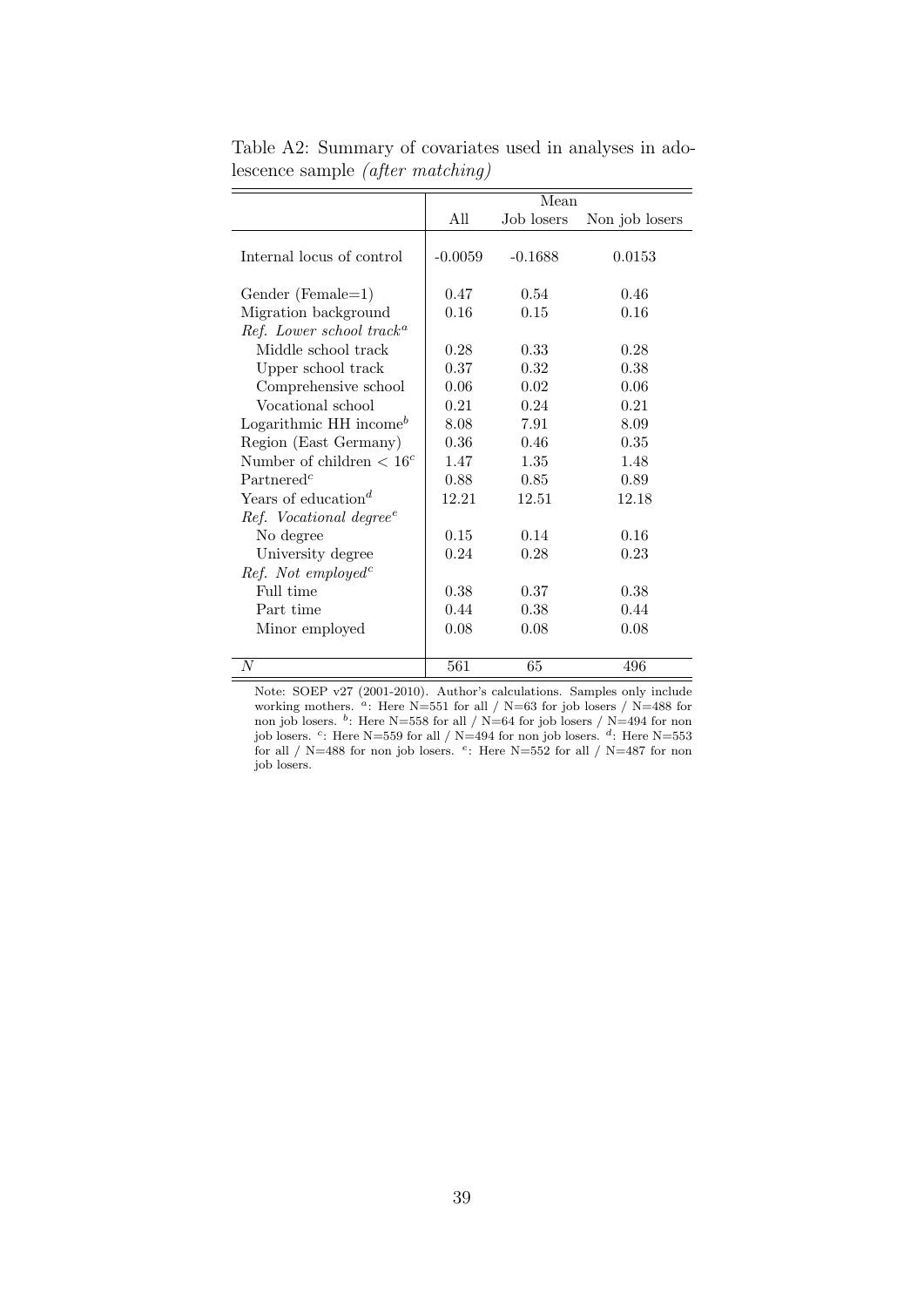|                                                           | Mean  | Std. deviation | Min      | Max          | N   |
|-----------------------------------------------------------|-------|----------------|----------|--------------|-----|
|                                                           |       |                |          |              |     |
| Full time employed prior childbirth                       | 0.46  | 0.49           | $\theta$ | 1            | 273 |
| Part time employed prior childbirth                       | 0.24  | 0.43           | $\theta$ | 1            | 273 |
| Full time employed in the birth-year of child             | 0.37  | 0.48           | $\Omega$ | 1            | 283 |
| Part time employed in the birth-year of child             | 0.23  | 0.42           | $\theta$ | 1            | 283 |
| Years of education around childbirth                      | 13.27 | 2.72           | 7        | 18           | 276 |
| Partner present in birth-year of child                    | 0.92  | 0.27           | $\Omega$ | 1            | 283 |
| Number of children $< 16$ in HH in birth-year of child    | 1.73  | 0.81           |          | 6            | 292 |
| Logarithmic household income around childbirth            | 8.02  | 0.46           | 6.19     | 9.79         | 286 |
| Satisfaction with "only being mother" $(1=not$ satisfied) | 0.18  | 0.38           | $\Omega$ | $\mathbf{1}$ | 288 |
| Living in East Germany in 1989                            | 0.33  | 0.47           | $\Omega$ |              | 313 |
| Living in an urban area around child birth                | 0.27  | 0.45           | $\Omega$ | 1            | 314 |
| Grandparent care around childbirth                        | 0.57  | 0.49           | $\theta$ | 1            | 290 |
| Age of mother at childbirth:                              |       |                |          |              |     |
| Age group $20-25$                                         | 0.06  | 0.24           | $\Omega$ |              | 315 |
| Age group 25-30                                           | 0.30  | 0.46           | $\Omega$ |              | 315 |
| Age group $35+$                                           | 0.28  | 0.45           | $\theta$ | 1            | 315 |
|                                                           |       |                |          |              |     |

Table A3: Summary statistics of observables used for propensity score estimation (preschool sample)

Author's calculations. SOEP 27v (2008-2010).

Table A4: Summary statistics of observables used for propensity score estimation (adolescence sample)

|                                                     | Mean  | Std. deviation | Min          | Max            | N   |
|-----------------------------------------------------|-------|----------------|--------------|----------------|-----|
|                                                     |       |                |              |                |     |
| Full time employed at age six of child              | 0.29  | 0.46           | $\theta$     | 1              | 685 |
| Part time employed at age six of child              | 0.33  | 0.47           | $\theta$     |                | 685 |
| Working hours at age six of child                   | 19.98 | 17.51          | $\theta$     | 70             | 677 |
| Years of education at age six of child              | 12.15 | 2.59           | 7            | 18             | 677 |
| Partner present at age six of child                 | 0.93  | 0.26           | $\theta$     | 1              | 685 |
| Number of children $< 16$ in HH at age six of child | 2.11  | 0.83           | $\mathbf{1}$ | $\overline{7}$ | 687 |
| Logarithmic household income at age six of child    | 7.31  | 1.79           | 2.12         | 9.01           | 689 |
| Living in East Germany in 1989                      | 0.35  | 0.48           | $\Omega$     | 1              | 803 |
| Living in an urban area at age six of child         | 0.25  | 0.43           | $\Omega$     | 1              | 808 |
| Overall life satisfaction at age six of child       | 6.98  | 1.66           | $\theta$     | 10             | 803 |
| Tenure at age six of child                          | 3.97  | 5.33           | $\Omega$     | 24.8           | 690 |
| Size of firm at age six of child                    | 5.26  | 4.04           | $\theta$     | 11             | 671 |
| Age of mother at childbirth                         |       |                |              |                |     |
| Age group $20-25$                                   | 0.28  | 0.45           | $\theta$     | 1              | 808 |
| Age group 30-35                                     | 0.22  | 0.41           | $\Omega$     | 1              | 808 |
| Age group $35+$                                     | 0.07  | 0.25           | $\theta$     | 1              | 808 |
|                                                     |       |                |              |                |     |

Author's calculations. SOEP 27v (2001-2010).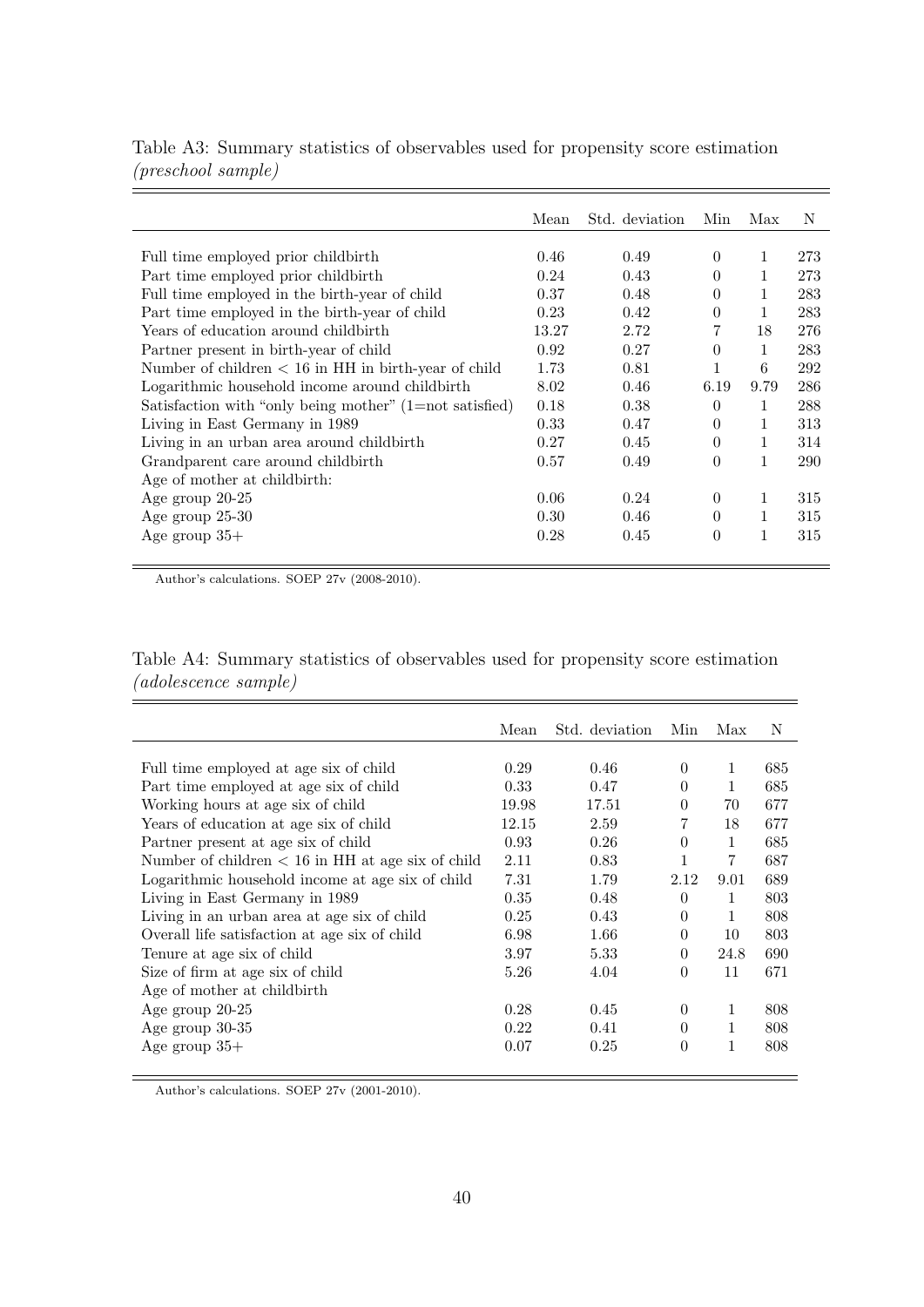|                                       | Mean       |           | <b>Bias</b> |       |  |
|---------------------------------------|------------|-----------|-------------|-------|--|
|                                       | Treated    | Untreated | Bias        | p> t  |  |
|                                       |            |           |             |       |  |
| Propensity score                      |            |           |             |       |  |
| Unmatched                             | 0.156      | 0.062     | 89.3        | 0.000 |  |
| Matched                               | 0.131      | 0.126     | 4.6         | 0.880 |  |
| Full time employed - prior childbirth |            |           |             |       |  |
| Unmatched                             | 0.50       | 0.45      | 9.0         | 0.725 |  |
| Matched                               | 0.47       | 0.48      | 2.6         | 0.844 |  |
| Part time employed - prior childbirth |            |           |             |       |  |
| Unmatched                             | 0.31       | 0.23      | 18.0        | 0.462 |  |
| Matched                               | 0.33       | 0.35      | 3.0         | 0.941 |  |
| Full time employed                    |            |           |             |       |  |
| Unmatched                             | 0.47       | 0.36      | 22.7        | 0.350 |  |
| Matched                               | 0.40       | 0.40      | 0.0         | 1.000 |  |
| Part time employed                    |            |           |             |       |  |
| Unmatched                             | 0.24       | 0.22      | 2.4         | 0.921 |  |
| Matched                               | 0.27       | 0.31      | 9.3         | 0.816 |  |
| Years of education                    |            |           |             |       |  |
| Unmatched                             | 11.91      | 13.27     | 56.4        | 0.044 |  |
| Matched                               | 12.13      | 12.15     | 0.8         | 0.980 |  |
| $\ensuremath{\mathit{Part}nered}$     |            |           |             |       |  |
| Unmatched                             | 0.76       | 0.94      | 48.2        | 0.010 |  |
| Matched                               | 0.80       | 0.83      | 9.4         | 0.821 |  |
| Logarithmic household income          |            |           |             |       |  |
| Unmatched                             | 7.79       | 8.02      | 50.4        | 0.038 |  |
| Matched                               | 7.81       | 7.85      | 8.6         | 0.827 |  |
| Number of children $<$ 16             |            |           |             |       |  |
| Unmatched                             | 1.53       | 1.75      | 27.8        | 0.298 |  |
| Matched                               | 1.53       | 1.51      | 3.4         | 0.919 |  |
| Living in East Germany 1989           |            |           |             |       |  |
| Unmatched                             | 0.42       | 0.33      | 18.9        | 0.410 |  |
| Matched                               | 0.47       | 0.40      | 13.6        | 0.726 |  |
| Living in East Germany                |            |           |             |       |  |
| Unmatched                             | 0.32       | 0.29      | 5.6         | 0.811 |  |
| Matched                               | 0.40       | 0.36      | 8.6         | 0.829 |  |
| Living in an urban community          |            |           |             |       |  |
| Unmatched                             | 0.26       | 0.27      | 2.1         | 0.928 |  |
| Matched                               | $\rm 0.33$ | 0.35      | 3.0         | 0.941 |  |
| Grandparent care                      |            |           |             |       |  |
| Unmatched                             | 0.53       | 0.58      | 10.6        | 0.668 |  |
| Matched                               | 0.53       | 0.53      | 1.3         | 0.972 |  |
| Satisfaction with being a mother      |            |           |             |       |  |
| Unmatched                             | 0.24       | 0.17      | 15.8        | 0.499 |  |
| Matched                               | 0.27       | 0.26      | 1.6         | 0.968 |  |
| $A$ ged 20 - 25 at childbirth         |            |           |             |       |  |
| Unmatched                             | 0.11       | 0.06      | 15.6        | 0.455 |  |
| Matched                               | 0.13       | 0.14      | 2.4         | 0.959 |  |
| $A$ qed 30 - 35 at childbirth         |            |           |             |       |  |
| Unmatched                             | 0.42       | 0.29      | 25.7        | 0.258 |  |
| Matched                               | 0.33       | 0.32      | 2.8         | 0.941 |  |
| $A$ ged 35+ at childbirth             |            |           |             |       |  |
| Unmatched                             | 0.16       | 0.29      | 31.7        | 0.217 |  |
| Matched                               | 0.13       | 0.13      | 1.6         | 0.959 |  |
|                                       |            |           |             |       |  |

Table A5: Balance of covariates between treatment and control group (preschool sample)

Note: All variables are measured around child birth unless indicated otherwise. Author's calculations. SOEP 27v (2001-2010).

ż,